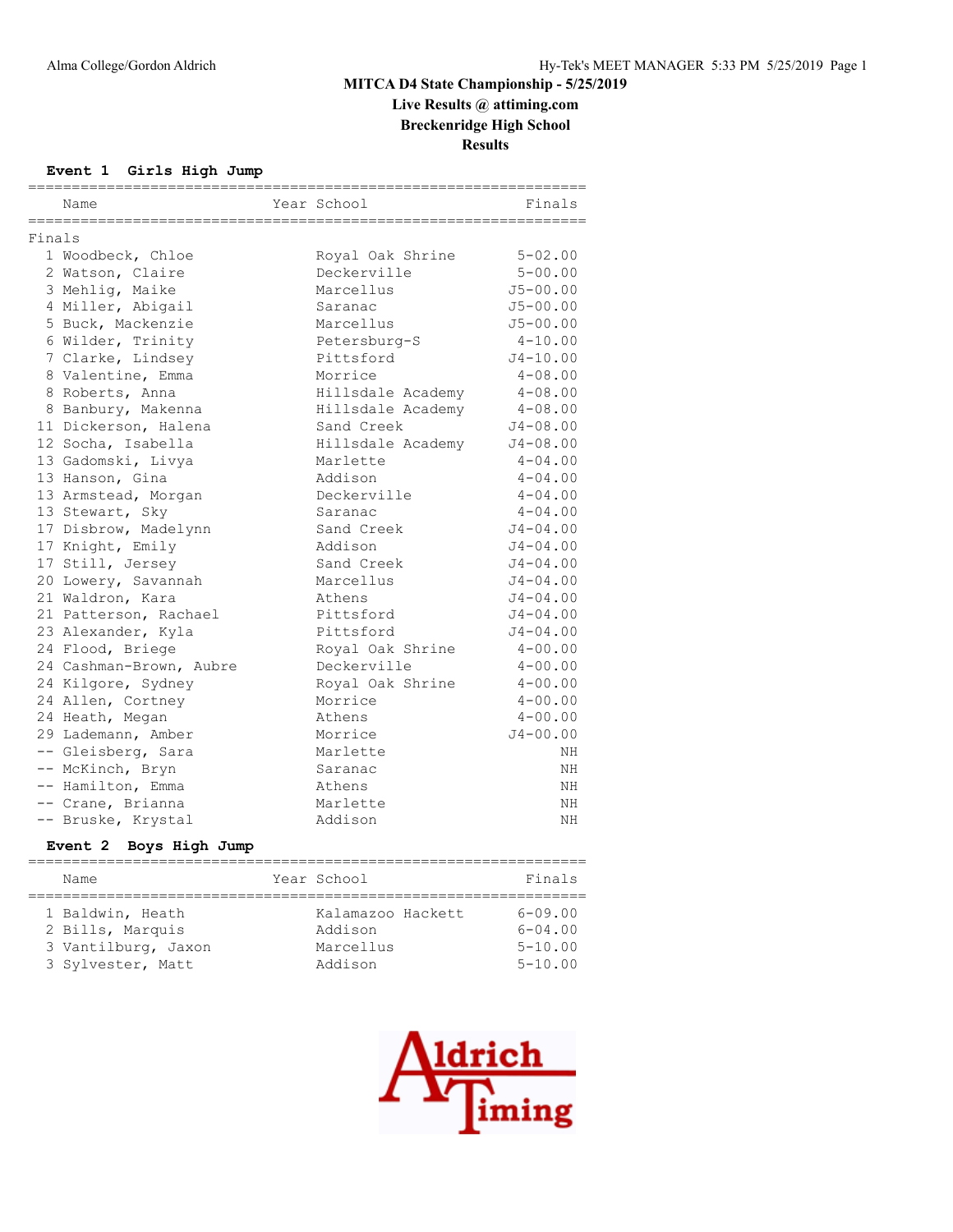# **Live Results @ attiming.com**

**Breckenridge High School**

**Results**

#### **....Event 2 Boys High Jump**

| 5 Rosin, Chris        | Morrice           | $J5 - 10.00$ |
|-----------------------|-------------------|--------------|
| 6 Probst, Ricker      | Pittsford         | $J5 - 10.00$ |
| 7 Grundas, Jayden     | Breckenridge      | $J5 - 10.00$ |
| 8 Shelton, Zach       | Marcellus         | $J5 - 10.00$ |
| 9 Middleton, Austin   | Mayville          | $5 - 08.00$  |
| 9 Young, Dominic      | Addison           | $5 - 08.00$  |
| 11 Skinner, Shane     | Sand Creek        | $J5 - 08.00$ |
| 12 Steinhaus, Charlie | Breckenridge      | $J5 - 08.00$ |
| 13 Cadwallader, Ryan  | Saranac           | $J5 - 08.00$ |
| 14 Wilder, Tristan    | Petersburg-S      | $5 - 04.00$  |
| 14 Willman, Grant     | Breckenridge      | $5 - 04.00$  |
| 14 Dibaba, Sam        | Saranac           | $5 - 04.00$  |
| 14 Dafoe, Drew        | Petersburg-S      | $5 - 04.00$  |
| 14 Spahr, Ethan       | Pittsford         | $5 - 04.00$  |
| 19 Friedrich, Xander  | Petersburg-S      | $J5 - 04.00$ |
| 20 Beezer, Donovan    | Morrice           | $J5 - 04.00$ |
| 20 Kaspers, Nick      | Mayville          | $J5 - 04.00$ |
| 20 Socha, Levi        | Hillsdale Academy | $J5 - 04.00$ |
| 23 Asmus, Reece       | Mayville          | $J5 - 04.00$ |
| 24 Hyder, David       | Morenci           | $5 - 00.00$  |
| 24 McPherson, Will    | Saranac           | $5 - 00.00$  |
| 24 Varga, Carsyn      | Morenci           | $5 - 00.00$  |
| 27 Coupland, Quinn    | Hillsdale Academy | $J5 - 00.00$ |
| 27 Lucas, Connor      | Morrice           | $J5 - 00.00$ |
| 29 Cherrington, Jason | Pittsford         | $J5 - 00.00$ |
| -- Verlinde, Caleb    | Sand Creek        | NΗ           |
| -- Ruetz, Colton      | Sand Creek        | ΝH           |
| -- Wiler, Brogan      | Reading           | ΝH           |
| -- Alcock, Breckin    | Morenci           | NH           |
| -- Ferguson, Brady    | Marcellus         | NH           |
| -- Richards, David    | Hillsdale Academy | ΝH           |

#### **Event 3 Girls Pole Vault**

|  | Name                  | Year School       | Finals         |
|--|-----------------------|-------------------|----------------|
|  | 1 Patterson, Rachael  | Pittsford         | $9 - 09.00$    |
|  | 2 Malloy, Brooke      | Marlette          | $9 - 0.3$ , 00 |
|  | 3 Socha, Isabella     | Hillsdale Academy | $8 - 09.00$    |
|  | 4 McPherson, Anna     | Saranac           | $J8 - 09.00$   |
|  | 5 Lowery, Savannah    | Marcellus         | $8 - 0.3$ , 00 |
|  | 6 Gadomski, Livya     | Marlette          | $J8 - 03.00$   |
|  | 7 Burkheiser, Natalie | Petersburg-S      | $J8 - 03.00$   |
|  | 8 Sanford, Abigail    | Deckerville       | $7 - 09.00$    |
|  | 9 Cole, Jordyn        | Pittsford         | $J7 - 09.00$   |
|  | 10 Voorheis, Carrie   | Saranac           | $6 - 09.00$    |
|  |                       |                   |                |

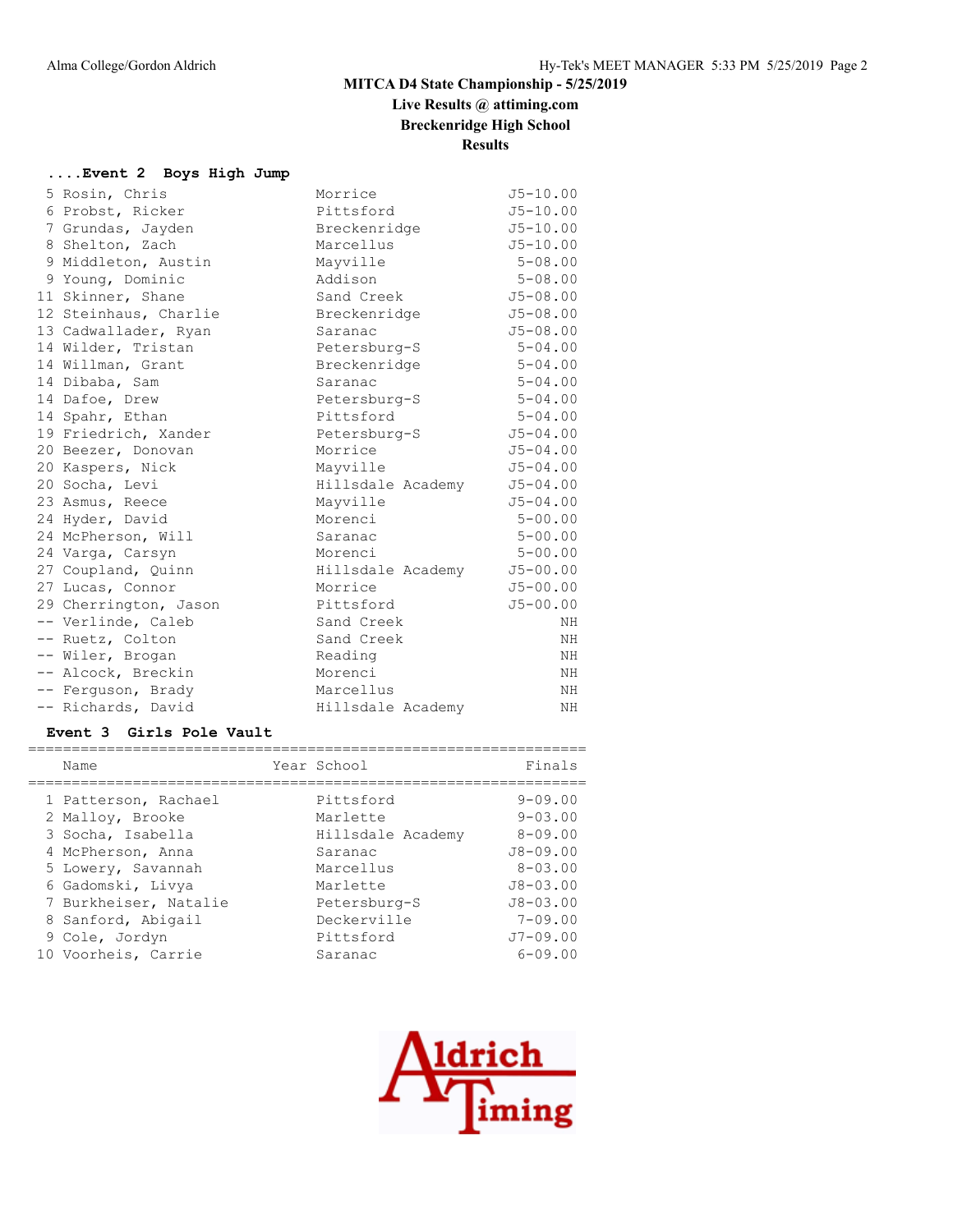# **Live Results @ attiming.com**

**Breckenridge High School**

## **Results**

#### **....Event 3 Girls Pole Vault**

| 10 Bainbridge, Lexi     | Marcellus         | $6 - 09.00$  |
|-------------------------|-------------------|--------------|
| 10 Allen, Olivia        | Sand Creek        | $6 - 09.00$  |
| 10 Hamilton, Emma       | Athens            | $6 - 09.00$  |
| 10 Disbrow, Madelynn    | Sand Creek        | $6 - 09.00$  |
| 10 Bangert, Cora        | Saranac           | $6 - 09.00$  |
| 10 Platteborze, Shelby  | Athens            | $6 - 09.00$  |
| 10 Gootee, Marquerite   | Addison           | $6 - 09.00$  |
| 18 Welden, Kiera        | Hillsdale Academy | $J6 - 09.00$ |
| 18 Hurst, Jaiden        | Athens            | $J6 - 09.00$ |
| 18 Still, Jersey        | Sand Creek        | $J6 - 09.00$ |
| 21 Rojas, Ana           | Deckerville       | $J6 - 09.00$ |
| 21 Hoberek, Loren       | Morrice           | $J6 - 09.00$ |
| 23 Millies, Siler       | Hillsdale Academy | $5 - 09.00$  |
| 23 Woods, Emma          | Marlette          | $5 - 09.00$  |
| 23 Zacharias, Abby      | Addison           | $5 - 09.00$  |
| 26 Cashman-Brown, Aubre | Deckerville       | $J5 - 09.00$ |
| 27 Kuenzer, Elaina      | Pittsford         | $J5 - 09.00$ |
| -- Kalb, Grace          | Petersburg-S      | ΝH           |
| -- Tibbs, Alexis        | Marcellus         | ΝH           |
| -- Beougher, Ally       | Addison           | ΝH           |

#### **Event 4 Boys Pole Vault**

| Name                  | Year School       | Finals        |
|-----------------------|-------------------|---------------|
| 1 Krutsch, Jacob      | Hillsdale Academy | $14 - 06.00$  |
| 2 Cadwallader, Ryan   | Saranac           | $13 - 00.00$  |
| 3 Clement, Jesse      | Pittsford         | $11 - 06.00$  |
| 4 Alston, Jacob       | Sand Creek        | $11 - 00.00$  |
| 4 Larner, Jake        | Morrice           | $11 - 00.00$  |
| 6 McAndrews, Gavin    | Addison           | $J11 - 00.00$ |
| 7 Gilbert, Steven     | Mayville          | $10 - 06.00$  |
| 7 Nolan, Collyn       | Morenci           | $10 - 06.00$  |
| 9 Slinker, Morgan     | Petersburg-S      | $J10-06.00$   |
| 10 Bignell, Aaron     | Reading           | $J10 - 06.00$ |
| 10 Scribner, Zu       | Morrice           | $J10 - 06.00$ |
| 12 Hawkins, Nathanial | Petersburg-S      | $10 - 00.00$  |
| 13 Jackson, Steven    | Mayville          | $J10-00.00$   |
| 14 Pachay, Andrew     | Marcellus         | $J10-00.00$   |
| 14 Springer, Noah     | Addison           | $J10-00.00$   |
| 14 Brady, Luke        | Hillsdale Academy | $J10-00.00$   |
| 14 Gleckler, Jared    | Morenci           | $J10-00.00$   |
| 18 Wesley, Wyatt      | Morrice           | $9 - 00.00$   |
| 18 Mellon, Braxten    | Morenci           | $9 - 00.00$   |
| 18 Leggett, Gunnar    | Pittsford         | $9 - 00.00$   |
| 18 Sumner, Ethan      | Breckenridge      | $9 - 00.00$   |

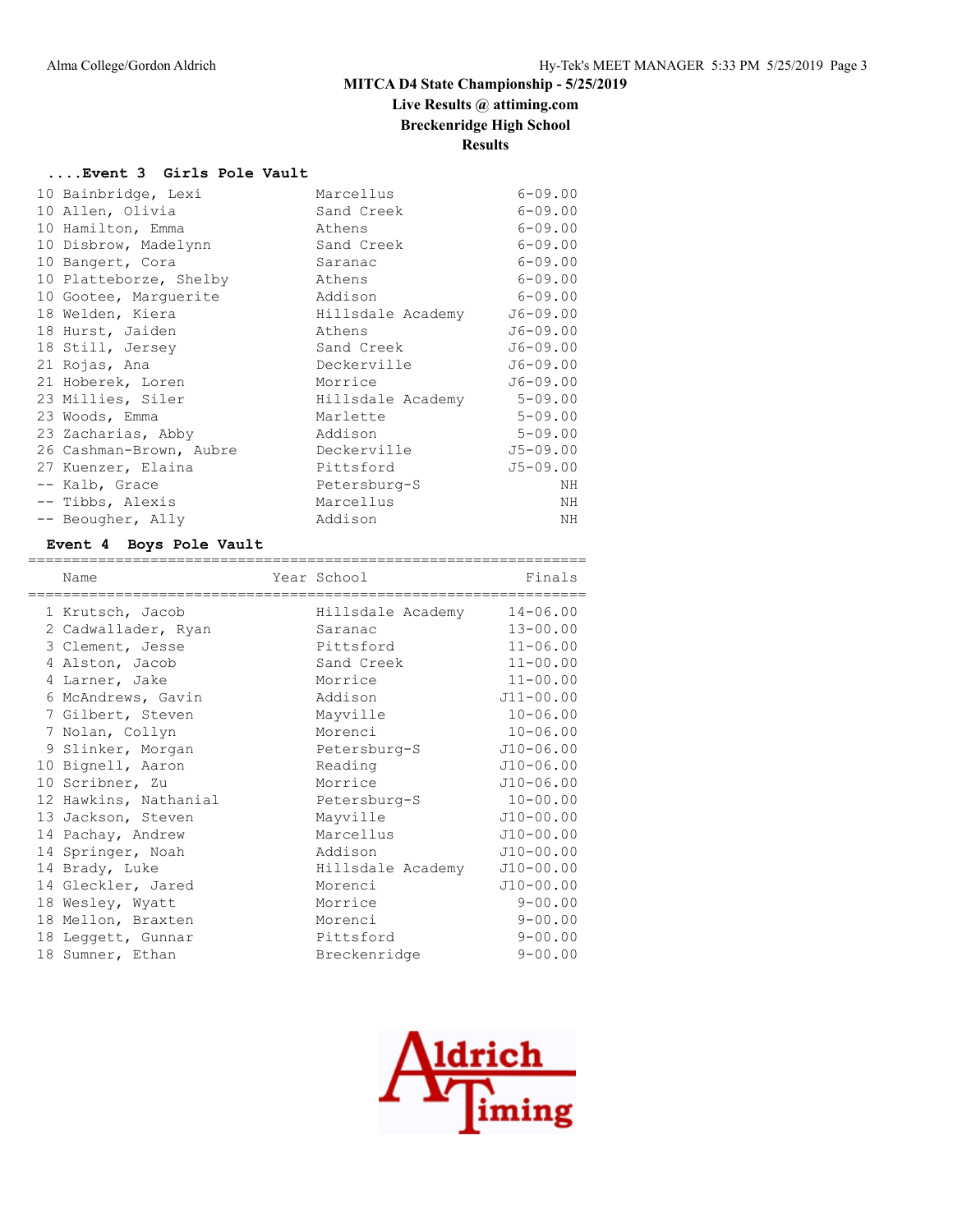**Live Results @ attiming.com**

**Breckenridge High School**

# **Results**

#### **....Event 4 Boys Pole Vault**

| 18 Porter, Zack       | Marcellus         | $9 - 00.00$  |
|-----------------------|-------------------|--------------|
| 23 Phillips, Nicholas | Mayville          | $J9 - 00.00$ |
| 23 Nagora, Felix      | Saranac           | $J9 - 00.00$ |
| 25 Dragan, Pete       | Kalamazoo Hackett | $J9 - 00.00$ |
| 26 Steinhaus, Charlie | Breckenridge      | $J9 - 00.00$ |
| 27 Brady, Joel        | Hillsdale Academy | $8 - 00.00$  |
| 28 Humphrey, Caleb    | Saranac           | $J8 - 00.00$ |
| 28 Worful, Brodi      | Petersburg-S      | $J8 - 00.00$ |
| 28 Clement, Blake     | Pittsford         | $J8 - 00.00$ |
| 28 Wheeler, Luke      | Sand Creek        | $J8 - 00.00$ |
| -- To, Luan           | Kalamazoo Hackett | ΝH           |
| -- Cole, Noah         | Addison           | ΝH           |
| -- Baker, Joe         | Sand Creek        | NH           |
| -- Radtke, Jake       | Breckenridge      | NH           |

#### **Event 5 Girls Long Jump**

| Name                        | Year School       | Finals        |
|-----------------------------|-------------------|---------------|
| 1 McLouth, Ally             | Addison           | $17 - 05.25$  |
| 2 Watson, Ella              | Deckerville       | $15 - 09.00$  |
| 3 Vanhavel, Katie           | Hillsdale Academy | $15 - 06.25$  |
| 4 Toner, Alison             | Pittsford         | $14 - 10.75$  |
| 5 Roberts, Anna             | Hillsdale Academy | $14 - 09.25$  |
| 6 Mehlig, Maike             | Marcellus         | $14 - 08.75$  |
| 7 Davenport, Damari         | Athens            | $14 - 06.50$  |
| 8 Waetzig, Jean             | Marcellus         | $14 - 02.00$  |
| 9 Clarke, Lindsey           | Pittsford         | $14 - 00.25$  |
| 10 Vontroba, Meredith       | Sand Creek        | $13 - 11.00$  |
| 11 Clapp, Michele           | Marcellus         | $13 - 08.50$  |
| 12 Arce, Katie              | Royal Oak Shrine  | $13 - 07.25$  |
| 13 Boyne, Jordyn            | Marlette          | $13 - 06.00$  |
| 14 Woods, Emma              | Marlette          | $13 - 05.75$  |
| 15 Fresno Velazquez, Andrea | Saranac           | $13 - 05.50$  |
| 16 Latunski, Zena           | Morrice           | $13 - 00.50$  |
| 17 Platteborze, Shelby      | Athens            | $12 - 10.25$  |
| 18 Talcott, Erin            | Saranac           | $J12 - 10.25$ |
| 19 Losey, Clara             | Royal Oak Shrine  | $12 - 07.00$  |
| 20 Pann, Alexis             | Pittsford         | $12 - 05.25$  |
| 21 Terbrack, Charlotte      | Royal Oak Shrine  | $12 - 04.50$  |
| 22 Flynn, Erin              | Addison           | $12 - 04.00$  |
| 23 Breitenbach, Molly       | Sand Creek        | $J12 - 04.00$ |
| 24 Fritze, Adyson           | Athens            | $12 - 00.25$  |
| 25 Allen, Olivia            | Sand Creek        | $11 - 09.50$  |
| 26 Miles, Savannah          | Morrice           | $11 - 05.75$  |
| 27 Snyder, Isabella         | Saranac           | $11 - 04.00$  |

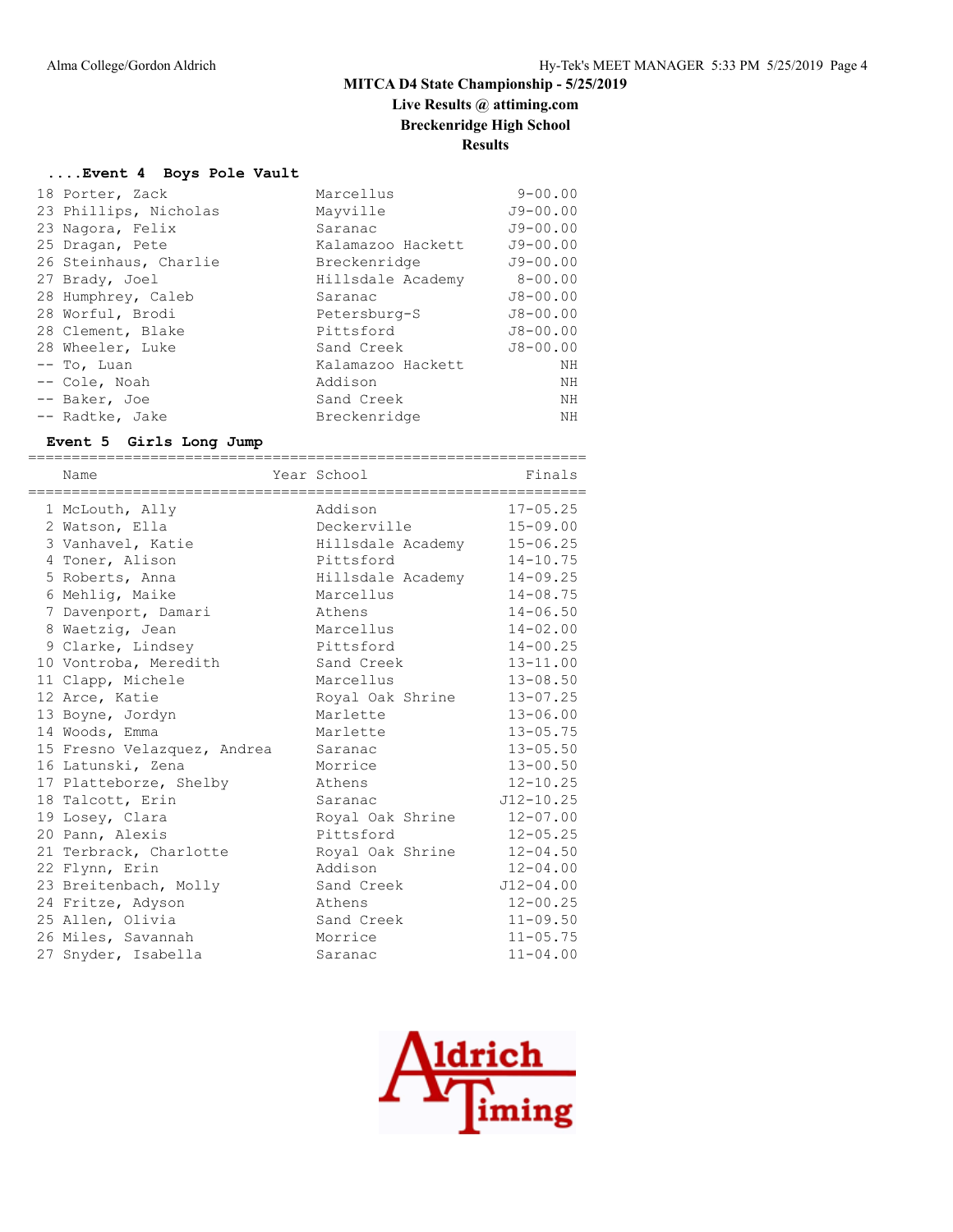# **Live Results @ attiming.com**

**Breckenridge High School**

# **Results**

## **....Event 5 Girls Long Jump**

| 28 Valadez, Heaven   | Deckerville       | $11 - 03.75$ |
|----------------------|-------------------|--------------|
| 29 Tomasello, Julia  | Hillsdale Academy | $11 - 03.00$ |
| 30 Oueen, Erin       | Marlette          | $10 - 09.50$ |
| 31 Nutzman, Ally     | Deckerville       | $10 - 03.25$ |
| -- Rodriques, Hayley | Marcellus         | ND           |
| -- Prajzner, Jessica | Addison           | ND           |
| -- Larsen, Alayna    | Saranac           | ND           |
| -- Cay, Keslyn       | Petersburg-S      | ND           |

#### **Event 6 Boys Long Jump**

| Name                   | Year School       | Finals        |
|------------------------|-------------------|---------------|
| 1 Baldwin, Heath       | Kalamazoo Hackett | $20 - 11.75$  |
| 2 Sylvester, Matt      | Addison           | $19 - 06.50$  |
| 3 Schmitz, Gavin       | Morenci           | $19 - 03.25$  |
| 4 Spahr, Ethan         | Pittsford         | $19 - 02.25$  |
| 5 Bowen, Garrett       | Saranac           | $19 - 00.50$  |
| 6 Alexander, Will      | Sand Creek        | $18 - 10.75$  |
| 7 Willman, Grant       | Breckenridge      | $18 - 10.00$  |
| 8 Probst, Ricker       | Pittsford         | $18 - 04.25$  |
| 9 Vozar, Parker        | Morrice           | $18 - 03.50$  |
| 10 Clark, Alex         | Saranac           | $18 - 03.25$  |
| 11 Middleton, Austin   | Mayville          | $18 - 01.25$  |
| 12 Worsham, Ryan       | Addison           | $17 - 11.50$  |
| 13 Bills, Marquis      | Addison           | $17 - 11.25$  |
| 14 Shively, Sam        | Morrice           | $17 - 09.50$  |
| 15 Willoughby, Anthony | Reading           | $17 - 06.25$  |
| 16 Nolan, Collyn       | Morenci           | $17 - 02.75$  |
| 17 Van Havel, Ryan     | Hillsdale Academy | $17 - 00.50$  |
| 18 Puig, Oriol         | Sand Creek        | $16 - 11.25$  |
| 19 Gonzales, Alex      | Petersburg-S      | $J16 - 11.25$ |
| 20 LaRocca, Jake       | Petersburg-S      | $16 - 07.00$  |
| 21 Hedger, Cody        | Morrice           | $16 - 06.50$  |
| 22 Crampton, Colton    | Mayville          | $16 - 04.75$  |
| 23 Wilder, Tristan     | Petersburg-S      | $16 - 04.00$  |
| 24 Fast, Bennett       | Hillsdale Academy | $15 - 09.25$  |
| 25 Steinhaus, Charlie  | Breckenridge      | $15 - 07.00$  |
| 26 Borger, Ethan       | Marcellus         | $15 - 06.50$  |
| 27 Pearce, Bryce       | Sand Creek        | $15 - 05.25$  |
| 28 Barcelow, Drew      | Saranac           | $J15 - 05.25$ |
| 29 Cherrington, Jason  | Pittsford         | $14 - 11.75$  |
| 30 Forth, Austin       | Mayville          | $14 - 06.75$  |
| 31 Horman, Jace        | Breckenridge      | $14 - 02.75$  |
| 32 Jarrell, Azaan      | Morenci           | $13 - 05.50$  |
| 33 Myers, Tracy        | Marcellus         | $13 - 02.50$  |

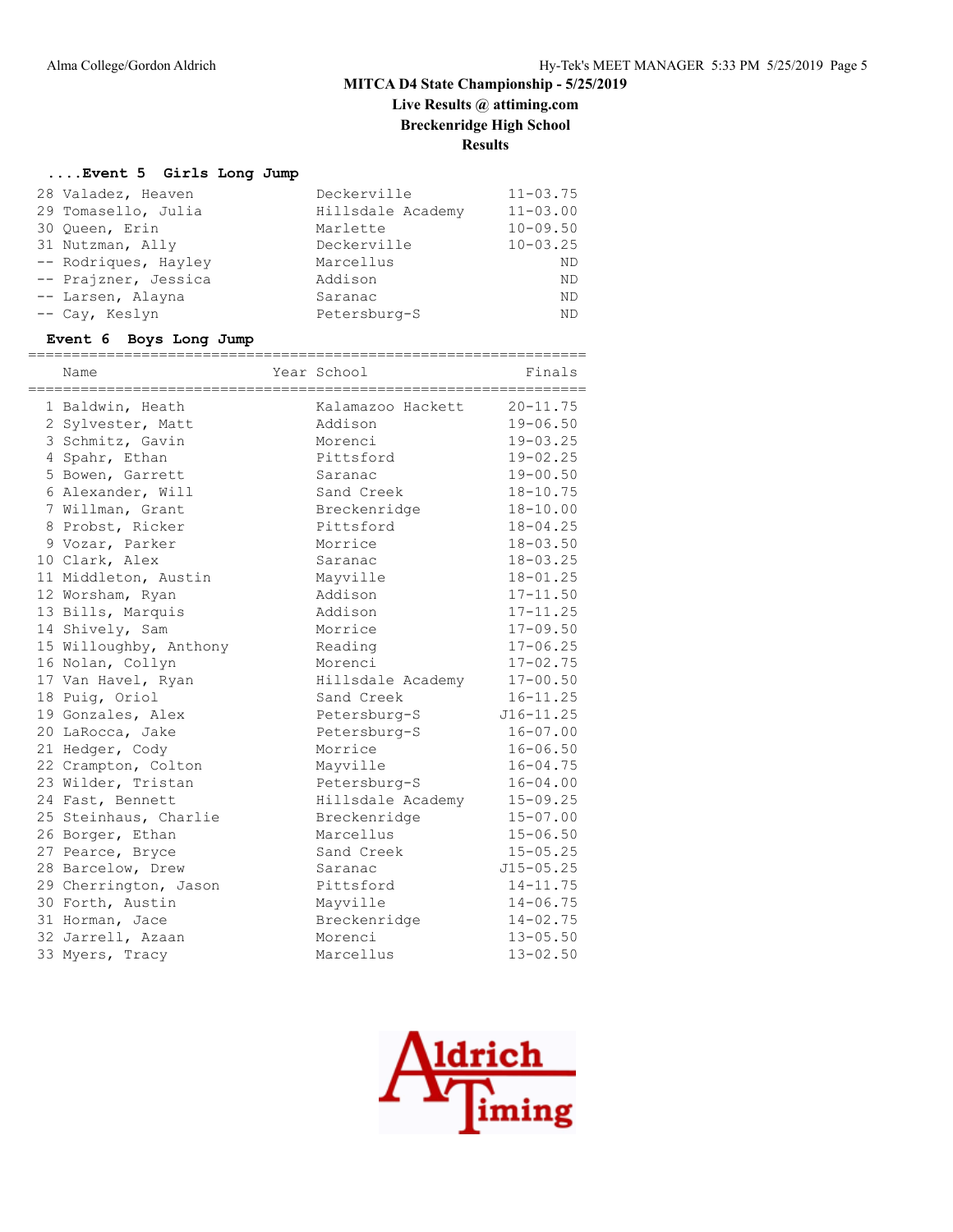**Live Results @ attiming.com Breckenridge High School**

**Results**

#### **....Event 6 Boys Long Jump**

| 34 McArthur, Connor | Hillsdale Academy | $12 - 08.50$ |
|---------------------|-------------------|--------------|
| 35 Motter, Alex     | Marcellus         | 12-07.00     |
| -- Templeton, Kyle  | Reading           | ND.          |

#### **Event 7 Girls Discus Throw**

| Name<br>------------------------------------ | Year School<br>-------------------------------- | ===================<br>Finals | H#             |
|----------------------------------------------|-------------------------------------------------|-------------------------------|----------------|
| 1 Corbin, Adrienne                           | Addison                                         | $95 - 05$                     | 4              |
| 2 Barnes, Audrey                             | Morrice                                         | $94 - 07$                     | $\overline{4}$ |
| 3 Crase, Marissa                             | Marlette                                        | $93 - 04$                     | $\mathcal{S}$  |
| 4 Cay, Keslyn                                | Petersburg-S                                    | $93 - 00$                     | $\mathfrak{Z}$ |
| 5 Leggett, Samantha                          | Pittsford                                       | $J93 - 00$                    | $\overline{4}$ |
| 6 McGahey, Brooke                            | Morrice                                         | $91 - 10$                     | $\overline{4}$ |
| 7 Covey, Kindell                             | Sand Creek                                      | $89 - 07$                     | $\overline{4}$ |
| 8 Jackson, Brayland                          | Athens                                          | $87 - 09$                     | $\overline{4}$ |
| 9 Beaver, Emma                               | Deckerville                                     | $86 - 00$                     | $\mathfrak{Z}$ |
| 10 Waldron, Kara                             | Athens                                          | $85 - 09$                     | $\overline{c}$ |
| 11 Koresky, Megan                            | Morrice                                         | $84 - 03$                     | $\overline{c}$ |
| 12 Rogers, Sarah                             | Addison                                         | $83 - 11$                     | $\mathfrak{Z}$ |
| 13 Kunze, Taryn                              | Deckerville                                     | $82 - 08$                     | $\mathfrak{Z}$ |
| 14 Welden, Kiera                             | Hillsdale Academy                               | $82 - 07$                     | $\overline{4}$ |
| 15 Hughes, Kara                              | Pittsford                                       | $80 - 05$                     | $\mathcal{S}$  |
| 16 Heckenlively, Grace                       | Hillsdale Academy                               | $79 - 11$                     | $\overline{4}$ |
| 17 Clark, Laney                              | Pittsford                                       | $78 - 10$                     | $\mathcal{E}$  |
| 18 Prochnow, Ceirra                          | Petersburg-S                                    | $78 - 06$                     | $\overline{c}$ |
| 19 Perales, Ashlyn                           | Marlette                                        | $76 - 01$                     | $\overline{4}$ |
| 20 Swartz, Rebecca                           | Marcellus                                       | $74 - 05$                     | 3              |
| 21 Lambert, Kiarra                           | Saranac                                         | $73 - 06$                     | $\overline{2}$ |
| 22 Park, Jenna                               | Deckerville                                     | $71 - 08$                     | $\mathbf{1}$   |
| 23 Elliott, Grace                            | Sand Creek                                      | $71 - 06$                     | $\mathcal{S}$  |
| 24 Buck, Jakyia                              | Marcellus                                       | $71 - 04$                     | $\overline{2}$ |
| 25 Wells, Jenna                              | Marcellus                                       | $71 - 00$                     | $\overline{c}$ |
| 26 Istanbouly, Gabriella                     | Royal Oak Shrine                                | $65 - 07$                     | $\overline{c}$ |
| 27 Gleisberg, Sara                           | Marlette                                        | $65 - 00$                     | $\overline{c}$ |
| 28 Pachulski, Ellary                         | Saranac                                         | $63 - 08$                     | $\mathbf{1}$   |
| 28 O'Connor, Maggie                          | Hillsdale Academy                               | 63-08                         | $\mathbf{1}$   |
| 30 McAndrews, Brooke                         | Addison                                         | $60 - 00$                     | $\mathbf{1}$   |
| 31 Wilson, Kallie                            | Petersburg-S                                    | $59 - 10$                     | $\mathbf{1}$   |
| 32 Bragg, Leena                              | Sand Creek                                      | $58 - 08$                     | $\overline{c}$ |
| 33 Richardson, Ricki                         | Athens                                          | $57 - 01$                     | $\mathbf{1}$   |
| 34 Gum, Sarah                                | Royal Oak Shrine                                | $56 - 07$                     | $\mathbf{1}$   |
| 35 Granum, Carissa                           | Saranac                                         | $50 - 03$                     | $\mathbf{1}$   |
| 36 Schulz, Audrey                            | Royal Oak Shrine                                | $44 - 02$                     | $\mathbf{1}$   |

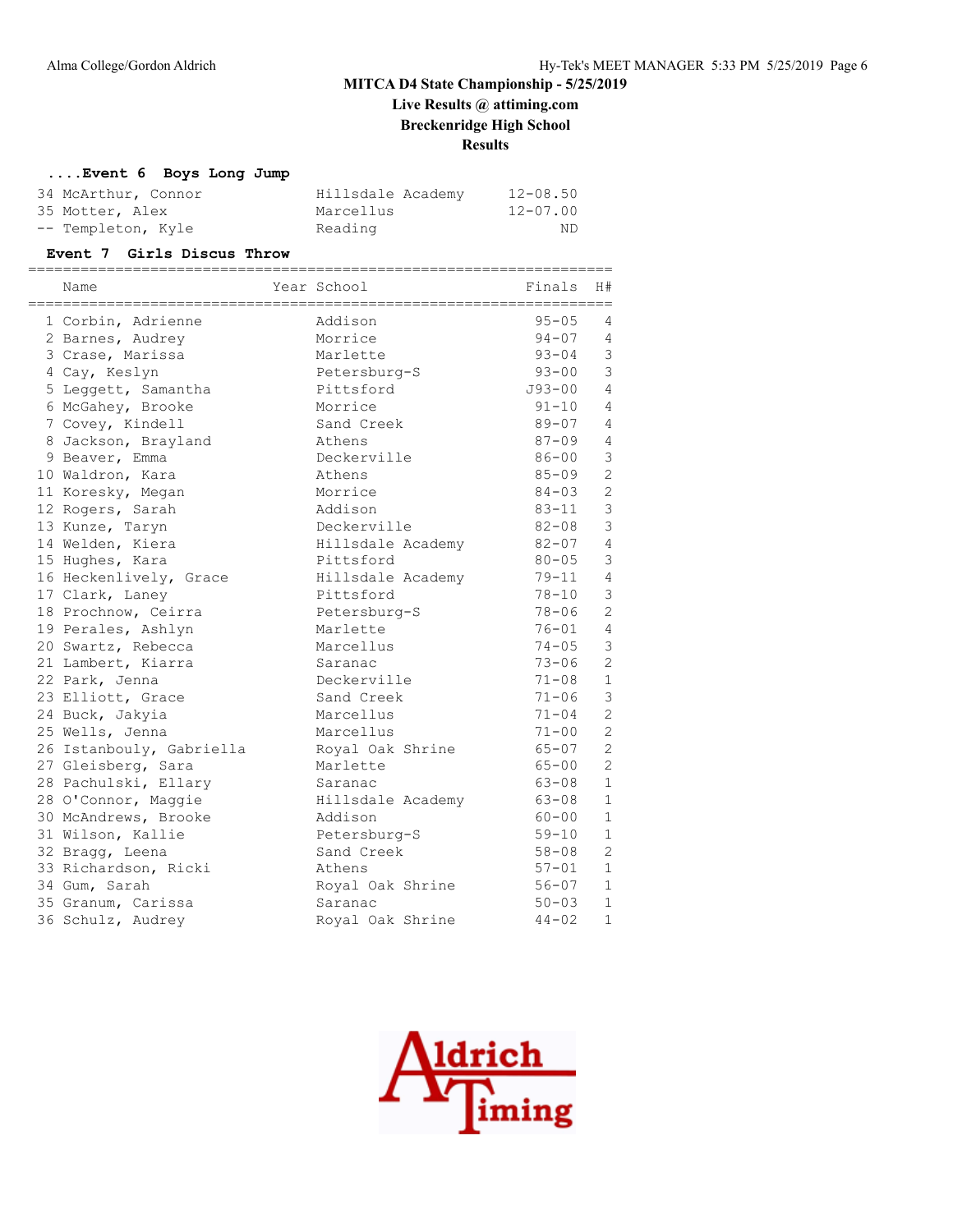**Live Results @ attiming.com Breckenridge High School**

**Results**

#### **Event 8 Boys Discus Throw**

| Name                   | Year School<br>------------------------- | Finals     | H#             |
|------------------------|------------------------------------------|------------|----------------|
| 1 Waslusky, Brennan    | Breckenridge                             | $152 - 03$ | 4              |
| 2 Frost, Jeffrey       | Mayville                                 | $138 - 04$ | 4              |
| 3 Koresky, Sam         | Morrice                                  | $129 - 03$ | 4              |
| 4 Pollard, Aaron       | Mayville                                 | $124 - 09$ | 4              |
| 5 Clingenpeel, Bronson | Addison                                  | $123 - 06$ | 4              |
| 6 Hughes, Kimball      | Pittsford                                | $123 - 02$ | 4              |
| 7 Heisler, Jacob       | Petersburg-S                             | $122 - 05$ | $\overline{4}$ |
| 8 Saunders, Baily      | Breckenridge                             | $121 - 09$ | 3              |
| 9 Latunski, Andrew     | Morrice                                  | $116 - 01$ | $\overline{4}$ |
| 10 Clement, Jesse      | Pittsford                                | $111 - 09$ | $\mathfrak{Z}$ |
| 11 Alston, Jacob       | Sand Creek                               | $111 - 05$ | $\overline{4}$ |
| 12 Kulas, Jimmy        | Hillsdale Academy                        | $110 - 03$ | $\mathcal{S}$  |
| 13 Josh, Johnson       | Reading                                  | $106 - 01$ | 3              |
| 14 Nieman, Trey        | Morenci                                  | $103 - 03$ | $\mathbf{2}$   |
| 15 Petriches, Tyler    | Mayville                                 | $100 - 02$ | $\mathbf{3}$   |
| 16 Shenfeld, AJ        | Marcellus                                | $99 - 06$  | $\mathfrak{Z}$ |
| 17 Probst, Ricker      | Pittsford                                | $98 - 05$  | 3              |
| 18 Ferguson, Brady     | Marcellus                                | $97 - 08$  | $\overline{2}$ |
| 19 Gibbs, Dillion      | Morenci                                  | $97 - 01$  | $\overline{c}$ |
| 20 Baughman, Collin    | Kalamazoo Hackett                        | $96 - 02$  | $\overline{4}$ |
| 21 Linger, Embry       | Sand Creek                               | $94 - 09$  | $\overline{c}$ |
| 22 Young, Donovan      | Addison                                  | $91 - 06$  | 3              |
| 23 Vozar, Parker       | Morrice                                  | $88 - 08$  | $\overline{c}$ |
| 24 Kennedy, Patrick    | Petersburg-S                             | $88 - 02$  | $\overline{c}$ |
| 25 Wheeler, Luke       | Sand Creek                               | $87 - 05$  | $\overline{c}$ |
| 26 Spoering, Andrew    | Petersburg-S                             | $87 - 03$  | $\mathbf{1}$   |
| 27 Rhoades, Andrew     | Reading                                  | $87 - 00$  | $\overline{2}$ |
| 28 Doll, Alec          | Saranac                                  | $86 - 08$  | $\overline{2}$ |
| 29 Ramereiz, Spencer   | Breckenridge                             | $86 - 06$  | $\mathbf{1}$   |
| 30 Bates, Jon          | Morenci                                  | $83 - 06$  | $\overline{2}$ |
| 31 Weston, Ashton      | Marcellus                                | $80 - 05$  | $\mathbf{1}$   |
| 32 Treloar, Nick       | Hillsdale Academy                        | 80-02      | $\mathbf{1}$   |
| 33 Powell, Jonah       | Saranac                                  | $70 - 08$  | $\mathbf{1}$   |
| 34 Stoutjesdyk, Cody   | Saranac                                  | $68 - 10$  | $\mathbf{1}$   |
| 35 Staudinger, Matthew | Addison                                  | $60 - 10$  | $\mathfrak{Z}$ |
| 36 Strack, Jon         | Hillsdale Academy                        | $60 - 05$  | $\mathbf{1}$   |
| -- Root, Eric          | Kalamazoo Hackett                        | ND.        | $\mathbf{1}$   |
| -- Wiler, Brogan       | Reading                                  | ND         | 3              |
| -- McKinly, Caden      | Kalamazoo Hackett                        | <b>ND</b>  | $\mathbf{1}$   |

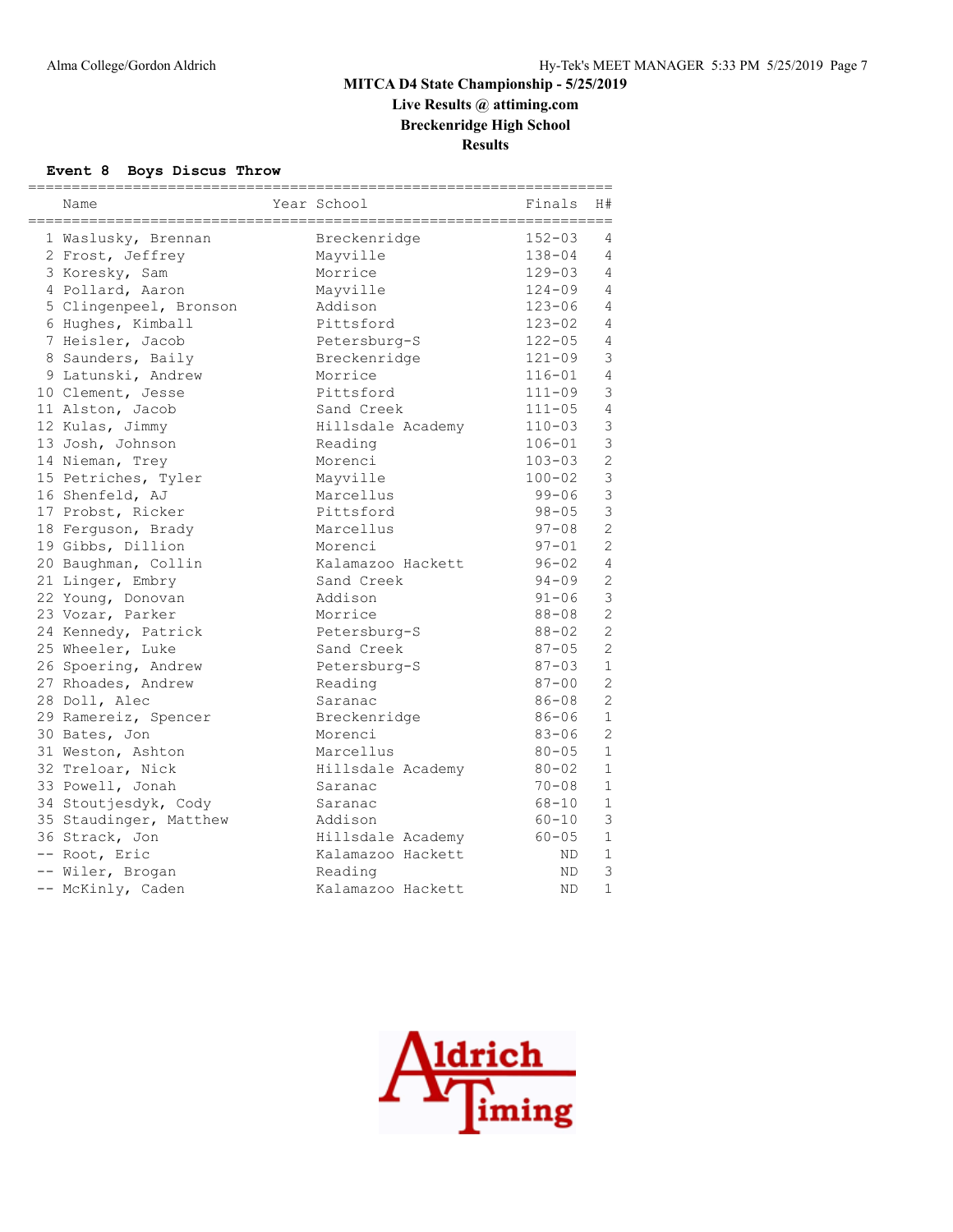**Live Results @ attiming.com Breckenridge High School**

**Results**

#### **Event 9 Girls Shot Put**

| Name                             | Year School       | Finals<br>------------------------------ | H#             |
|----------------------------------|-------------------|------------------------------------------|----------------|
| 1 Hughes, Kara                   | Pittsford         | $34 - 06.00$                             | 4              |
| 2 Elliott, Grace                 | Sand Creek        | $34 - 04.25$                             | 4              |
| 3 Barnes, Audrey                 | Morrice           | $32 - 04.00$                             | 4              |
| 4 McGahey, Brooke                | Morrice           | $30 - 06.25$                             | $\overline{4}$ |
| 5 Jackson, Brayland              | Athens            | $29 - 07.75$                             | $\overline{4}$ |
| 6 Heckenlively, Grace            | Hillsdale Academy | $29 - 05.00$                             | $\overline{4}$ |
| 7 Ike, Ugochi                    | Royal Oak Shrine  | $29 - 03.50$                             | $\overline{4}$ |
| 8 Covey, Kindell                 | Sand Creek        | $28 - 10.50$                             | $\overline{4}$ |
| 9 Buck, Jakyia                   | Marcellus         | $28 - 06.25$                             | 3              |
| 9 Welden, Kiera                  | Hillsdale Academy | $28 - 06.25$                             | $\mathbf{3}$   |
| 11 Shutz, Riley                  | Deckerville       | $28 - 03.75$                             | 3              |
| 12 Roth, Cassie                  | Athens            | $28 - 00.00$                             | $\overline{3}$ |
| 13 McAndrews, Brooke             | Addison           | $27 - 10.00$                             | $\overline{3}$ |
| 14 Wells, Jenna                  | Marcellus         | $27 - 05.00$                             | $\overline{4}$ |
| 15 Leggett, Samantha             | Pittsford         | $26 - 08.50$                             | 3              |
| 16 Cay, Keslyn                   | Petersburg-S      | $26 - 07.00$                             | 3              |
| 17 Corbin, Adrienne              | Addison           | $26 - 00.25$                             | 3              |
| 18 Istanbouly, Gabriella         | Royal Oak Shrine  | $25 - 01.00$                             | $\mathbf{1}$   |
| 19 Perales, Ashlyn               | Marlette          | $24 - 09.25$                             | $\overline{c}$ |
| 20 Koresky, Megan                | Morrice           | $24 - 08.75$                             | 3              |
| 21 Swartz, Rebecca               | Marcellus         | $24 - 07.75$                             | $\overline{c}$ |
| 22 Bell, Emily                   | Marlette          | $24 - 07.25$                             | $\overline{c}$ |
| 23 Kunze, Taryn                  | Deckerville       | $24 - 02.25$                             | $\overline{c}$ |
| 24 Wilson, Kallie                | Petersburg-S      | $23 - 11.50$                             | $\overline{2}$ |
| 25 Prochnow, Ceirra              | Petersburg-S      | $23 - 10.75$                             | $\overline{c}$ |
| 26 Kuenzer, Elaina               | Pittsford         | $23 - 04.50$                             | $\mathbf{1}$   |
| 27 Gum, Sarah                    | Royal Oak Shrine  | $22 - 11.75$                             | $\mathbf{1}$   |
| 28 Miller, Abbie                 | Hillsdale Academy | $22 - 08.75$                             | $\mathbf{1}$   |
| 29 Fetterhoff, Alaina            | Deckerville       | $22 - 08.50$                             | $\mathbf{1}$   |
| 30 Scholly, MacKenzie            | Athens            | $22 - 06.50$                             | $\mathbf{1}$   |
| 31 Pickles, Carson               | Sand Creek        | $22 - 04.50$                             | $\mathbf{1}$   |
| 32 Granum, Carissa               | Saranac           | $22 - 02.50$                             | $\overline{c}$ |
| 33 McGee, Joelle                 | Saranac           | $J22 - 02.50$                            | $\overline{2}$ |
| 34 Rogers, Sarah                 | Addison           | $21 - 06.25$                             | $\overline{2}$ |
| 35 Chadwick, Calista             | Saranac           | $20 - 08.50$                             | $\mathbf{1}$   |
| 36 Wiegert, Megan                | Marlette          | $20 - 06.75$                             | $\mathbf{1}$   |
| <b>Event 10</b><br>Boys Shot Put |                   |                                          |                |

| Name                                                         | Year School                           | Finals H#                                    |                                                    |
|--------------------------------------------------------------|---------------------------------------|----------------------------------------------|----------------------------------------------------|
| 1 Waslusky, Brennan<br>2 Frost, Jeffrey<br>3 Hughes, Kimball | Breckenridge<br>Mayville<br>Pittsford | $52 - 03.00$<br>$44 - 10.00$<br>$43 - 07.50$ | $\overline{4}$<br>$\overline{4}$<br>$\overline{4}$ |

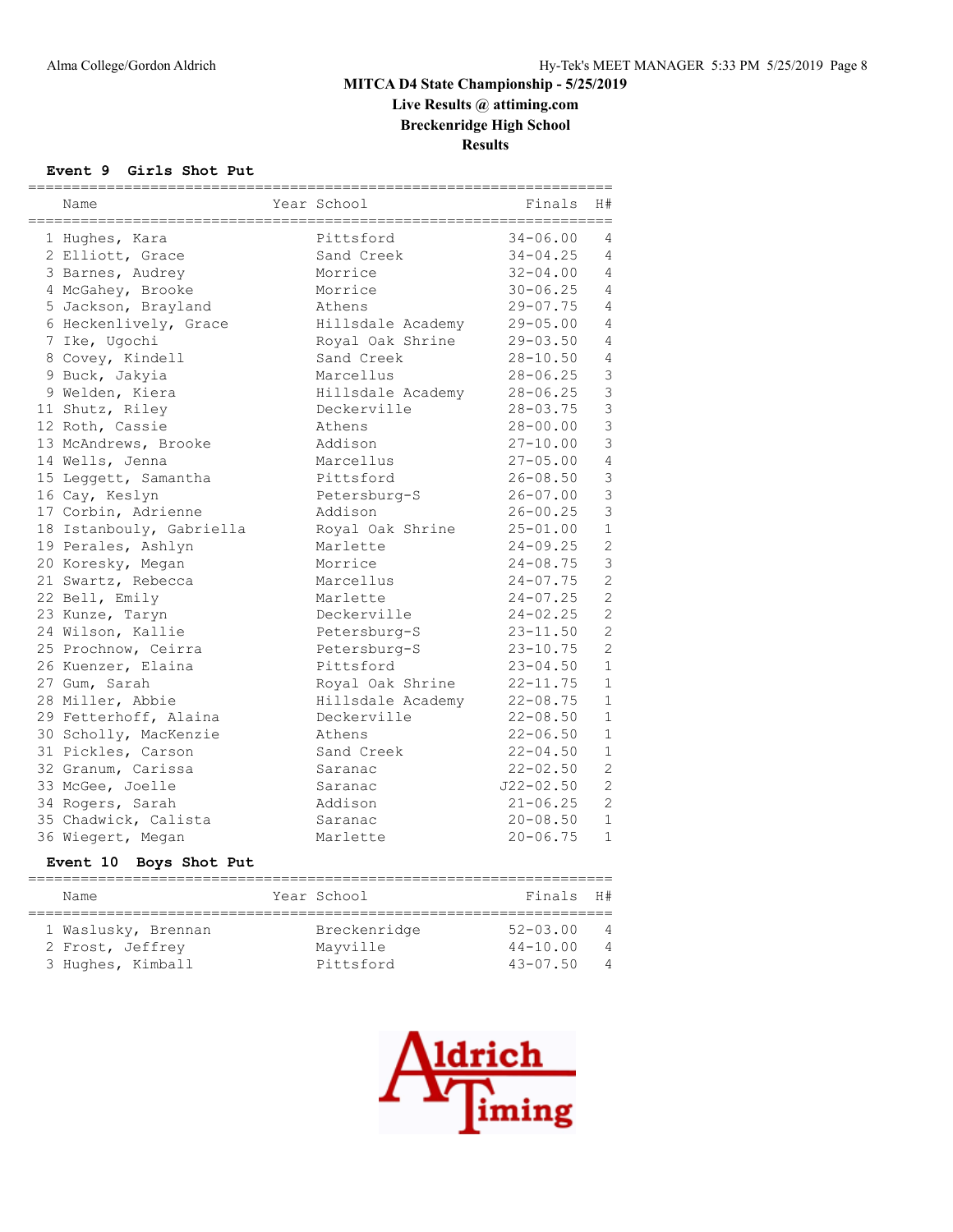# **Live Results @ attiming.com Breckenridge High School**

# **Results**

#### **....Event 10 Boys Shot Put**

| 4 Staudinger, Matthew   | Addison                     | $41 - 05.75$ | 4              |
|-------------------------|-----------------------------|--------------|----------------|
| 5 Scroggie, Carson      | Sand Creek                  | $41 - 02.25$ | $\overline{4}$ |
| 6 Baughman, Collin      | Kalamazoo Hackett           | $40 - 09.75$ | $\overline{4}$ |
| 7 Josh, Johnson         | Reading                     | $40 - 08.75$ | $\overline{4}$ |
| 8 VonDeylen, Andrew     | Pittsford                   | 39-11.50     | $\mathfrak{Z}$ |
| 9 Pollard, Aaron        | Mayville                    | $39 - 01.75$ | $\mathfrak{Z}$ |
| 10 Christensen, Noah    | Addison                     | 38-08.75     | $\overline{4}$ |
| 11 Saunders, Baily      | Breckenridge                | $38 - 03.25$ | 4              |
| 12 McGowen, Brett       | Morrice                     | $37 - 06.75$ | 3              |
| 13 Nanasy, Todd         | Morrice                     | $36 - 04.75$ | $\overline{4}$ |
| 14 Osgood, Jeremy       | Sand Creek                  | 35-09.00     | $\mathsf 3$    |
| 15 Wheeler, Luke        | Sand Creek                  | $35 - 04.75$ | $\mathfrak{Z}$ |
| 16 Rhoades, Andrew      | Reading                     | $33 - 09.25$ | $\overline{c}$ |
| 17 Probst, Ricker       | Pittsford                   | J33-09.25    | $\mathbf{2}$   |
| 18 Kulas, Jimmy         | Hillsdale Academy J33-09.25 |              | 2              |
| 19 Ramereiz, Spencer    | Breckenridge                | $33 - 06.25$ | $\mathfrak{Z}$ |
| 20 Gibbs, Dillion       | Morenci                     | $33 - 02.50$ | $\overline{c}$ |
| 21 Clingenpeel, Bronson | Addison                     | $32 - 11.00$ | $\mathcal{E}$  |
| 22 Rockins, Jaiden      | Reading                     | $32 - 10.75$ | $\mathfrak{Z}$ |
| 23 Kennedy, Patrick     | Petersburg-S                | $32 - 08.25$ | 2              |
| 24 Shay, Isaiah         | Morenci                     | $32 - 05.50$ | 2              |
| 25 Guilford, Dalton     | Petersburg-S                | $32 - 03.00$ | $\mathbf{1}$   |
| 26 Strack, Jon          | Hillsdale Academy 32-00.00  |              | $\mathbf{2}$   |
| 27 Jackson, Max         | Morrice                     | $31 - 09.25$ | $\mathbf{2}$   |
| 28 Presley, Elliot      | Marcellus                   | $31 - 08.75$ | 3              |
| 29 Bates, Jon           | Morenci                     | $31 - 04.00$ | $\overline{2}$ |
| 30 Ferquson, Brady      | Marcellus                   | $30 - 06.00$ | 2              |
| 31 Stoutjesdyk, Cody    | Saranac                     | $30 - 04.00$ | $\mathbf{1}$   |
| 32 Hawkins, Nathanial   | Petersburg-S                | $30 - 01.25$ | $\mathbf{1}$   |
| 33 Shenfeld, AJ         | Marcellus                   | $29 - 06.75$ | $\mathbf{1}$   |
| 34 Ickes, Drew          | Saranac                     | 28-00.50     | $\mathbf{1}$   |
| 35 Treloar, Nick        | Hillsdale Academy           | $27 - 00.50$ | $\mathbf{1}$   |
| 36 Bruman, Andrew       | Mayville                    | $26 - 11.25$ | $\mathbf{1}$   |
| 37 Doll, Alec           | Saranac                     | $26 - 07.50$ | $\mathbf{1}$   |
| -- Root, Eric           | Kalamazoo Hackett           | ND           | $\mathbf{1}$   |
| -- McKinly, Caden       | Kalamazoo Hackett           | ND.          | 3              |

# **Event 11 Girls 4x800 Meter Relay**

| School                 | Finals             |
|------------------------|--------------------|
|                        |                    |
| 1 Pittsford 'A'        | 10:25.52           |
| 1) McCumber, Gabrielle | 2) Kinsley, Ashley |
| 3) Clark, Laney        | 4) Osborne, Renee  |
| 2 Marcellus 'A'        | 10:33.15           |
| 1) Pachay, Emma        | 2) Steinkraus, Amy |

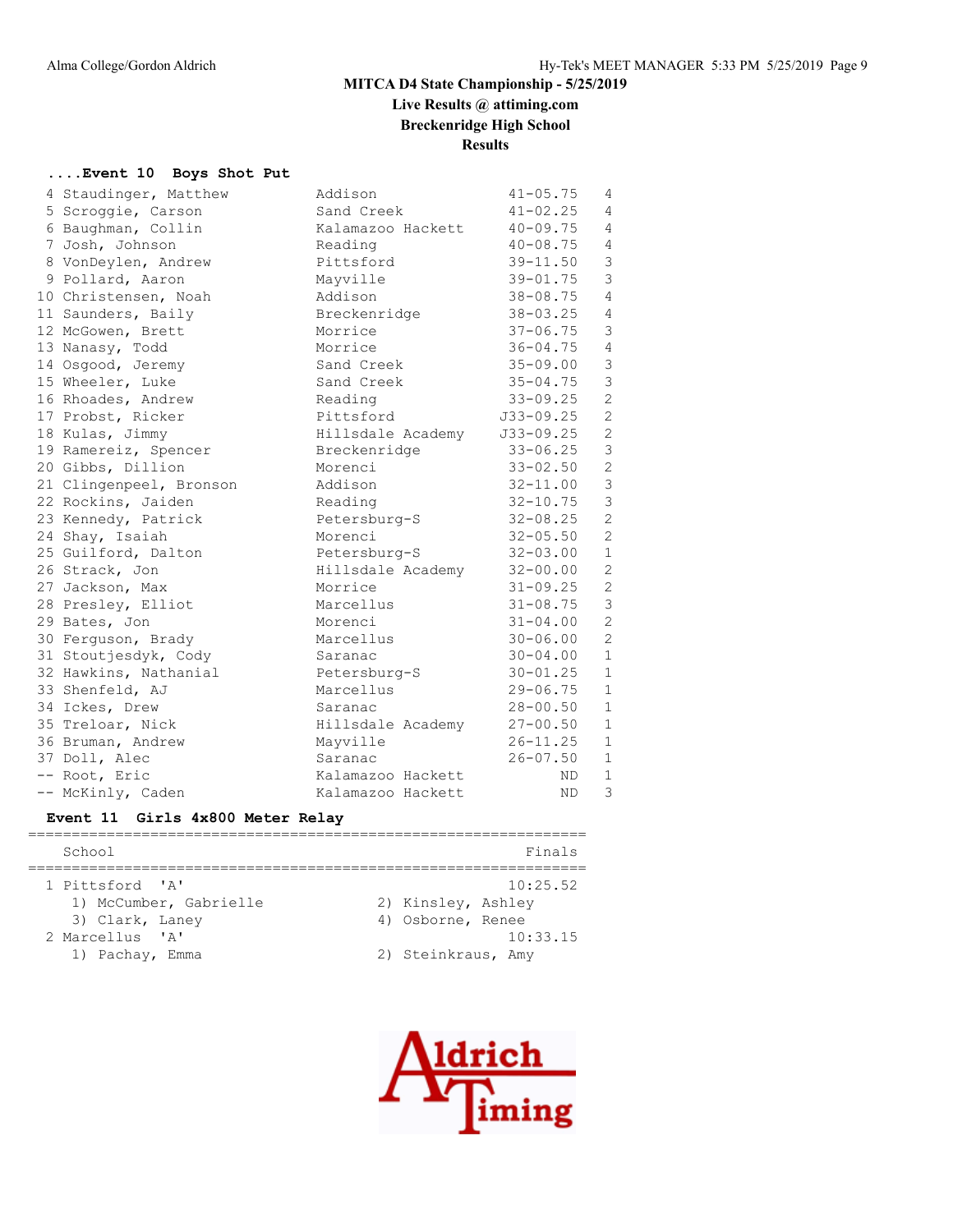# **Live Results @ attiming.com**

**Breckenridge High School**

# **Results**

#### **....Event 11 Girls 4x800 Meter Relay**

| 3) Bainbridge, Lexi                        | 4) Mitsunaga, Shoka     |
|--------------------------------------------|-------------------------|
| 3 Hillsdale Academy 'A'                    | 10:41.71                |
| 1) Schlueter, Helen                        | 2) Wilkinson, Hannah    |
| 3) Matsukova-Kratt, Sofia                  | 4) Banbury, Makenna     |
| 4 Royal Oak Shrine 'A'                     | 10:45.00                |
| 1) Luddy, Carolyn                          | 2) Mutschler, Katherine |
| 3) Flood, Briege                           | 4) Kendell, Ellie       |
| 5 Deckerville 'A'                          | 11:07.54                |
| 1) Armstead, Morgan                        | 2) Roberts, Alexa       |
| 3) Sanford, Abigail                        | 4) Wagester, Kaylee     |
| 6 Saranac 'A'                              | 11:12.36                |
| 1) Haskins, Katelynn                       | 2) Cooper, Jordan       |
| 3) Klynstra, Sidney                        | 4) Price, Abigail       |
| 7 Addison 'A'                              | 11:17.45                |
| 1) Knight, Emily                           | 2) Bayes, Emily         |
| 3) Morris, Kendall                         | 4) Laramore, Brianna    |
| 8 Petersburg-Summerfield<br>' A'           | 11:18.66                |
| 1) Stanley, Marie                          | 2) Abrams, Amber        |
| 3) Kalb, Grace                             | 4) Shaner, Rylee        |
| 9 Athens 'A'                               | 11:22.02                |
| 1) Miller, Mckenzie                        | 2) Lloyd, Jordynn       |
| 3) Dominguez, Alicia                       | 4) Nobach, Sara         |
| 10 Sand Creek<br>$^{\prime}$ A $^{\prime}$ | 12:08.08                |
| 1) Kramer, Marina                          | 2) Dickerson, Halena    |
| 3) Adams, Jenna                            | 4) Salenbien, Audrey    |
| 11 Morrice 'A'                             | 12:30.58                |
| 1) McGahey, Brooke                         | 2) Lademann, Amber      |
| 3) Flath, Madisen                          | 4) Lademann, Hayley     |
| 12 Marlette 'A'                            | 13:14.87                |
| 1) Crase, Marissa                          | 2) Martinez, Emily      |
| 3) McCombs, Alivia                         | 4) Schuitman, Josie     |

#### **Event 12 Boys 4x800 Meter Relay**

| School                  | Finals            |
|-------------------------|-------------------|
| 1 Addison 'A'           | 8:38.32           |
| 1) Poling, Matt         | 2) Skinner, Ben   |
| 3) Boorman, Matthew     | 4) Morse, Zach    |
| 2 Breckenridge 'A'      | 8:40.73           |
| 1) Sumner, Mason        | 2) Vine, Colttion |
| 3) Gillis, Ashton       | 4) Carter, Trent  |
| 3 Morrice 'A'           | 8:44.02           |
| 1) Campbell, Aiden      | 2) Scribner, Zu   |
| 3) Iler, Chandler       | 4) Rivers, Caleb  |
| 4 Hillsdale Academy 'A' | 8:51.76           |

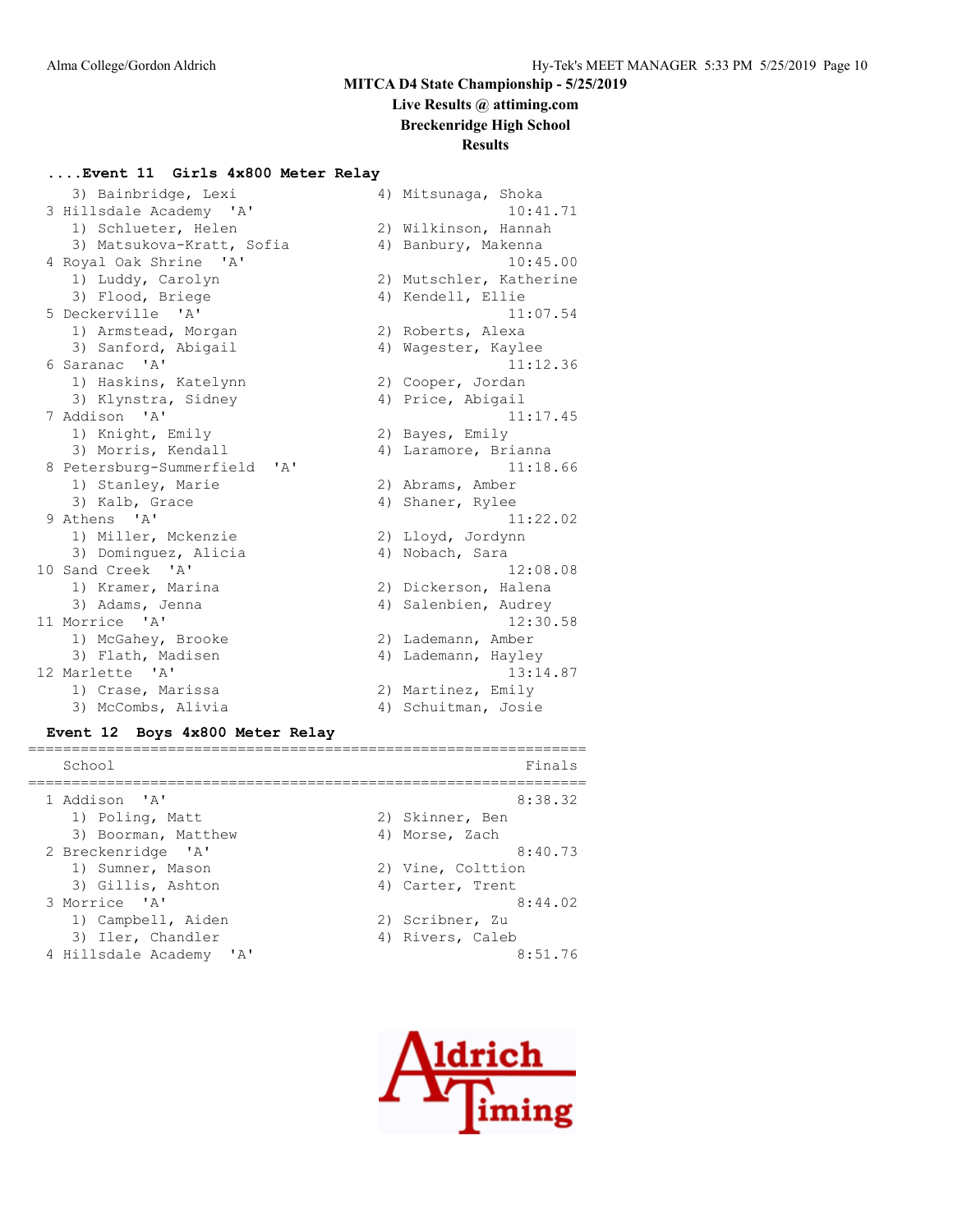# **Live Results @ attiming.com**

**Breckenridge High School**

# **Results**

#### **....Event 12 Boys 4x800 Meter Relay**

| 1) Brady, Joel                                   | 2) Brady, Luke        |
|--------------------------------------------------|-----------------------|
| 3) Fast, Bennett                                 | 4) Calvert, Ian       |
| 5 Kalamazoo Hackett<br>$^{\prime}$ A $^{\prime}$ | 8:55.07               |
| 1) Kuhn, Noah                                    | 2) Chafty, David      |
| 3) Pierucci, Jimmy                               | 4) Hough, Stephen     |
| 6 Mayville 'A'                                   | 8:57.30               |
| 1) Emmons, Wyatt                                 | 2) Crampton, Colton   |
| 3) Stier, Cody                                   | 4) Maddocks, James    |
| 7 Morenci 'A'                                    | 9:00.20               |
| 1) Shay, Isaiah                                  | 2) Mellon, Braxten    |
| 3) Glick, Dakota                                 | 4) Stowell, Connor    |
| 8 Reading 'A'                                    | 9:12.48               |
| 1) Hill, Roger                                   | 2) Westfall, Braeden  |
| 3) Willoughby, Anthony                           | 4) Bignell, David     |
| 9 Marcellus 'A'                                  | 9:15.00               |
| 1) Hartline, Connor                              | 2) Pachay, Andrew     |
| 3) McKenzie, Kyle                                | 4) Thornburgh, Carter |
| 10 Petersburg-Summerfield<br>$\mathsf{A}$        | 9:27.78               |
| 1) Herrmann, Nathan                              | 2) Hall, Cade         |
| 3) Fietz, Gavin                                  | 4) Dafoe, Drew        |
| 11 Sand Creek 'A'                                | 9:29.35               |
| 1) Baker, Joe                                    | 2) Perry, Quinten     |
| 3) Wheeler, Luke                                 | 4) Wilson, Carter     |
| 12 Saranac 'A'                                   | 9:46.78               |
| 1) Hopkins, Derek                                | 2) Nash, Kohlton      |
| 3) Spiece, Isaac                                 | 4) Nagora, Felix      |
| 13 Pittsford 'A'                                 | 9:58.83               |
| 1) Leggett, Gunnar                               | 2) Smith, Kody        |
| 3) Hensley, Logan                                | 4) Jonas, Michael     |

#### **Event 13 Girls 100 Meter Hurdles**

| Name               | Year School       | Finals | H#             |
|--------------------|-------------------|--------|----------------|
|                    |                   |        |                |
| 1 Toner, Alison    | Pittsford         | 15.21  | .5             |
| 2 McLouth, Ally    | Addison           | 15.30  | .5             |
| 3 Watson, Ella     | Deckerville       | 16.28  | 5              |
| 4 Pape, Deltann    | Sand Creek        | 16.71  | 5              |
| 5 Socha, Isabella  | Hillsdale Academy | 16.87  | 5              |
| 6 Wilder, Trinity  | Petersburg-S      | 17.40  | 5              |
| 7 Clarke, Lindsey  | Pittsford         | 17.62  | 4              |
| 8 Howard, Josie    | Morrice           | 17.73  | 5              |
| 9 Shutz, Riley     | Deckerville       | 17.77  | $\overline{4}$ |
| 10 Arce, Katie     | Royal Oak Shrine  | 17.78  | $\overline{4}$ |
| 11 Gumbs, D'Laiya  | Athens            | 17.88  | 5              |
| 12 Kinsley, Ashley | Pittsford         | 18.16  | 4              |
|                    |                   |        |                |

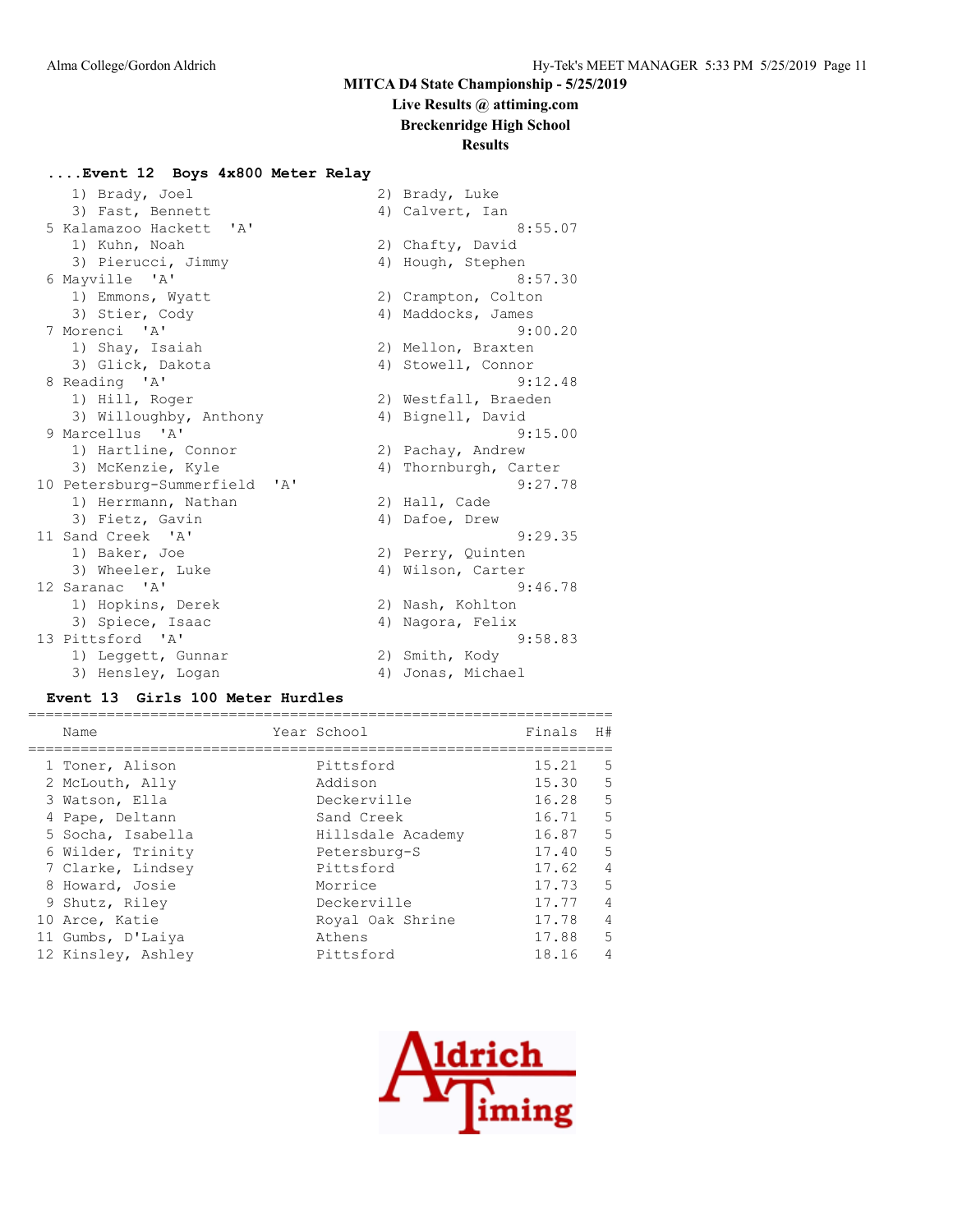# **Live Results @ attiming.com**

**Breckenridge High School**

**Results**

#### **....Event 13 Girls 100 Meter Hurdles**

| 13 Albertson, Emma                                 | Marlette          | 18.17     | 4              |                    |
|----------------------------------------------------|-------------------|-----------|----------------|--------------------|
| 14 Gadomski, Livya                                 | Marlette          | 18.42     | 3              |                    |
| 15 Mehlig, Maike                                   | Marcellus         | 18.53     | $\overline{4}$ |                    |
| 16 McKinch, Bryn                                   | Saranac           | 18.66 3   |                |                    |
| 17 Allen, Olivia                                   | Sand Creek        | 18.66     | 4              |                    |
| 18 Johnston, Lauren                                | Sand Creek        | 18.93     | 3              |                    |
| 19 Lowery, Savannah                                | Marcellus         | 19.10     | 3              |                    |
| 20 Bailey, Christina                               | Addison           | 19.15     | 3              |                    |
| 21 Baird, Daisha                                   | Athens            | 19.58     | 3              |                    |
| 22 Hanson, Gina                                    | Addison           | 19.66     | $\overline{4}$ |                    |
| 23 Cote, Hannah                                    | Hillsdale Academy | $19.81$ 1 |                |                    |
| 24 Carpenter, Carmen The Royal Oak Shrine          |                   | 20.09     | 2              |                    |
| 25 Terbrack, Charlotte            Royal Oak Shrine |                   | 20.19     | 2              |                    |
| 26 Stokes, Layni                                   | Marcellus         | 20.25     | 2              |                    |
| 27 Millies, Siler                                  | Hillsdale Academy | 20.62 3   |                |                    |
| 28 McPherson, Anna                                 | Saranac           | 21.32     | $\mathbf{1}$   |                    |
| 29 Osborn, Tyanna                                  | Athens            | 23.25     | 2              |                    |
| 30 Cashman-Brown, Aubre beckerville                |                   | 24.38     | 3              |                    |
| -- Stewart, Sky                                    | Saranac           | DQ.       |                | 1 No clear attempt |
|                                                    |                   |           |                |                    |

#### **Event 14 Boys 110 Meter Hurdles**

| Name                 | Year School       | Finals | H#             |
|----------------------|-------------------|--------|----------------|
| 1 Baldwin, Heath     | Kalamazoo Hackett | 14.50  | 5              |
| 2 Magnell, Gus       | Kalamazoo Hackett | 15.41  | 5              |
| 3 Gramm, Caleb       | Addison           | 15.62  | 5              |
| 4 Price, Alex        | Reading           | 15.68  | 5              |
| 5 Hermansen, Noah    | Addison           | 15.76  | 5              |
| 6 Shively, Sam       | Morrice           | 15.85  | $\overline{4}$ |
| 7 Rodlund, Nathan    | Addison           | 15.94  | 5              |
| 8 Clement, Jesse     | Pittsford         | 16.07  | 5              |
| 9 Vozar, Parker      | Morrice           | 16.18  | 5              |
| 10 Wiler, Brogan     | Reading           | 16.32  | $\overline{4}$ |
| 11 Edington, Austin  | Morrice           | 16.72  | $\overline{4}$ |
| 12 McPherson, Will   | Saranac           | 16.99  | $\overline{4}$ |
| 13 Vantilburg, Jaxon | Marcellus         | 17.07  | $\overline{4}$ |
| 14 Gilbert, Jerry    | Mayville          | 17.07  | 4              |
| 15 Forche, Nick      | Sand Creek        | 17.16  | $\overline{4}$ |
| 16 Worful, Brodi     | Petersburg-S      | 17.17  | 4              |
| 17 Socha, Levi       | Hillsdale Academy | 17.43  | 3              |
| 18 Dragan, Pete      | Kalamazoo Hackett | 17.57  | 3              |
| 19 Alcock, Breckin   | Morenci           | 18.03  | 3              |
| 20 Couch, Levi       | Petersburg-S      | 18.14  | 3              |
| 21 Varga, Carsyn     | Morenci           | 18.57  | 3              |
| 22 Powell, Jonah     | Saranac           | 18.62  | 3              |

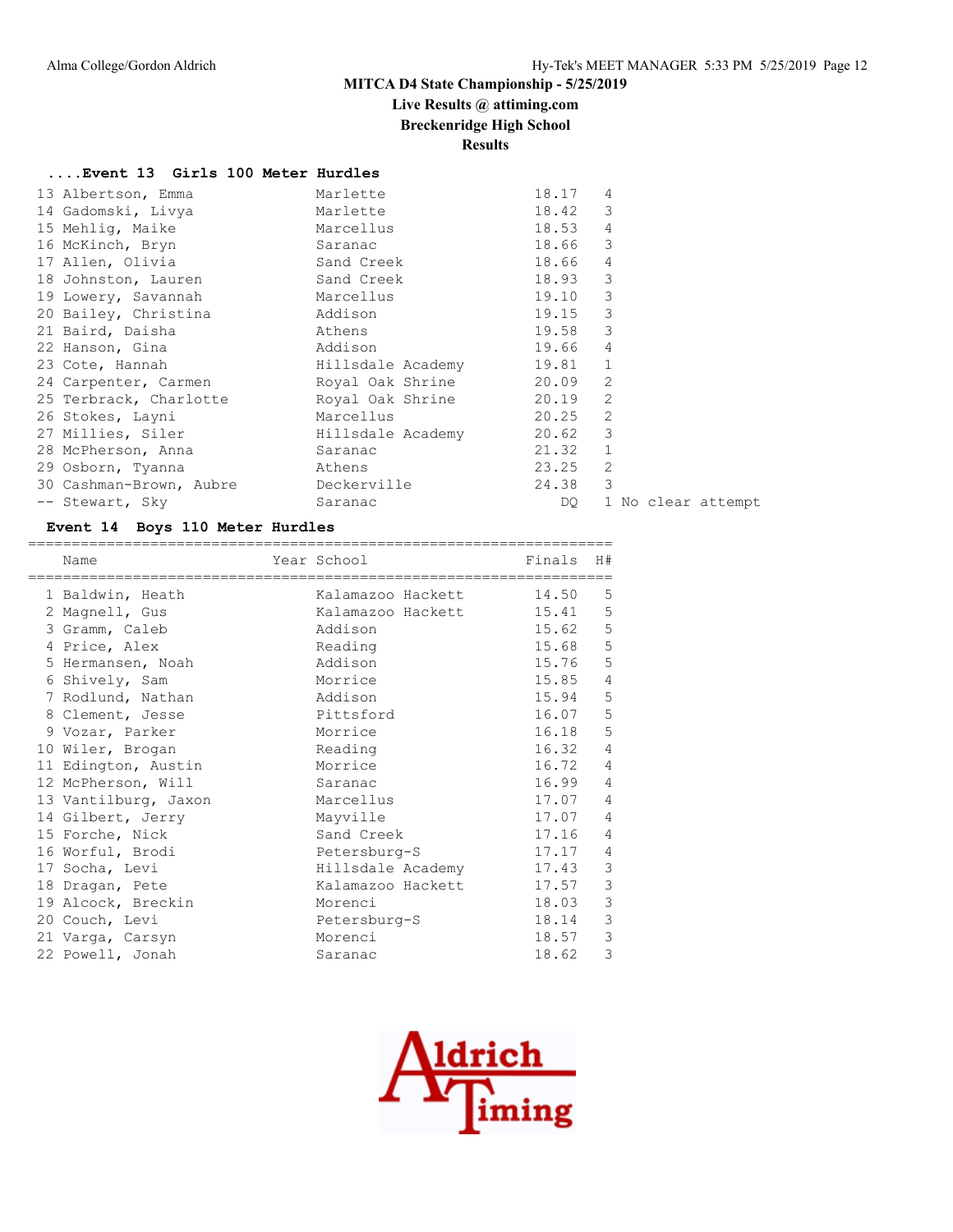# **Live Results @ attiming.com**

**Breckenridge High School**

**Results**

#### **....Event 14 Boys 110 Meter Hurdles**

| 23 Heisler, Jacob  | Petersburg-S      | 18.63 | 3              |
|--------------------|-------------------|-------|----------------|
| 24 Austin, Alex    | Marcellus         | 19.00 | 2              |
| 25 Hughes, Kimball | Pittsford         | 19.34 | $\overline{2}$ |
| 26 Richards, David | Hillsdale Academy | 19.36 | $\mathbf{1}$   |
| 27 Ruetz, Colton   | Sand Creek        | 19.36 | 2              |
| 28 Carr, Xavier    | Sand Creek        | 19.37 | $\overline{2}$ |
| 29 Coupland, Quinn | Hillsdale Academy | 19.41 | $\mathbf{1}$   |
| 30 Anderson, Noah  | Breckenridge      | 19.52 | 2              |
| 31 McKeage, Parker | Mayville          | 19.85 | 3              |
| 32 Radtke, Jake    | Breckenridge      | 19.95 | $\overline{2}$ |
| 33 Voqt, Thomas    | Mayville          | 20.03 | 2              |
| 34 Story, Tyler    | Breckenridge      | 20.49 | $\mathbf{1}$   |
| 35 Wood, Logan     | Saranac           | 20.61 | $\mathbf{1}$   |
| 36 Fish, Garrett   | Pittsford         | 20.80 | $\mathcal{L}$  |

#### **Event 15 Girls 100 Meter Dash**

| =============================<br>Name | Year School       | Finals | H#             |
|---------------------------------------|-------------------|--------|----------------|
| 1 Kilgore, Kennedy                    | Royal Oak Shrine  | 12.74  | 5              |
| 2 Fresno Velazquez, Andrea            | Saranac           | 12.99  | 5              |
| 3 Roberts, Megan                      | Hillsdale Academy | 13.06  | 5              |
| 4 Miller, Abigail                     | Saranac           | 13.35  | 5              |
| 5 Chapman, Alexis                     | Addison           | 13.38  | 5              |
| 6 McDaniel, Makayla                   | Pittsford         | 13.42  | $\overline{4}$ |
| 7 Cole, Jordyn                        | Pittsford         | 13.43  | 5              |
| 8 Watson, Claire                      | Deckerville       | 13.50  | $\overline{4}$ |
| 9 Boyne, Jordyn                       | Marlette          | 13.58  | 4              |
| 10 Valentine, Emma                    | Morrice           | 13.59  | 4              |
| 11 Richards, Gabby                    | Pittsford         | 13.63  | 5              |
| 12 Gregg, Leah                        | Sand Creek        | 13.69  | 4              |
| 13 Shutz, Riley                       | Deckerville       | 13.71  | 5              |
| 14 Serin, Madison                     | Sand Creek        | 13.81  | $\mathfrak{Z}$ |
| 15 Beougher, Ally                     | Addison           | 13.87  | $\mathcal{S}$  |
| 16 Ike, Ugochi                        | Royal Oak Shrine  | 13.94  | $\mathcal{S}$  |
| 17 Waltz, Alexandra                   | Sand Creek        | 14.01  | $\mathcal{S}$  |
| 18 Magnus, Alivia                     | Addison           | 14.02  | $\overline{4}$ |
| 19 Miller, Abbie                      | Hillsdale Academy | 14.11  | 3              |
| 20 Hamilton, Emma                     | Athens            | 14.23  | 4              |
| 21 Larsen, Alayna                     | Saranac           | 14.27  | $\mathcal{E}$  |
| 22 McIntee, Patricia                  | Marlette          | 14.31  | 3              |
| 23 Malloy, Brooke                     | Marlette          | 14.34  | 2              |
| 24 Schimdtfranz, Kylie                | Morrice           | 14.47  | $\overline{4}$ |
| 25 Tomasello, Julia                   | Hillsdale Academy | 14.60  | 3              |
| 26 Fritze, Adyson                     | Athens            | 14.70  | 2              |
| 27 Istanbouly, Gabriella              | Royal Oak Shrine  | 14.92  | $\overline{2}$ |

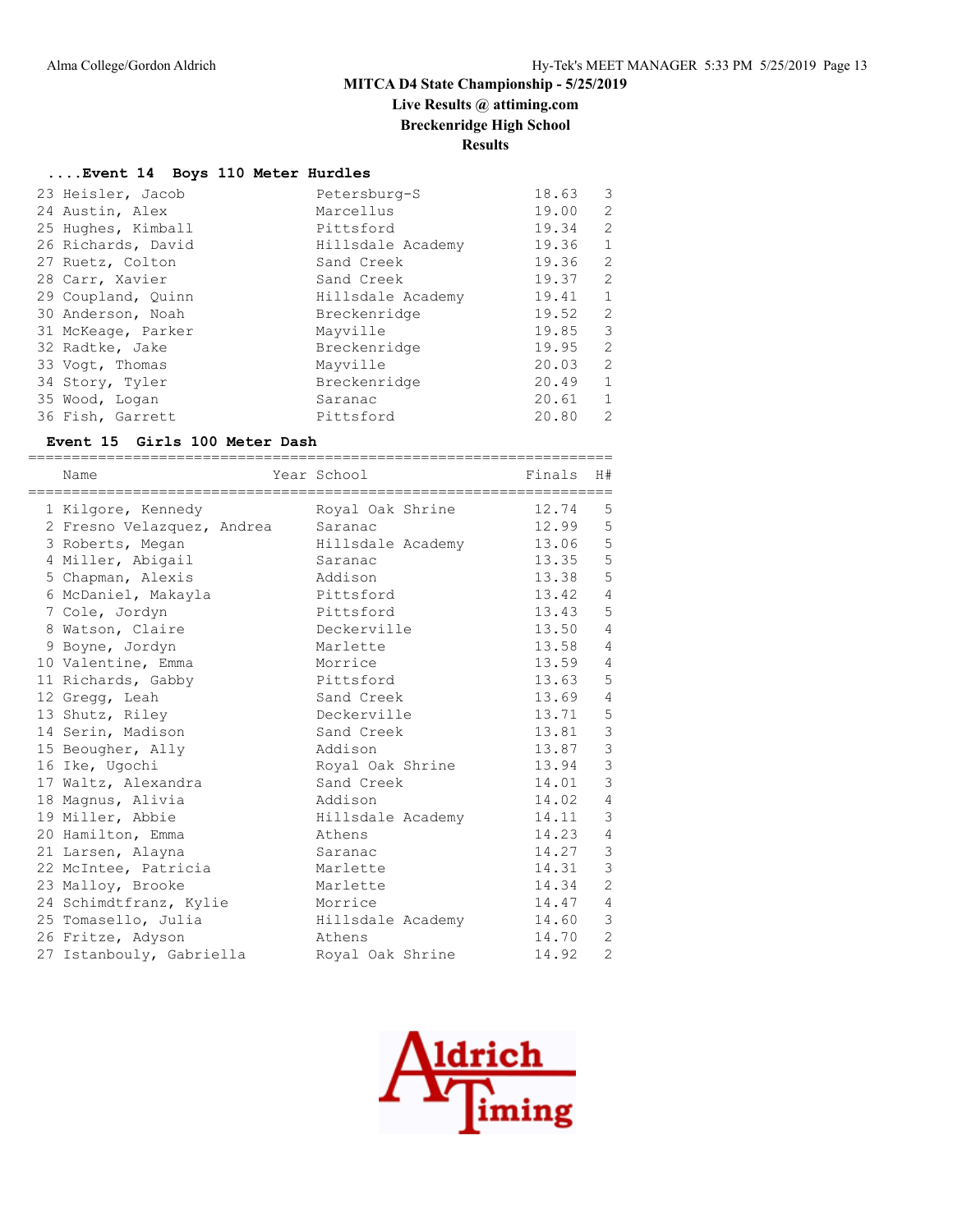# **Live Results @ attiming.com**

**Breckenridge High School**

**Results**

#### **....Event 15 Girls 100 Meter Dash**

| 28 Valadez, Heaven    | Deckerville | 15.68<br>$\frac{1}{2}$ |
|-----------------------|-------------|------------------------|
| 29 Miles, Savannah    | Morrice     | 15.70<br>2             |
| 30 Jinasena, Suchanya | Marcellus   | 16.03 1                |
| 31 Sonchai, Natnicha  | Marcellus   | 16.56<br>-2            |
| 32 Howard, Hannah     | Athens      | 16.57<br>$\mathbf{1}$  |
| 33 Acquah, Susuana    | Marcellus   | 16.79                  |

#### **Event 16 Boys 100 Meter Dash**

| Name                 | Year School       | Finals | H#             |          |
|----------------------|-------------------|--------|----------------|----------|
| 1 Muck, Alec         | Sand Creek        | 11.02  | 5              |          |
| 2 Brown, Josh        | Addison           | 11.05  | 5              |          |
| 3 Zimmerman, Rodney  | Morenci           | 11.06  | 5              |          |
| 4 Collins, Hunter    | Breckenridge      | 11.19  | 5              |          |
| 5 Whitehouse, Walker | Morenci           | 11.20  | 5              |          |
| 6 Wells, Jacob       | Kalamazoo Hackett | 11.23  | 5              |          |
| 7 Alexander, Will    | Sand Creek        | 11.31  | $\overline{4}$ |          |
| 8 Harder, Bryce      | Saranac           | 11.50  | 5              |          |
| 9 Whitaker, Travis   | Addison           | 11.52  |                | 4 11.515 |
| 10 Horman, Jace      | Breckenridge      | 11.52  |                | 4 11.519 |
| 11 Wood, Jarett      | Morrice           | 11.56  | 5              |          |
| 12 Miller, Alex      | Sand Creek        | 11.57  | $\overline{4}$ |          |
| 13 Sprunger, Ben     | Pittsford         | 11.61  | 4              |          |
| 14 Malinowski, Dylan | Addison           | 11.76  | 4              |          |
| 15 Ebright, Lukas    | Breckenridge      | 11.76  | $\mathsf 3$    |          |
| 16 VonDeylen, Andrew | Pittsford         | 11.78  | 4              |          |
| 17 King, Samuel      | Marcellus         | 11.81  | 3              |          |
| 18 Sprunger, Cody    | Pittsford         | 12.04  | 3              |          |
| 19 London, Robert    | Morrice           | 12.09  | 3              |          |
| 20 Mitgard, Hunter   | Reading           | 12.12  | $\overline{c}$ |          |
| 21 Gilbert, Steven   | Mayville          | 12.15  | 3              |          |
| 22 Jorgensen, Derek  | Saranac           | 12.16  | $\overline{4}$ |          |
| 23 Templeton, Kyle   | Reading           | 12.17  | $\overline{2}$ |          |
| 24 Wood, Ty          | Saranac           | 12.23  | $\overline{2}$ |          |
| 25 Bucher, Andrew    | Petersburg-S      | 12.27  | 3              |          |
| 26 Beezer, Donovan   | Morrice           | 12.39  | $\overline{2}$ |          |
| 27 Nolan, Collyn     | Morenci           | 12.45  | 3              |          |
| 28 Andress, Dillon   | Mayville          | 12.49  | $\overline{c}$ |          |
| 29 LaRocca, Jake     | Petersburg-S      | 12.55  | 3              |          |
| 30 Karlovich, Jacob  | Hillsdale Academy | 12.59  | $\overline{2}$ |          |
| 31 Valasek, Dylan    | Petersburg-S      | 12.65  | $\overline{2}$ |          |
| 32 Hurley, Logan     | Marcellus         | 12.73  | $\mathbf{1}$   |          |
| 33 Nestell, Chadlee  | Marcellus         | 12.78  | $\mathbf{1}$   |          |
| 34 Secord, Brady     | Mayville          | 13.38  | $\mathbf{1}$   |          |
| 35 Schlueter, Emil   | Hillsdale Academy | 13.43  | $\mathbf{1}$   |          |

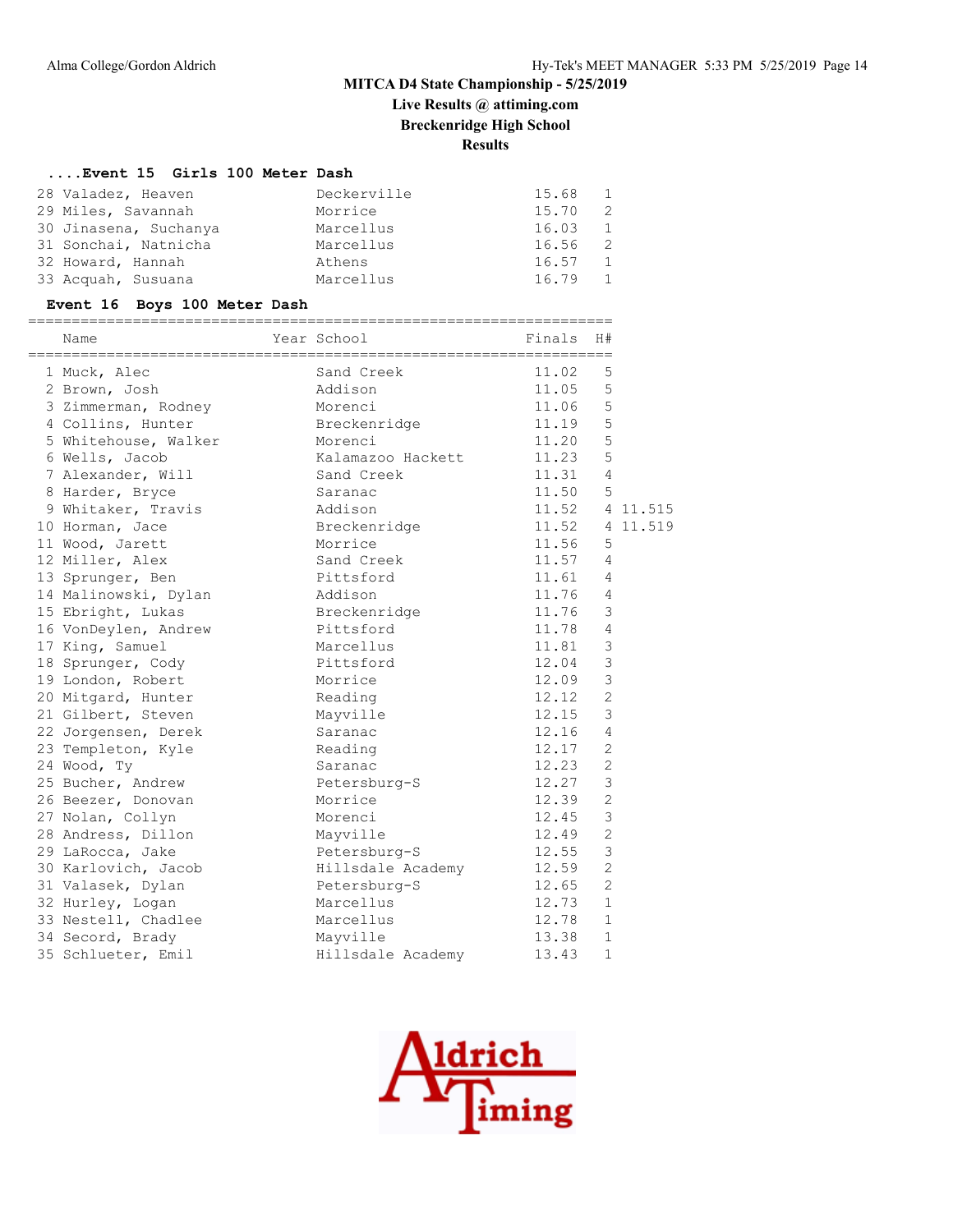**Live Results @ attiming.com**

**Breckenridge High School**

**Results**

| Event 16 Boys 100 Meter Dash<br>36 Cote, John<br>37 Thompson, Michael | Hillsdale Academy<br>Kalamazoo Hackett | 14.55<br>15.47                                     | 1<br>1       |
|-----------------------------------------------------------------------|----------------------------------------|----------------------------------------------------|--------------|
| Event 17 Girls 4x200 Meter Relay                                      |                                        |                                                    |              |
| ===============<br>School                                             |                                        | _____________________<br>Finals<br>--------------- | H#           |
| 1 Royal Oak Shrine 'A'                                                |                                        | 1:49.53                                            | 2            |
| 1) Woodbeck, Chloe                                                    |                                        | 2) Arce, Katie                                     |              |
| 3) Kilgore, Sydney                                                    |                                        | 4) Kilgore, Kennedy                                |              |
| 2 Pittsford 'A'                                                       |                                        | 1:50.24                                            | 2            |
| 1) Richards, Gabby                                                    |                                        | 2) Alexander, Kyla                                 |              |
| 3) Pann, Alexis                                                       |                                        | 4) McDaniel, Makayla                               |              |
| 3 Hillsdale Academy 'A'                                               |                                        | 1:52.87                                            | 2            |
| 1) Cote, Hannah                                                       |                                        | 2) Vanhavel, Katie                                 |              |
| 3) Richards, Anna                                                     |                                        | 4) Schlueter, Helen                                |              |
| 4 Addison 'A'                                                         |                                        | 1:53.35                                            | 2            |
| 1) Chapman, Alexis                                                    |                                        | 2) Beougher, Ally                                  |              |
| 3) Flaws, Courtney                                                    |                                        | 4) Magnus, Alivia                                  |              |
| 5 Marcellus 'A'<br>1) Buck, Mackenzie                                 |                                        | 1:54.11<br>2) Steinkraus, Amy                      | 2            |
| 3) Bainbridge, Lexi                                                   |                                        | 4) Mitsunaga, Shoka                                |              |
| 6 Athens 'A'                                                          |                                        | 1:55.58                                            | 2            |
| 1) Hurst, Jaiden                                                      |                                        | 2) Dominguez, Alicia                               |              |
| 3) Davenport, Damari                                                  |                                        | 4) Cromwell, Kenneddi                              |              |
| 7 Marlette 'A'                                                        |                                        | 1:56.29                                            | 2            |
| 1) Boyne, Jordyn                                                      |                                        | 2) Woods, Emma                                     |              |
| 3) Lentz, Emma                                                        |                                        | 4) Rohling, Elizabeth                              |              |
| 8 Sand Creek 'A'                                                      |                                        | 1:57.77                                            | 2            |
| 1) Salenbien, Audrey                                                  |                                        | 2) Serin, Madison                                  |              |
| 3) Waltz, Alexandra                                                   |                                        | 4) Gregg, Leah                                     |              |
| 9 Saranac 'A'                                                         |                                        | 2:01.68                                            | $\mathbf{1}$ |
| 1) Stewart, Sky                                                       |                                        | 2) Chadwick, Jasmine                               |              |
| 3) Talcott, Erin                                                      |                                        | 4) Larsen, Alayna                                  |              |
| 10 Morrice 'A'                                                        |                                        | 2:01.70                                            | $\mathbf{1}$ |
| 1) Schimdtfranz, Kylie                                                |                                        | 2) Allen, Cortney                                  |              |
| 3) Valentine, Emma                                                    |                                        | 4) Latunski, Zena                                  |              |
| 11 Petersburg-Summerfield 'A'                                         |                                        | 2:04.60                                            | 1            |
| 1) Stanley, Marie                                                     |                                        | 2) Abrams, Amber                                   |              |
| 3) Prochnow, Ceirra<br>12 Deckerville 'A'                             |                                        | 4) Shaner, Riley                                   |              |
| 1) Beaver, Emma                                                       |                                        | $2:09.15$ 1<br>2) Rojas, Ana                       |              |
| 3) Roberts, Alexa                                                     |                                        | 4) Wagester, Kaylee                                |              |
|                                                                       |                                        |                                                    |              |

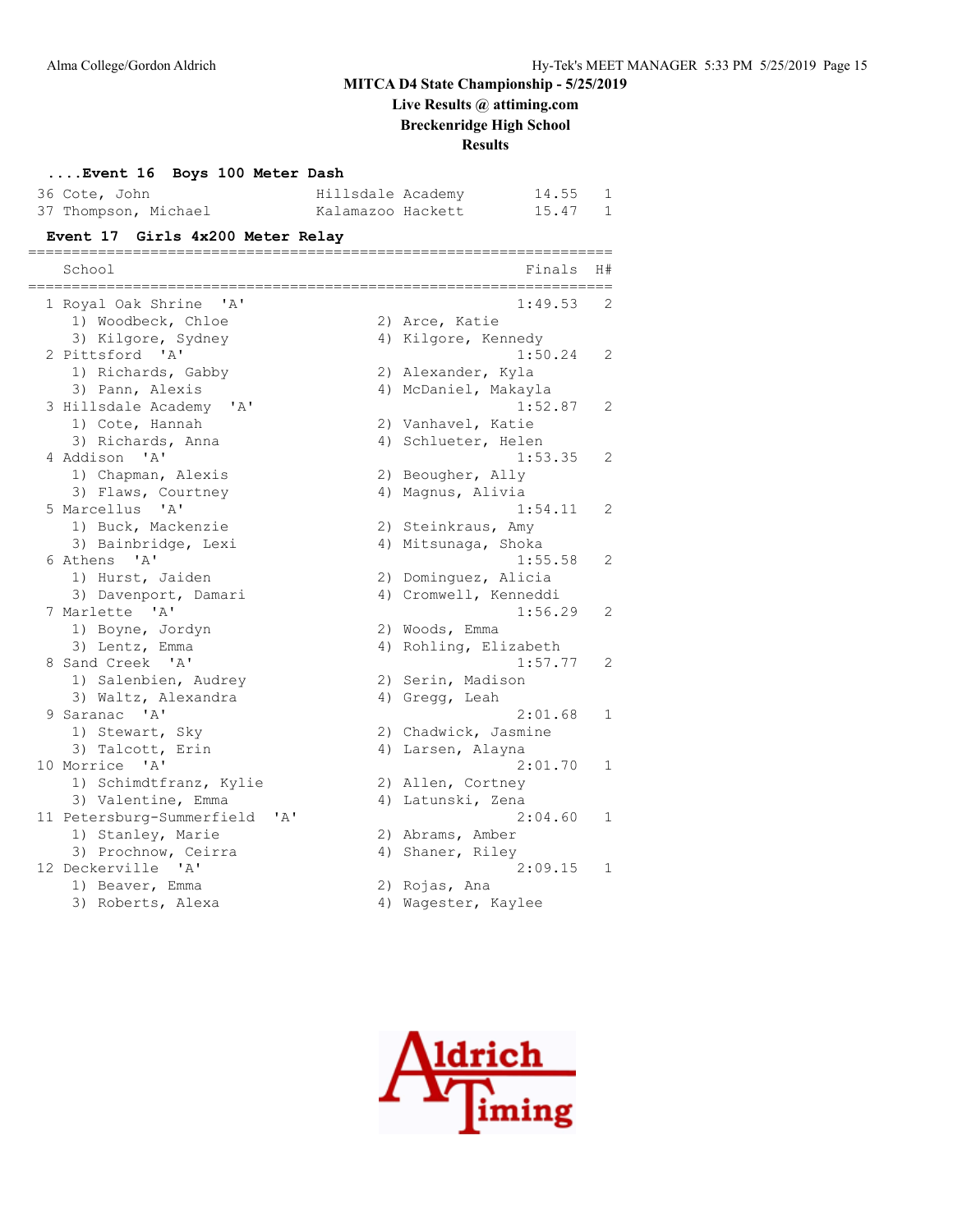# **Live Results @ attiming.com**

**Breckenridge High School**

# **Results**

#### **Event 18 Boys 4x200 Meter Relay**

| School                                                         |     |    | Finals                        | H#           |
|----------------------------------------------------------------|-----|----|-------------------------------|--------------|
| ' A'<br>1 Addison                                              |     |    | 1:32.95                       | 2            |
| 1) Gramm, Caleb                                                |     |    | 2) Whitaker, Travis           |              |
| 3) Mullin, Jesse                                               |     | 4) | Brown, Josh                   |              |
| 2 Breckenridge 'A'                                             |     |    | 1:33.42                       | 2            |
| 1) Valliere, Cameren                                           |     |    | 2) Steinhaus, Charlie         |              |
| 3) Conn, Kyle                                                  |     |    | 4) Collins, Hunter            |              |
| 3 Pittsford 'A'                                                |     |    | 1:35.52                       | 2            |
| 1) Bastien, Alexander                                          |     |    | 2) Sprunger, Ben              |              |
| 3) Sprunger, Cody                                              |     |    | 4) VonDeylen, Andrew          |              |
| 4 Kalamazoo Hackett<br>' A'                                    |     |    | 1:35.53                       | 2            |
| 1) Wells, Jacob                                                |     |    | 2) Bartholomew, Christian     |              |
| 3) Lugar, Matt                                                 |     |    | 4) Magnell, Gus               |              |
| 5 Mayville 'A'                                                 |     |    | 1:36.29                       | $\mathbf{1}$ |
| 1) Gilbert, Jerry                                              |     |    | 2) Middleton, Austin          |              |
| 3) Gilbert, Steven                                             |     |    | 4) Miller, Jacob              |              |
| 6 Saranac 'A'                                                  |     |    | 1:36.71                       | 2            |
| 1) Harder, Bryce                                               |     |    | 2) Jorgensen, Derek           |              |
| 3) Wood, Ty                                                    |     |    | 4) Bowen, Garrett             |              |
| 7 Morrice 'A'                                                  |     |    | 1:36.99                       | 2            |
| 1) Lucas, Connor                                               |     |    | 2) Wood, Jarett               |              |
| 3) Smith, Peyton                                               |     |    | 4) Rosin, Chris               |              |
| $^{\prime}$ A <sup><math>^{\prime}</math></sup><br>8 Marcellus |     |    | 1:38.79                       | $\mathbf{1}$ |
| 1) King, Samuel                                                |     |    | 2) Borger, Ethan              |              |
| 3) Marsh, Travis                                               |     |    | 4) Hartline, Connor           |              |
| 9 Petersburg-Summerfield                                       | 'A' |    | 1:39.31                       | 1            |
| 1) Bucher, Andrew                                              |     |    | 2) LaRocca, Jake              |              |
| 3) Slinker, Morgan                                             |     |    | 4) Herrmann, Nathan           |              |
| 10 Reading 'A'                                                 |     |    | 1:40.56                       | $\mathbf 1$  |
| 1) Bignell, Aaron                                              |     |    | 2) Mitgard, Hunter            |              |
| 3) Templeton, Kyle                                             |     |    | 4) Wiler, Brogan              |              |
| 11 Sand Creek 'A'                                              |     |    | 1:41.16                       | 2            |
| 1) Forche, Nick                                                |     |    | 2) Scroggie, Carson           |              |
| 3) Miller, Alex                                                |     |    | 4) Muck, Alec                 |              |
| 12 Hillsdale Academy<br>' A'                                   |     |    | 1:41.41                       | 2            |
| 1) Socha, Levi                                                 |     |    | 2) Van Havel, Ryan            |              |
| 3) Karlovich, Jacob<br>13 Morenci<br>$\mathsf{A}$              |     |    | 4) Coupland, Quinn<br>1:44.57 |              |
|                                                                |     |    |                               | 1            |
| 1) Varga, Carsyn<br>3) Gleckler, Jared                         |     |    | 2) Gibbs, Dillion             |              |
|                                                                |     |    | 4) Mellon, Braxten            |              |

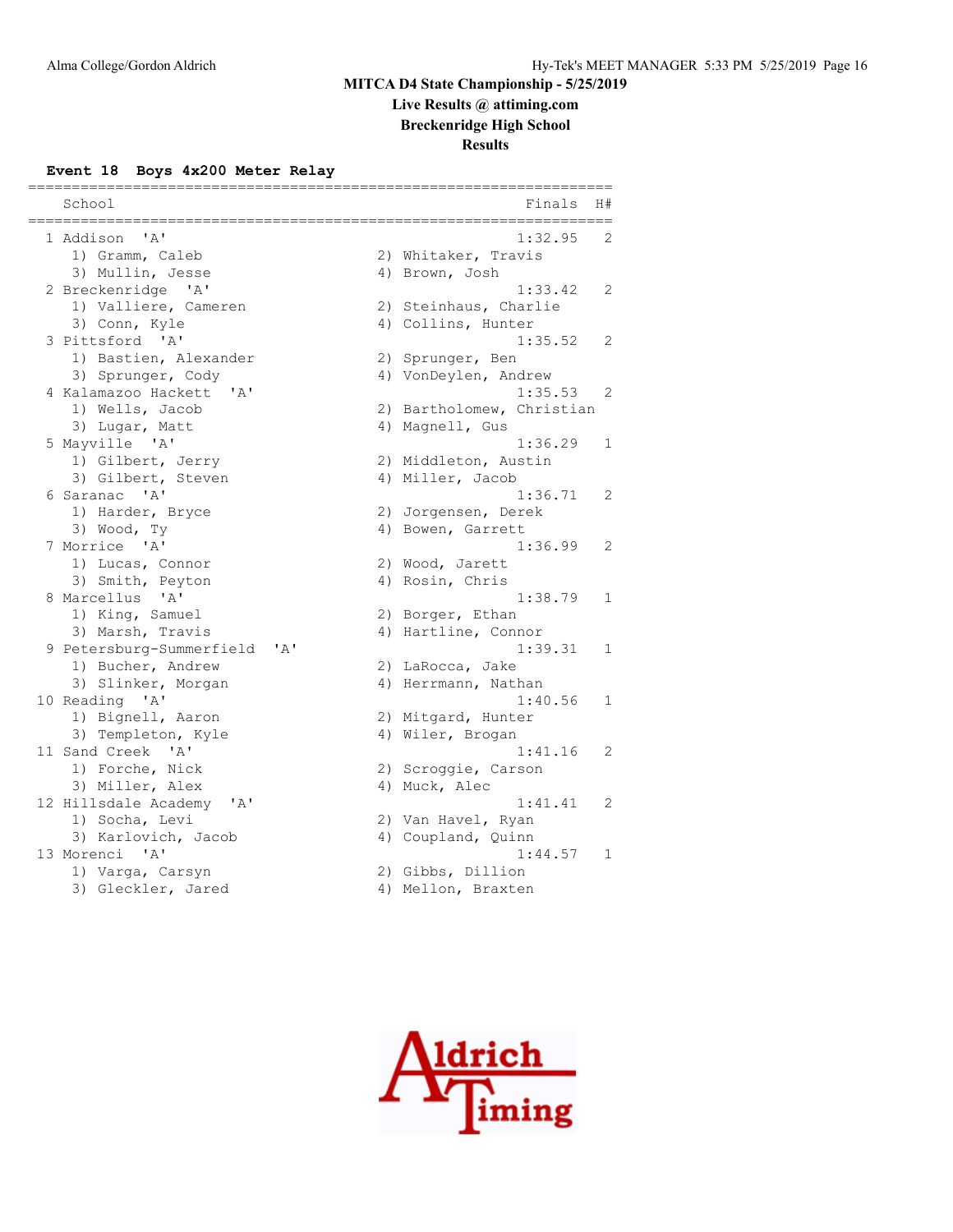**Live Results @ attiming.com Breckenridge High School**

**Results**

#### **Event 19 Girls 1600 Meter Run**

| Name                   | Year School       | Finals  | H#             |
|------------------------|-------------------|---------|----------------|
| 1 Kendell, Ellie       | Royal Oak Shrine  | 5:17.28 | 2              |
| 2 Ford, Riley          | Marlette          | 5:35.06 | $\overline{c}$ |
| 3 Osborne, Renee       | Pittsford         | 5:43.86 | $\overline{c}$ |
| 4 Ausmus, Alexandria   | Petersburg-S      | 5:45.79 | $\overline{2}$ |
| 5 McCumber, Gabrielle  | Pittsford         | 5:55.09 | $\overline{2}$ |
| 6 Pachay, Emma         | Marcellus         | 5:57.26 | $\overline{c}$ |
| 7 Klynstra, Sidney     | Saranac           | 5:58.76 | $\overline{c}$ |
| 8 Vontroba, Meredith   | Sand Creek        | 5:59.37 | $\overline{c}$ |
| 9 Wilkinson, Hannah    | Hillsdale Academy | 6:02.90 | $\overline{c}$ |
| 10 Sanford, Abigail    | Deckerville       | 6:08.42 | $\overline{2}$ |
| 11 Armstead, Morgan    | Deckerville       | 6:08.58 | $\overline{c}$ |
| 12 Losey, Clara        | Royal Oak Shrine  | 6:11.54 | $\overline{c}$ |
| 13 Lademann, Hayley    | Morrice           | 6:12.90 | $\overline{c}$ |
| 14 Walton, Claire      | Hillsdale Academy | 6:19.25 | $\overline{c}$ |
| 15 Miller, Mckenzie    | Athens            | 6:19.63 | $\mathbf{1}$   |
| 16 Birzer, Gretchen    | Hillsdale Academy | 6:24.53 | $\overline{2}$ |
| 17 Morris, Kendall     | Addison           | 6:28.75 | $\mathbf{1}$   |
| 18 Vega Coto, Gabriela | Saranac           | 6:30.25 | $\overline{c}$ |
| 19 Knight, Emily       | Addison           | 6:36.30 | $\mathbf{1}$   |
| 20 Kramer, Marina      | Sand Creek        | 6:37.34 | $\mathbf{1}$   |
| 21 Morlock, Sienna     | Sand Creek        | 6:37.75 | $\mathbf{1}$   |
| 22 Laramore, Brianna   | Addison           | 6:41.16 | $\mathbf{1}$   |
| 23 Street, Alyssa      | Marcellus         | 6:44.35 | $\mathbf{1}$   |
| 24 Tone, Ellie         | Marcellus         | 6:50.55 | $\overline{c}$ |
| 25 Voelzke, Sierra     | Pittsford         | 7:06.93 | $\mathbf{1}$   |
| 26 Nutzman, Ally       | Deckerville       | 7:18.34 | $\mathbf{1}$   |
| 27 Martinez, Emily     | Marlette          | 7:29.05 | $\mathbf{1}$   |
| 28 Lademann, Amber     | Morrice           | 7:31.20 | $\mathbf{1}$   |
| 29 Chadwick, Calista   | Saranac           | 7:39.56 | $1\,$          |
| 30 McCombs, Alivia     | Marlette          | 7:44.48 | $\mathbf{1}$   |
| 31 Flath, Madisen      | Morrice           | 7:54.13 | $\mathbf{1}$   |
| 32 Waldron, Kara       | Athens            | 8:05.46 | $\mathbf{1}$   |
| 33 Kiefer, Kyley       | Athens            | 8:05.49 | $\mathbf{1}$   |

## **Event 20 Boys 1600 Meter Run**

| Name              | Year School       | Finals H# |                |
|-------------------|-------------------|-----------|----------------|
| 1 Sumner, Mason   | Breckenridge      | 4:38.31   | -2             |
| 2 Spiece, Noah    | Saranac           | 4:40.75   | $\overline{2}$ |
| 3 Morse, Zach     | Addison           | 4:42.27   | 2              |
| 4 Rasmus, Grayson | Saranac           | 4:46.82   | 2              |
| 5 O'Connor, John  | Hillsdale Academy | 4:47.54   | 2              |
| 6 Emmons, Wyatt   | Mayville          | 4:48.46   | 2              |
|                   |                   |           |                |

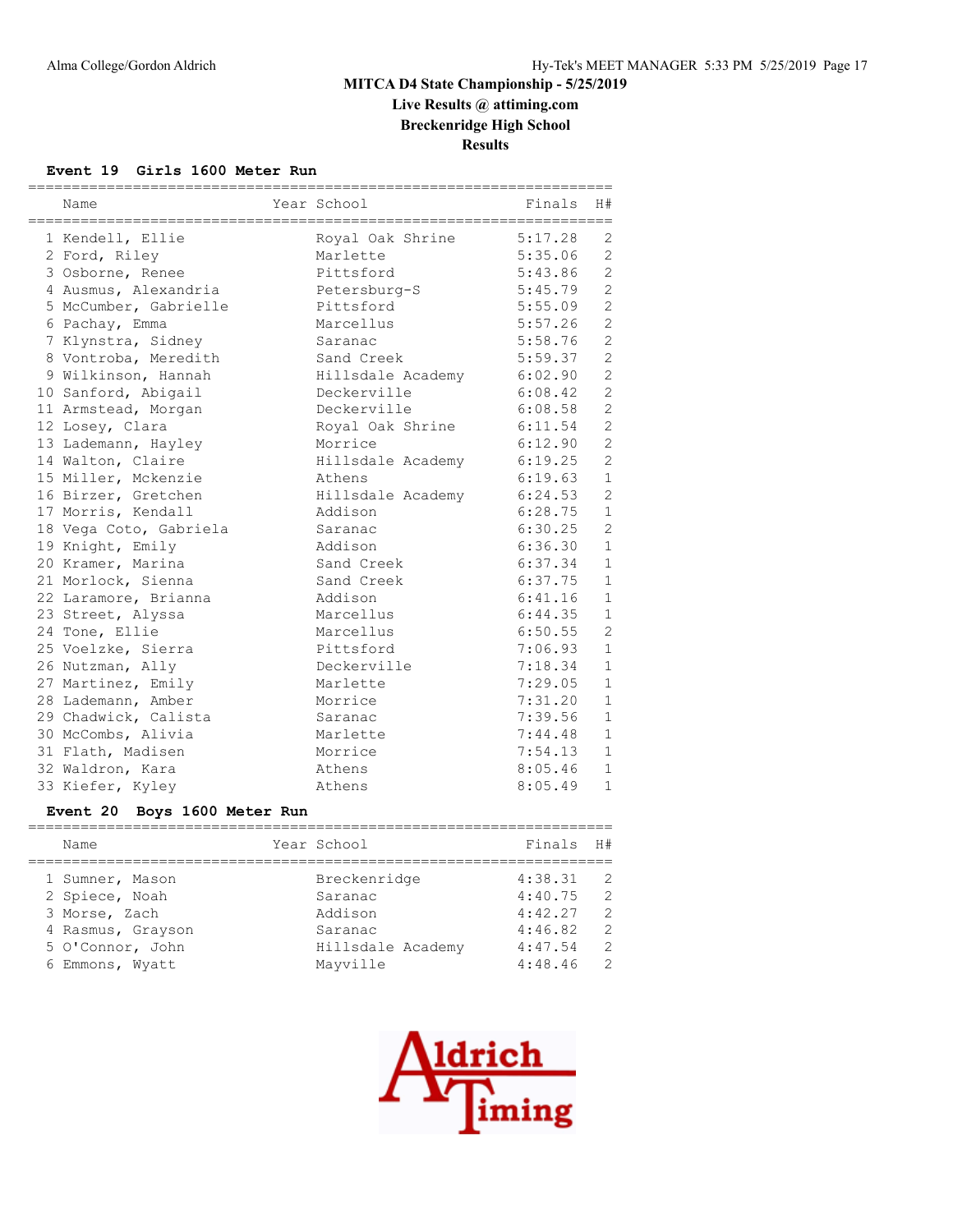# **Live Results @ attiming.com**

**Breckenridge High School**

**Results**

#### **....Event 20 Boys 1600 Meter Run**

|  | 7 Rivers, Caleb       | Morrice                   | 4:48.50     | 2              |
|--|-----------------------|---------------------------|-------------|----------------|
|  | 8 Boorman, Matthew    | Addison                   | 4:51.46     | 2              |
|  | 9 Donihue, Dillon     | Hillsdale Academy 4:52.67 |             | $\overline{c}$ |
|  | 10 Welden, Conner     | Hillsdale Academy 4:55.30 |             | $\sqrt{2}$     |
|  | 11 Perry, Quinten     | Sand Creek                | 4:58.60     | $\overline{c}$ |
|  | 12 Poling, Matt       | Addison                   | 4:58.66     | $\overline{c}$ |
|  | 13 Maddocks, James    | Mayville                  | 5:01.80     | $\overline{2}$ |
|  | 14 Markley, Jonathon  | Breckenridge              | $5:02.32$ 2 |                |
|  | 15 Chafty, David      | Kalamazoo Hackett 5:03.31 |             | 2              |
|  | 16 Chovanec, Colton   | Breckenridge              | 5:05.85     | $1\,$          |
|  | 17 Glick, Dakota      | Morenci                   | 5:06.48     | $\overline{c}$ |
|  | 18 Campbell, Aiden    | Morrice                   | 5:06.48     | $\overline{c}$ |
|  | 19 Hough, Stephen     | Kalamazoo Hackett 5:07.93 |             | $\overline{c}$ |
|  | 20 Westfall, Braeden  | Reading                   | $5:13.56$ 1 |                |
|  | 21 Fietz, Gavin       | Petersburg-S              | 5:15.63     | $\mathbf{1}$   |
|  | 22 Sirotti, Michael   | Kalamazoo Hackett 5:16.08 |             | $\mathbf{1}$   |
|  | 23 Dutcher, Luke      | Morrice                   | 5:18.12     | $\mathbf{1}$   |
|  | 24 Haas, Wyatt        | Marcellus                 | 5:19.38     | $\mathbf{1}$   |
|  | 25 Northrup, Darrel   | Marcellus                 | 5:26.33     | $\mathbf{1}$   |
|  | 26 Smith, Kody        | Pittsford                 | $5:26.36$ 2 |                |
|  | 27 Caldwell, Mitchell | Reading                   | $5:34.85$ 1 |                |
|  | 28 Gibbs, Dillion     | Morenci                   | 5:37.08     | $\mathbf{1}$   |
|  | 29 Jenson, Benjamin   | Petersburg-S              | 5:39.01     | $\mathbf{1}$   |
|  | 30 Skinner, Shane     | Sand Creek                | 5:42.04     | $\mathbf{1}$   |
|  | 31 Osborn, Brennan    | Morenci                   | 5:43.80     | $\mathbf{1}$   |
|  | 32 Hensley, Logan     | Pittsford                 | 5:43.88     | 1              |
|  | 33 Hawkins, Kai       | Saranac                   | 5:44.89     | $\mathbf{1}$   |
|  | 34 Pachay, Andrew     | Marcellus                 | 5:48.84     | $\mathbf{1}$   |
|  | 35 Dusseau, Noah      | Petersburg-S              | 5:59.73     | $\mathbf{1}$   |
|  | 36 Bodeis, Michael    | Mayville                  | 6:07.54     | $\mathbf{1}$   |
|  | 37 Jonas, Michael     | Pittsford                 | 6:47.20     | $\mathbf{1}$   |
|  | 38 Long, Levi         | Sand Creek                | 6:50.45     | $\mathbf 1$    |
|  |                       |                           |             |                |

#### **Event 21 Girls 4x100 Meter Relay**

| School                 | Finals H#                   |
|------------------------|-----------------------------|
| 1 Pittsford 'A'        | $\overline{2}$<br>52.30     |
| 1) Richards, Gabby     | 2) Alexander, Kyla          |
| 3) Cole, Jordyn        | 4) McDaniel, Makayla        |
| 2 Royal Oak Shrine 'A' | 53.75 2                     |
| 1) Ike, Ugochi         | 2) Terbrack, Charlotte      |
| 3) Kilgore, Sydney     | 4) Kilgore, Kennedy         |
| 3 Saranac 'A'          | 54.19 2                     |
| 1) Miller, Abigail     | 2) Talcott, Erin            |
| 3) Larsen, Alayna      | 4) Fresno Velazquez, Andrea |

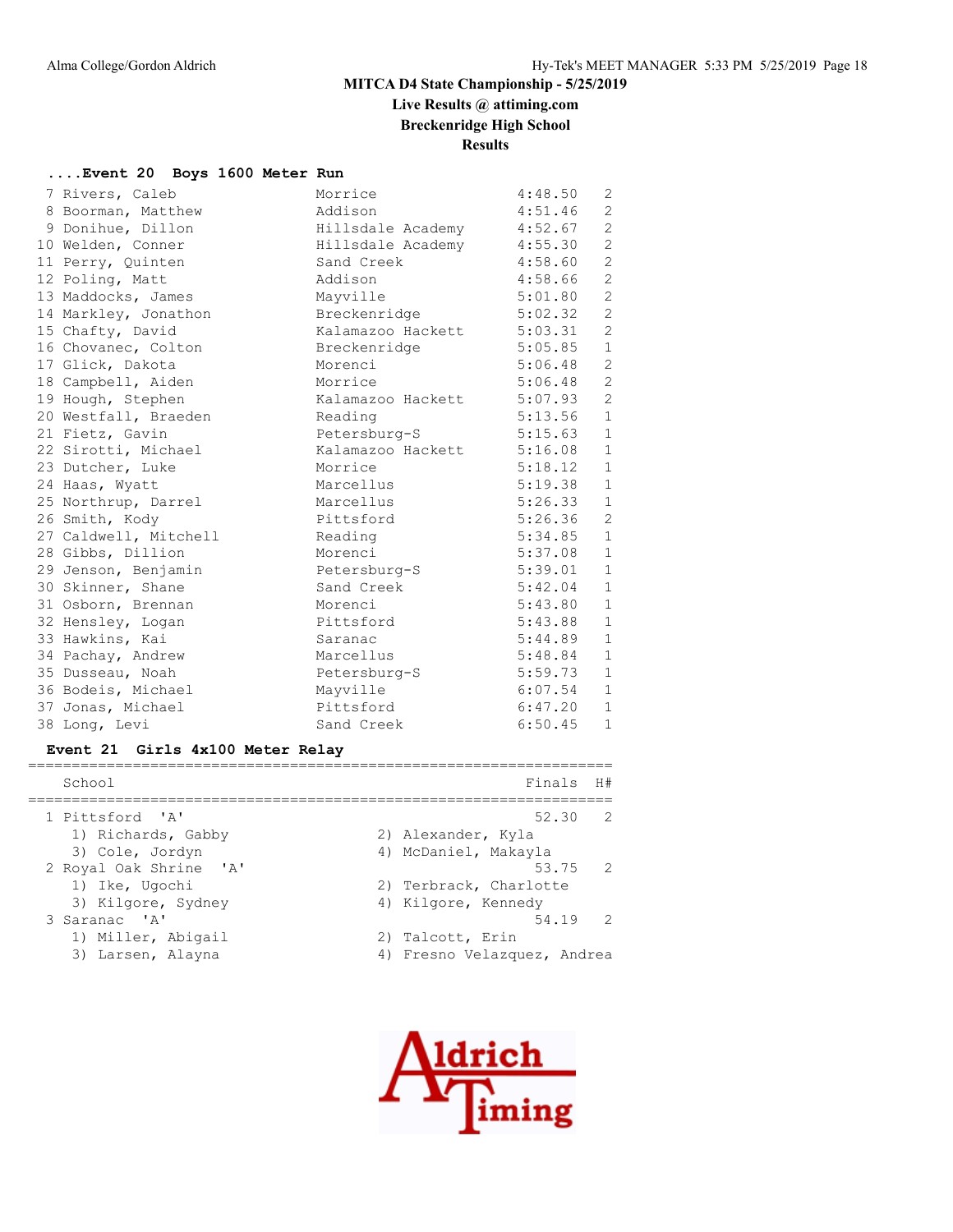# **Live Results @ attiming.com**

**Breckenridge High School**

#### **Results**

#### **....Event 21 Girls 4x100 Meter Relay**

| 4 Morrice 'A'                 | 54.63                  | $\overline{2}$ |
|-------------------------------|------------------------|----------------|
| 1) Howard, Josie              | 2) Schimdtfranz, Kylie |                |
| 3) Hoberek, Loren             | 4) Valentine, Emma     |                |
| 5 Hillsdale Academy 'A'       | 54.71                  | 2              |
| 1) Miller, Abbie              | 2) Cote, Hannah        |                |
| 3) Vanhavel, Katie            | 4) Coupland, Raegan    |                |
| 6 Sand Creek 'A'              | 54.79                  | 2              |
| 1) Disbrow, Madelynn          | 2) Serin, Madison      |                |
| 3) Waltz, Alexandra           | 4) Gregg, Leah         |                |
| 7 Athens 'A'                  | 55.08                  | 2              |
| 1) Hurst, Jaiden              | 2) Hamilton, Emma      |                |
| 3) Davenport, Damari          | 4) Gumbs, D'Laiya      |                |
| 8 Marlette 'A'                | 55.45                  | 1              |
| 1) Boyne, Jordyn              | 2) Woods, Emma         |                |
| 3) Lentz, Emma                | 4) Malloy, Brooke      |                |
| 9 Addison 'A'                 | 55.81                  | 2              |
| 1) Chapman, Alexis            | 2) Zacharias, Abby     |                |
| 3) Flaws, Courtney            | 4) Magnus, Alivia      |                |
| 10 Petersburg-Summerfield 'A' | 59.76                  | $\mathbf{1}$   |
| 1) Stanley, Marie             | 2) Abrams, Amber       |                |
| 3) Shaner, Rylee              | 4) Prochnow, Ceirra    |                |
| 11 Marcellus 'A'              | 1:01.06                | $\mathbf{1}$   |
| 1) Hansen, Jonna              | 2) Stokes, Layni       |                |
| 3) Clapp, Michele             | 4) Carney, Aurora      |                |
| 12 Deckerville 'A'            | 1:01.69                | 1              |
| 1) Cashman-Brown, Aubre       | 2) Beaver, Emma        |                |
| 3) Rojas, Ana                 | 4) Waqester, Kaylee    |                |

#### **Event 22 Boys 4x100 Meter Relay**

=================================================================== School Finals H# =================================================================== 1 Breckenridge 'A' 44.13 2 1) Ebright, Lukas (2) Horman, Jace 3) Valliere, Cameren (4) Collins, Hunter 2 Sand Creek 'A' 44.21 2 1) Alexander, Will 2) Miller, Alex 3) Scroggie, Carson (4) Muck, Alec 3 Morenci 'A' 44.55 2 1) Nolan, Collyn 20 2) Zimmerman, Rodney 3) Schmitz, Gavin and Allah 4) Whitehouse, Walker 4 Addison 'A' 44.96 2 1) Brown, Josh 2) Whitaker, Travis 3) Young, Dominic 4) Malinowski, Dylan 5 Pittsford 'A' 45.89 2 1) Bastien, Alexander (2) Sprunger, Ben

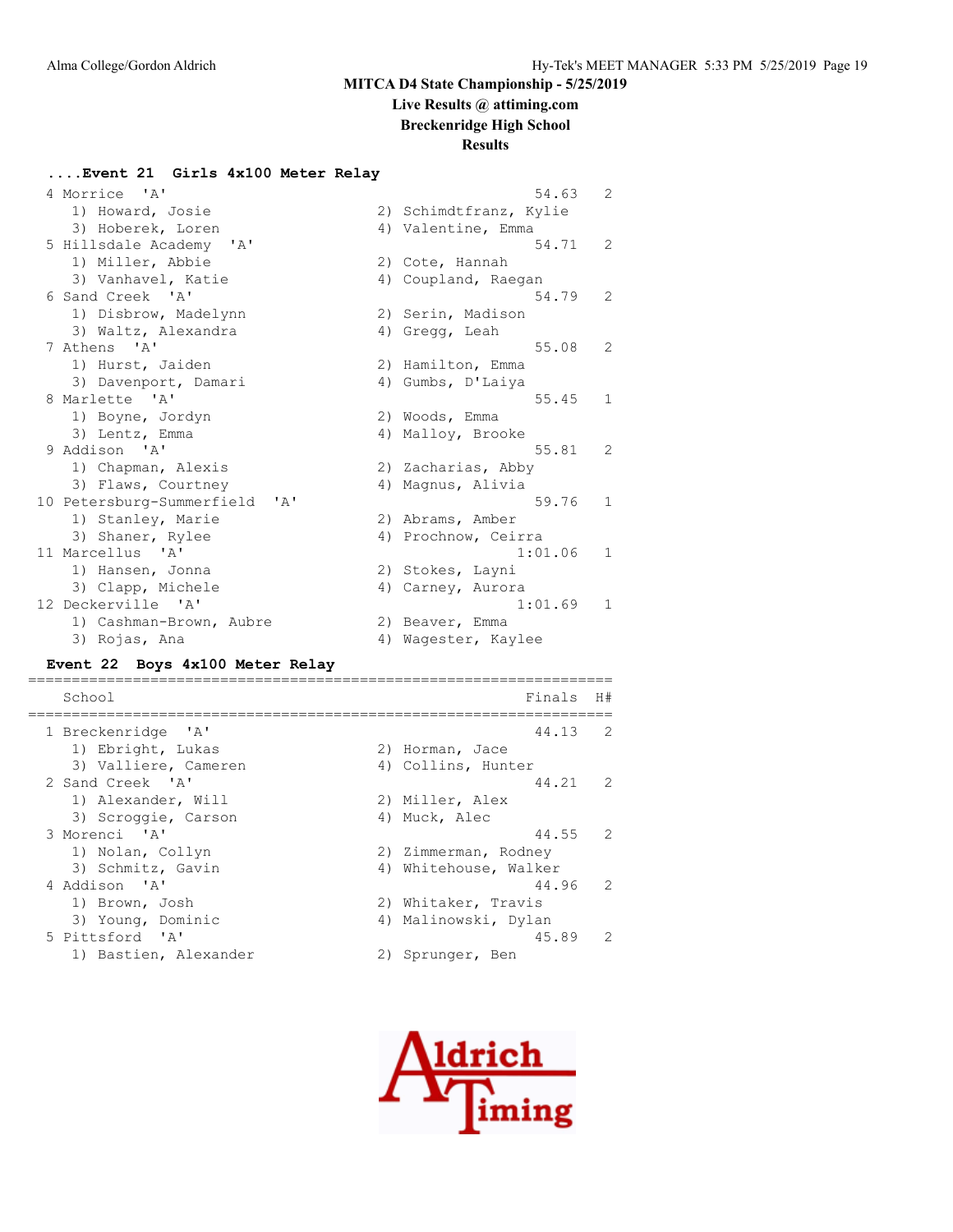# **Live Results @ attiming.com Breckenridge High School**

# **Results**

#### **....Event 22 Boys 4x100 Meter Relay**

| 3) Sprunger, Cody             |              | 4) VonDeylen, Andrew      |         |              |                 |
|-------------------------------|--------------|---------------------------|---------|--------------|-----------------|
| 6 Morrice 'A'                 |              |                           | 46.00   | 2            |                 |
| 1) Edington, Austin           |              | 2) Shively, Sam           |         |              |                 |
| 3) London, Robert             |              | 4) Wood, Jarett           |         |              |                 |
| 7 Saranac 'A'                 |              |                           | 47.87 1 |              |                 |
| 1) Jorgensen, Derek           |              | 2) Clark, Alex            |         |              |                 |
| 3) Bowen, Garrett             | 4) Wood, Ty  |                           |         |              |                 |
| 8 Reading 'A'                 |              |                           | 48.37   | 2            |                 |
| 1) Bignell, Aaron             |              | 2) Templeton, Kyle        |         |              |                 |
| 3) Wiler, Brogan              |              | 4) Mitgard, Hunter        |         |              |                 |
| 9 Hillsdale Academy 'A'       |              |                           | 48.63   | 1            |                 |
| 1) Karlovich, Jacob           | 2) Pewe, Abe |                           |         |              |                 |
| 3) Krutsch, Jacob             |              | 4) Van Havel, Ryan        |         |              |                 |
| 10 Mayville 'A'               |              |                           | 48.88   | 1            |                 |
| 1) Andress, Dillon            |              | 2) Vogt, Thomas           |         |              |                 |
| 3) Phillips, Nicholas         |              | 4) Gilbert, Steven        |         |              |                 |
| 11 Petersburg-Summerfield 'A' |              |                           | 49.17   | $\mathbf{1}$ |                 |
| 1) Bucher, Andrew             |              | 2) Heisler, Jacob         |         |              |                 |
| 3) Valasek, Dylan             |              | 4) LaRocca, Jake          |         |              |                 |
| 12 Marcellus 'A'              |              |                           | 49.33   | 1            |                 |
| 1) Shelton, Zach              |              | 2) Borger, Ethan          |         |              |                 |
| 3) Shenfeld, AJ               |              | 4) King, Samuel           |         |              |                 |
| -- Kalamazoo Hackett 'A'      |              |                           | DO      |              | 2 late exchange |
| 1) Wells, Jacob               |              | 2) Bartholomew, Christian |         |              |                 |
| 3) Wenzel, Eric               |              | 4) Magnell, Gus           |         |              |                 |

## **Event 23 Girls 400 Meter Dash**

| Name                 | Year School       | Finals  | H#             |
|----------------------|-------------------|---------|----------------|
| 1 Roberts, Megan     | Hillsdale Academy | 1:00.18 | 5              |
| 2 Rohling, Elizabeth | Marlette          | 1:01.43 | 5              |
| 3 Richards, Anna     | Hillsdale Academy | 1:02.87 | 5              |
| 4 Roberts, Anna      | Hillsdale Academy | 1:03.32 | 5              |
| 5 Buck, Mackenzie    | Marcellus         | 1:03.37 | 5              |
| 6 Pann, Alexis       | Pittsford         | 1:04.55 | 5              |
| 7 Flaws, Courtney    | Addison           | 1:04.58 | 5              |
| 8 Patterson, Rachael | Pittsford         | 1:05.04 | $\overline{4}$ |
| 9 Cromwell, Kenneddi | Athens            | 1:05.29 | 5              |
| 10 Nobach, Sara      | Athens            | 1:05.46 | $\mathbf{1}$   |
| 11 Watson, Claire    | Deckerville       | 1:08.17 | $\overline{4}$ |
| 12 Salenbien, Audrey | Sand Creek        | 1:09.03 | $\overline{4}$ |
| 13 Flynn, Erin       | Addison           | 1:09.34 | 3              |
| 14 Alexander, Kyla   | Pittsford         | 1:09.61 | $\overline{4}$ |
| 15 Flood, Briege     | Royal Oak Shrine  | 1:09.92 | 4              |
| 16 Waltz, Alexandra  | Sand Creek        | 1:10.82 | $\overline{4}$ |

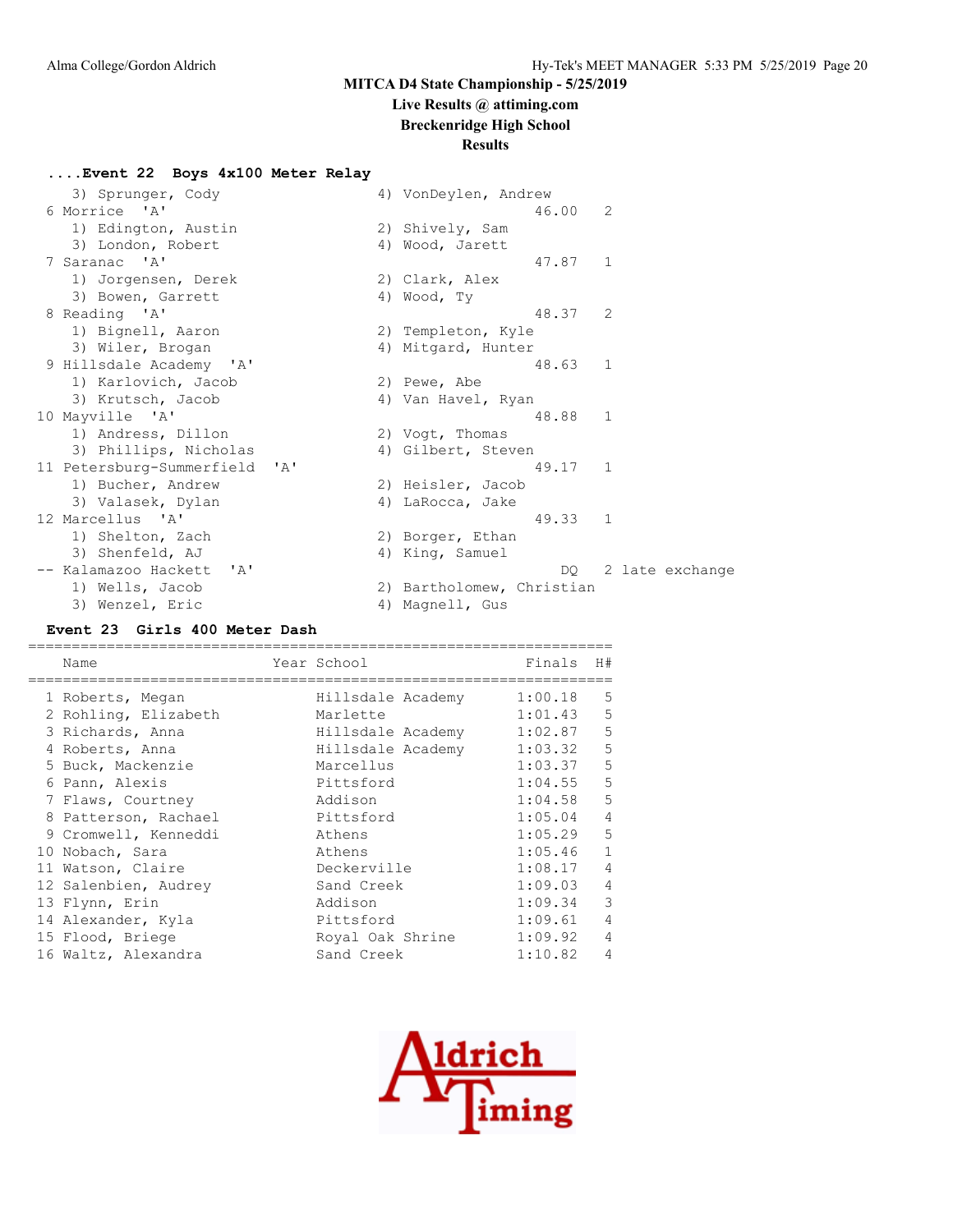# **Live Results @ attiming.com**

**Breckenridge High School**

**Results**

#### **....Event 23 Girls 400 Meter Dash**

| 17 Crane, Brianna    | Marlette         | 1:11.95 | 3              |
|----------------------|------------------|---------|----------------|
| 18 Prajzner, Jessica | Addison          | 1:13.29 | 3              |
| 19 Adams, Jenna      | Sand Creek       | 1:13.31 | 3              |
| 20 Siefert, Adrienne | Petersburg-S     | 1:14.48 | 3              |
| 21 Perales, Ashlyn   | Marlette         | 1:16.12 | $\overline{2}$ |
| 22 Saenz, Michell    | Saranac          | 1:17.82 | 2              |
| 23 Pachulski, Ellary | Saranac          | 1:19.42 | 2              |
| 24 Kiefer, Madison   | Athens           | 1:21.99 | $\overline{2}$ |
| 25 Cancro, Grace     | Royal Oak Shrine | 1:22.00 | $\overline{2}$ |
| 26 Valadez, Heaven   | Deckerville      | 1:22.88 | $\overline{4}$ |
| 27 Chadwick, Calista | Saranac          | 1:22.89 | 3              |
| 28 Wells, Jenna      | Marcellus        | 1:23.25 | $\mathcal{L}$  |
| 29 Lapp, Allison     | Deckerville      | 1:24.16 | $\overline{2}$ |
| 30 Schulz, Audrey    | Royal Oak Shrine | 1:26.80 | $\mathbf{1}$   |

## **Event 24 Boys 400 Meter Dash**

| Name                 | Year School       | Finals  | H#             |
|----------------------|-------------------|---------|----------------|
| 1 Calvert, Ian       | Hillsdale Academy | 50.57   | 5              |
| 2 Bastien, Alexander | Pittsford         | 53.02   | 5              |
| 3 Mullin, Jesse      | Addison           | 54.21   | 5              |
| 4 Cadwallader, Ryan  | Saranac           | 54.49   | 5              |
| 5 Worsham, Ryan      | Addison           | 54.73   | 5              |
| 6 Steiner, Zac       | Addison           | 55.21   | 5              |
| 7 Lucas, Connor      | Morrice           | 55.30   | 5              |
| 8 Kuhn, Noah         | Kalamazoo Hackett | 56.25   | $\overline{4}$ |
| 9 Slinker, Morgan    | Petersburg-S      | 56.40   | $\overline{4}$ |
| 10 Smith, Peyton     | Morrice           | 56.49   | 3              |
| 11 Brady, Joel       | Hillsdale Academy | 56.58   | $\overline{4}$ |
| 12 Puig, Oriol       | Sand Creek        | 56.66   | $\overline{4}$ |
| 13 Marsh, Travis     | Marcellus         | 56.74   | $\overline{4}$ |
| 14 Hill, Roger       | Reading           | 57.29   | $\overline{4}$ |
| 15 Hall, Cade        | Petersburg-S      | 57.96   | $\overline{4}$ |
| 16 Conn, George      | Breckenridge      | 58.10   | $\mathcal{S}$  |
| 17 Wesley, Wyatt     | Morrice           | 58.60   | $\mathbf{2}$   |
| 18 Backman, Isaac    | Kalamazoo Hackett | 58.74   | $\mathcal{S}$  |
| 19 Brady, Luke       | Hillsdale Academy | 58.78   | $\mathcal{S}$  |
| 20 Markley, Jonathon | Breckenridge      | 58.95   | $\mathcal{S}$  |
| 21 Valasek, Dylan    | Petersburg-S      | 59.22   | $\overline{2}$ |
| 22 Story, Tyler      | Breckenridge      | 59.24   | $\overline{4}$ |
| 23 Kaspers, Nick     | Mayville          | 59.36   | 2              |
| 24 Carr, Xavier      | Sand Creek        | 59.60   | $\mathbf{1}$   |
| 25 Gleckler, Jared   | Morenci           | 59.85   | $\overline{2}$ |
| 26 Nagora, Felix     | Saranac           | 1:00.04 | $\overline{c}$ |
| 27 Bresnahan, Gabe   | Kalamazoo Hackett | 1:00.35 | 3              |

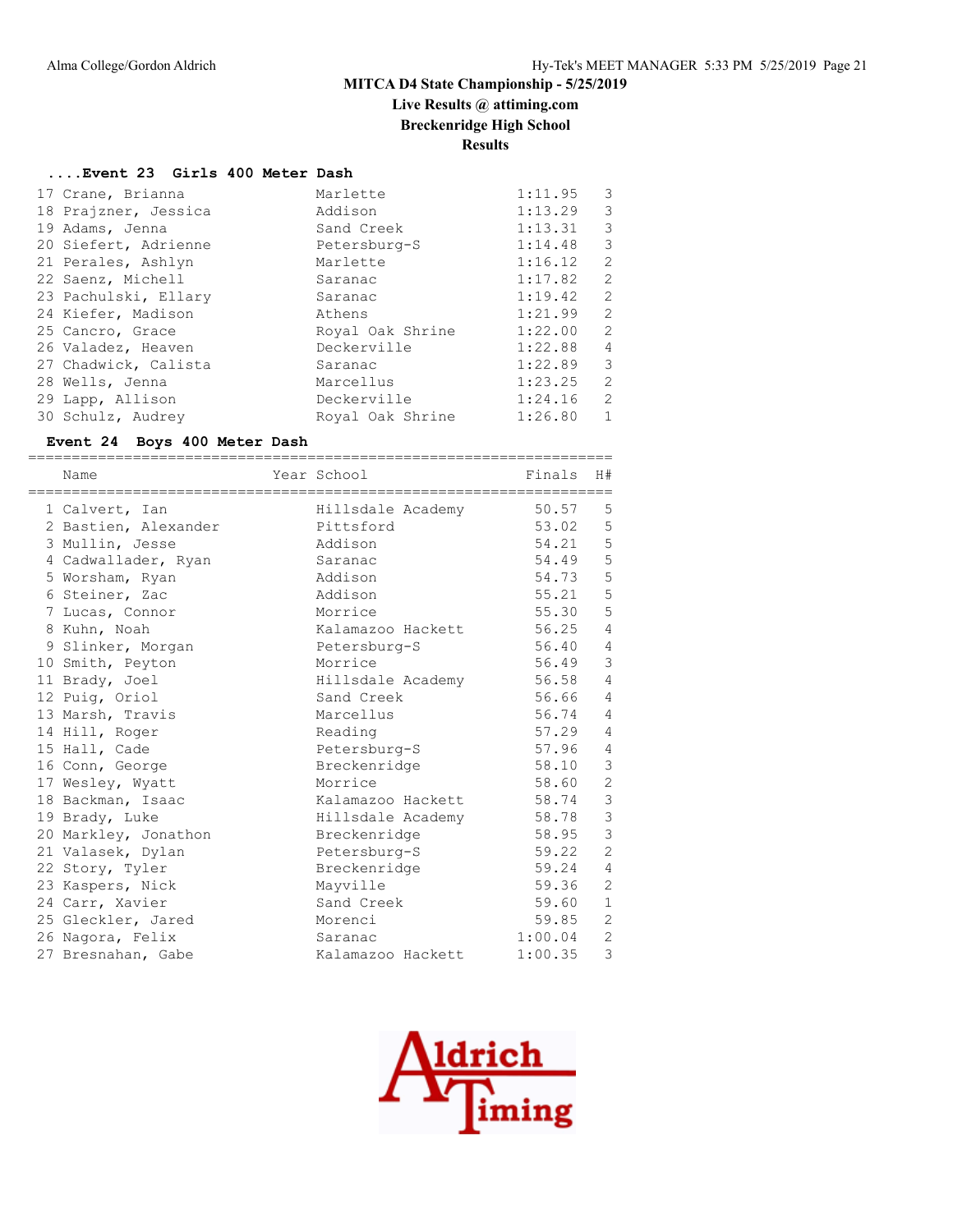# **Live Results @ attiming.com**

**Breckenridge High School**

**Results**

#### **....Event 24 Boys 400 Meter Dash**

| 28 Secord, Jacob      | Mayville   | 1:00.57 | -2             |
|-----------------------|------------|---------|----------------|
| 29 Stockford, Trevor  | Pittsford  | 1:00.87 | 1              |
| 30 Dibaba, Gabe       | Saranac    | 1:01.25 | 2              |
| 31 Motter, Alex       | Marcellus  | 1:02.18 | 1              |
| 32 Ruetz, Colton      | Sand Creek | 1:02.47 | 1              |
| 33 McKeage, Parker    | Mayville   | 1:02.72 | 1              |
| 34 Mellon, Braxten    | Morenci    | 1:03.04 | 2              |
| 35 LoPresto, Randy    | Reading    | 1:03.20 | 1              |
| 36 Benner, Logan      | Morenci    | 1:04.16 | 3              |
| 37 Cherrington, Jason | Pittsford  | 1:04.32 | $\overline{1}$ |

#### **Event 25 Girls 300 Meter Hurdles**

| Name                                             |                           |             | H#             |  |  |  |  |  |                    |
|--------------------------------------------------|---------------------------|-------------|----------------|--|--|--|--|--|--------------------|
| 1 McLouth, Ally                                  | Addison                   | 45.69       | 5              |  |  |  |  |  |                    |
| 2 Toner, Alison                                  | Pittsford                 | 45.70       | 5              |  |  |  |  |  |                    |
| 3 Watson, Ella                                   | Deckerville               | 49.16 5     |                |  |  |  |  |  |                    |
| 4 Pape, Deltann                                  | Sand Creek                | 49.30       | 5              |  |  |  |  |  |                    |
| 5 Davenport, Damari Athens                       |                           | 51.72 5     |                |  |  |  |  |  |                    |
| 6 Socha, Isabella (and Hillsdale Academy 52.04 5 |                           |             |                |  |  |  |  |  |                    |
| 7 Arce, Katie                                    | Royal Oak Shrine 52.48 4  |             |                |  |  |  |  |  |                    |
| 8 Shutz, Riley                                   | Deckerville 52.86         |             | 5              |  |  |  |  |  |                    |
| 9 Kinsley, Ashley                                | Pittsford                 | 53.28       | $\overline{4}$ |  |  |  |  |  |                    |
| 10 Clarke, Lindsey Pittsford                     |                           | 53.92 4     |                |  |  |  |  |  |                    |
| 11 Howard, Josie                                 | Morrice                   | 54.23       | 5              |  |  |  |  |  |                    |
| 12 Still, Jersey                                 | Sand Creek                | $55.16$ 4   |                |  |  |  |  |  |                    |
| 13 Stewart, Sky                                  | Saranac                   | 55.35       | $\mathbf{3}$   |  |  |  |  |  |                    |
| 14 Albertson, Emma                               | Marlette                  | 55.60 4     |                |  |  |  |  |  |                    |
| 15 Lowery, Savannah                              | Marcellus                 | 55.62       | $\overline{4}$ |  |  |  |  |  |                    |
| 16 Bailey, Christina Addison                     |                           | 55.64       | $\overline{4}$ |  |  |  |  |  |                    |
| 17 McKinch, Bryn                                 | Saranac                   | $56.82$ 3   |                |  |  |  |  |  |                    |
| 18 Hanson, Gina                                  | Addison                   | 56.90       | $\overline{3}$ |  |  |  |  |  |                    |
| 19 Cote, Hannah                                  | Hillsdale Academy 57.50 1 |             |                |  |  |  |  |  |                    |
| 20 Carpenter, Carmen Royal Oak Shrine 58.23      |                           |             | 3              |  |  |  |  |  |                    |
| 21 Allen, Olivia                                 | Sand Creek                | 59.18       | $\mathcal{S}$  |  |  |  |  |  |                    |
| 22 Terbrack, Charlotte Royal Oak Shrine 59.69    |                           |             | 3              |  |  |  |  |  |                    |
| 23 Lloyd, Jordynn<br>athens and Athens           |                           | $1:00.94$ 1 |                |  |  |  |  |  |                    |
| 24 Millies, Siler                                | Hillsdale Academy 1:01.52 |             | $\mathcal{S}$  |  |  |  |  |  |                    |
| 25 Clapp, Michele                                | Marcellus                 | 1:01.57     | $\mathbf{3}$   |  |  |  |  |  |                    |
| 26 McPherson, Anna Saranac                       |                           | 1:03.17     | 2              |  |  |  |  |  |                    |
| 27 Baird, Daisha                                 | Athens                    | 1:03.99     | 2              |  |  |  |  |  |                    |
| 28 Rojas, Ana                                    | Deckerville               | 1:09.66     | 2              |  |  |  |  |  |                    |
| -- Stokes, Layni                                 | Marcellus                 | DO          |                |  |  |  |  |  | 1 No clear attempt |

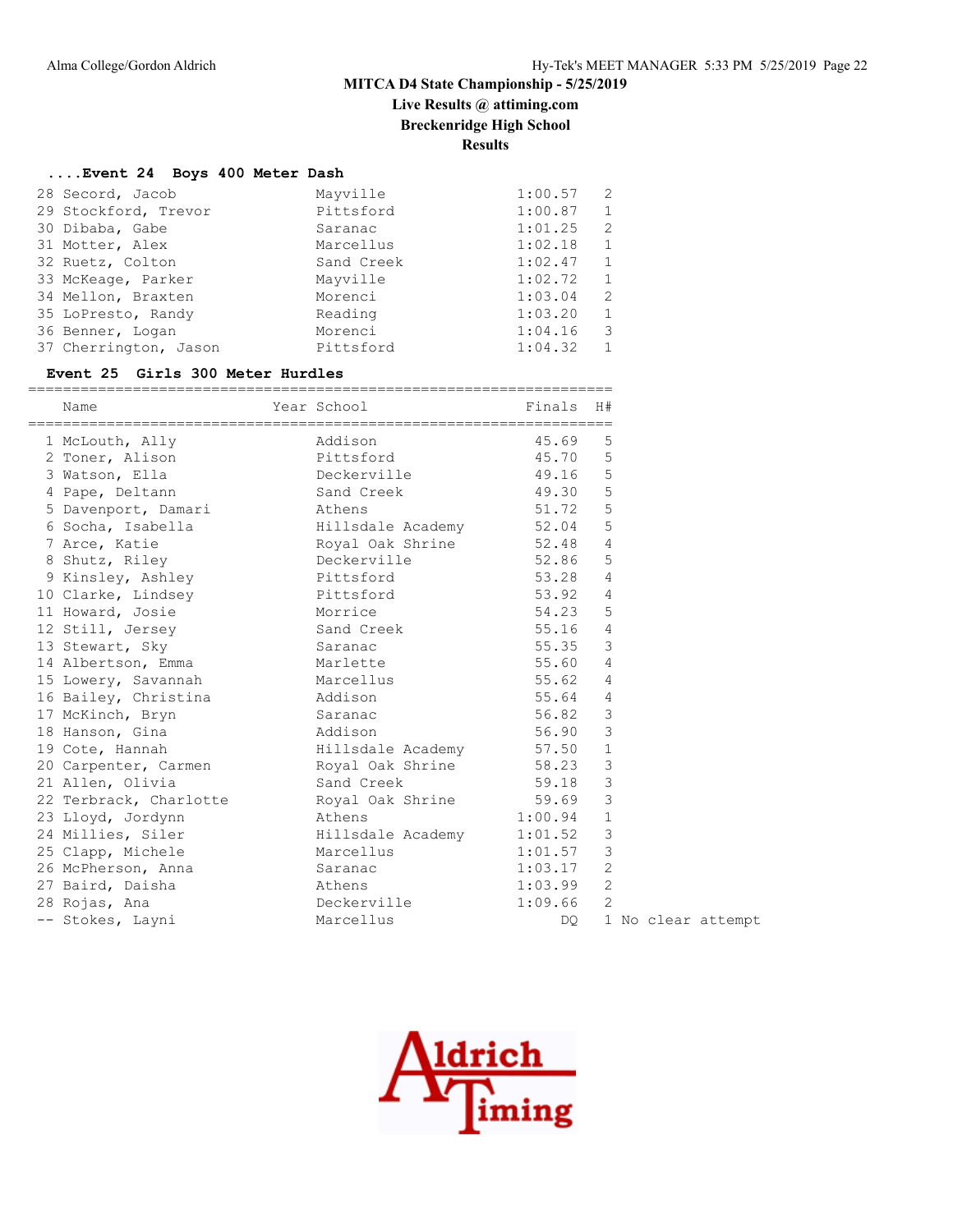# **Live Results @ attiming.com Breckenridge High School**

**Results**

#### **Event 26 Boys 300 Meter Hurdles**

| Name                 | ======================<br>Year School | Finals | H#             |
|----------------------|---------------------------------------|--------|----------------|
| 1 Baldwin, Heath     | Kalamazoo Hackett                     | 39.93  | 5              |
| 2 Clement, Jesse     | Pittsford                             | 41.11  | 5              |
| 3 Gramm, Caleb       | Addison                               | 41.34  | 5              |
| 4 Gilbert, Jerry     | Mayville                              | 42.36  | 5              |
| 5 Shively, Sam       | Morrice                               | 42.56  | 5              |
| 6 Forche, Nick       | Sand Creek                            | 43.26  | 5              |
| 7 Edington, Austin   | Morrice                               | 43.70  | $\overline{4}$ |
| 8 Alston, Jacob      | Sand Creek                            | 43.73  | $\overline{4}$ |
| 9 Rodlund, Nathan    | Addison                               | 44.39  | 5              |
| 10 Alexander, Will   | Sand Creek                            | 44.77  | $\mathfrak{Z}$ |
| 11 Price, Alex       | Reading                               | 44.79  | $\overline{4}$ |
| 12 Couch, Levi       | Petersburg-S                          | 45.27  | $\mathfrak{Z}$ |
| 13 Hermansen, Noah   | Addison                               | 45.60  | $\overline{4}$ |
| 14 Spahr, Ethan      | Pittsford                             | 45.98  | $\overline{4}$ |
| 15 Varga, Carsyn     | Morenci                               | 46.13  | $\mathcal{S}$  |
| 16 Worful, Brodi     | Petersburg-S                          | 46.56  | $\mathfrak{Z}$ |
| 17 Socha, Levi       | Hillsdale Academy                     | 46.77  | $\overline{4}$ |
| 18 Valliere, Cameren | Breckenridge                          | 46.81  | $\mathbf{2}$   |
| 19 Vozar, Parker     | Morrice                               | 46.86  | $\mathfrak{Z}$ |
| 20 Magnell, Gus      | Kalamazoo Hackett                     | 46.94  | 5              |
| 21 Hughes, Kimball   | Pittsford                             | 47.61  | $\mathfrak{Z}$ |
| 22 Richards, David   | Hillsdale Academy                     | 47.90  | $\overline{c}$ |
| 23 Vantilburg, Jaxon | Marcellus                             | 48.05  | $\overline{2}$ |
| 24 Heisler, Jacob    | Petersburg-S                          | 48.16  | $\overline{2}$ |
| 25 Powell, Jonah     | Saranac                               | 48.22  | $\overline{4}$ |
| 26 Wiler, Brogan     | Reading                               | 48.28  | $\mathcal{E}$  |
| 27 Radtke, Jake      | Breckenridge                          | 48.77  | $\overline{2}$ |
| 28 McPherson, Will   | Saranac                               | 49.00  | $\mathbf{1}$   |
| 29 Andress, Dillon   | Mayville                              | 49.36  | 2              |
| 30 Austin, Alex      | Marcellus                             | 50.01  | $\overline{c}$ |
| 31 Vogt, Thomas      | Mayville                              | 50.94  | $\overline{c}$ |
| 32 Coupland, Quinn   | Hillsdale Academy                     | 52.10  | $\mathbf{1}$   |
| 33 Anderson, Noah    | Breckenridge                          | 55.62  | $\mathbf{1}$   |
| 34 Wood, Logan       | Saranac                               | 59.73  | $\mathbf{1}$   |

#### **Event 27 Girls 800 Meter Run**

| Name                 | Year School       | Finals H# |               |
|----------------------|-------------------|-----------|---------------|
|                      |                   |           |               |
| 1 Osborne, Renee     | Pittsford         | 2:28.64   | -2            |
| 2 Ford, Riley        | Marlette          | 2:32.06   | $\mathcal{L}$ |
| 3 Banbury, Makenna   | Hillsdale Academy | 2:32.64   | $\mathcal{L}$ |
| 4 Ausmus, Alexandria | Petersburg-S      | 2:32.89   | $\mathcal{P}$ |
| 5 Nobach, Sara       | Athens            | 2:36.25   | $\mathcal{L}$ |
|                      |                   |           |               |

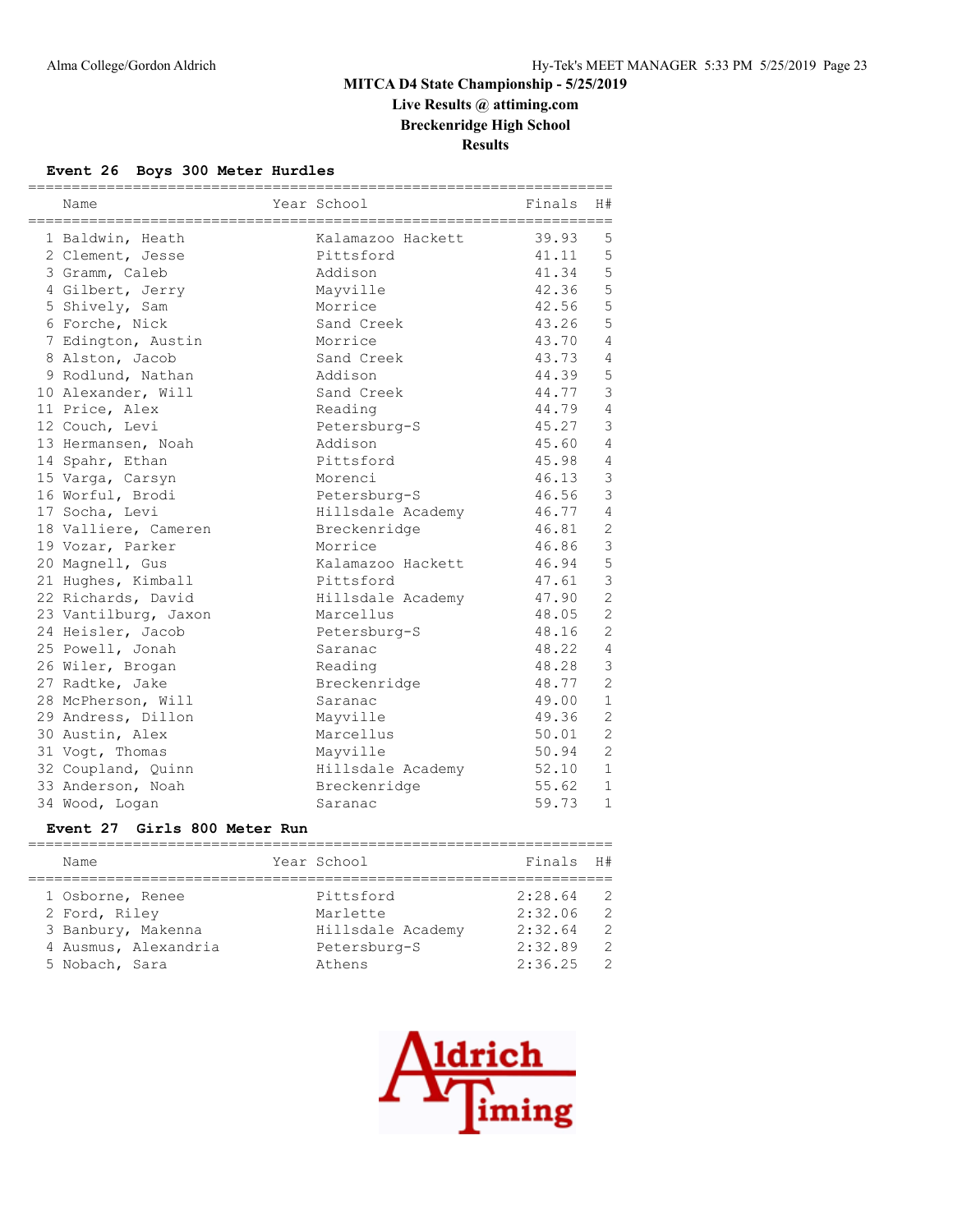# **Live Results @ attiming.com**

**Breckenridge High School**

# **Results**

#### **....Event 27 Girls 800 Meter Run**

| 6 Steinkraus, Amy       | Marcellus         | 2:37.91 | 2              |
|-------------------------|-------------------|---------|----------------|
| 7 McCumber, Gabrielle   | Pittsford         | 2:39.51 | 2              |
| 8 Schlueter, Helen      | Hillsdale Academy | 2:40.35 | 2              |
| 9 Luddy, Carolyn        | Royal Oak Shrine  | 2:42.55 | $\mathbf{2}$   |
| 10 Clark, Laney         | Pittsford         | 2:43.14 | 2              |
| 11 Wilkinson, Hannah    | Hillsdale Academy | 2:43.33 | $\overline{c}$ |
| 12 Mutschler, Katherine | Royal Oak Shrine  | 2:43.91 | $\overline{c}$ |
| 13 Cooper, Jordan       | Saranac           | 2:43.95 | $\mathbf{2}$   |
| 14 Mitsunaga, Shoka     | Marcellus         | 2:44.03 | 2              |
| 15 Pachay, Emma         | Marcellus         | 2:44.56 | $\mathbf{2}$   |
| 16 Bayes, Emily         | Addison           | 2:45.89 | $\mathbf{2}$   |
| 17 Vontroba, Meredith   | Sand Creek        | 2:47.55 | $\mathbf{1}$   |
| 18 Sanford, Abigail     | Deckerville       | 2:47.67 | 2              |
| 19 Shaner, Riley        | Petersburg-S      | 2:52.42 | $\mathbf{1}$   |
| 20 Roberts, Alexa       | Deckerville       | 2:54.09 | 2              |
| 21 Vega Coto, Gabriela  | Saranac           | 2:59.97 | $\mathbf{1}$   |
| 22 Laramore, Brianna    | Addison           | 3:03.51 | $\mathbf{1}$   |
| 23 Dickerson, Halena    | Sand Creek        | 3:05.13 | $\mathbf{1}$   |
| 24 Kramer, Marina       | Sand Creek        | 3:08.29 | $\mathbf{1}$   |
| 25 Crase, Marissa       | Marlette          | 3:09.57 | $\mathbf{1}$   |
| 26 Knowles, Keleigh     | Athens            | 3:11.09 | $\mathbf{1}$   |
| 27 McGahey, Brooke      | Morrice           | 3:12.32 | $\mathbf{1}$   |
| 28 Martinez, Emily      | Marlette          | 3:15.18 | $\mathbf{1}$   |
| 29 Morris, Kendall      | Addison           | 3:18.01 | $\mathbf{1}$   |
| 30 Howard, Shelby       | Athens            | 3:19.43 | $\mathbf{1}$   |
| 31 Nutzman, Ally        | Deckerville       | 3:28.05 | $\mathbf{1}$   |
| 32 Lademann, Amber      | Morrice           | 3:30.48 | $\mathbf{1}$   |
| 33 Flath, Madisen       | Morrice           | 3:38.81 | $\mathbf{1}$   |
| 34 Kenyon, Hope         | Saranac           | 4:01.49 | $\mathbf{1}$   |
|                         |                   |         |                |

#### **Event 28 Boys 800 Meter Run**

| Name               | Year School       | Finals  | H#             |
|--------------------|-------------------|---------|----------------|
| 1 Bignell, David   | Reading           | 2:02.81 | 2              |
| 2 Morse, Zach      | Addison           | 2:02.99 | $\overline{2}$ |
| 3 Spiece, Noah     | Saranac           | 2:03.65 | $\overline{2}$ |
| 4 Shelton, Zach    | Marcellus         | 2:05.23 | $\overline{c}$ |
| 5 O'Connor, John   | Hillsdale Academy | 2:06.55 | $\overline{2}$ |
| 6 Rivers, Caleb    | Morrice           | 2:06.63 | 2              |
| 7 Welden, Conner   | Hillsdale Academy | 2:08.74 | $\overline{c}$ |
| 8 Stowell, Connor  | Morenci           | 2:10.20 | $\overline{2}$ |
| 9 Boorman, Matthew | Addison           | 2:11.24 | $\overline{c}$ |
| 10 Rasmus, Grayson | Saranac           | 2:11.36 | $\mathbf{1}$   |
| 11 Shay, Isaiah    | Morenci           | 2:11.52 | $\overline{2}$ |
| 12 Poling, Matt    | Addison           | 2:12.91 | 2              |
|                    |                   |         |                |

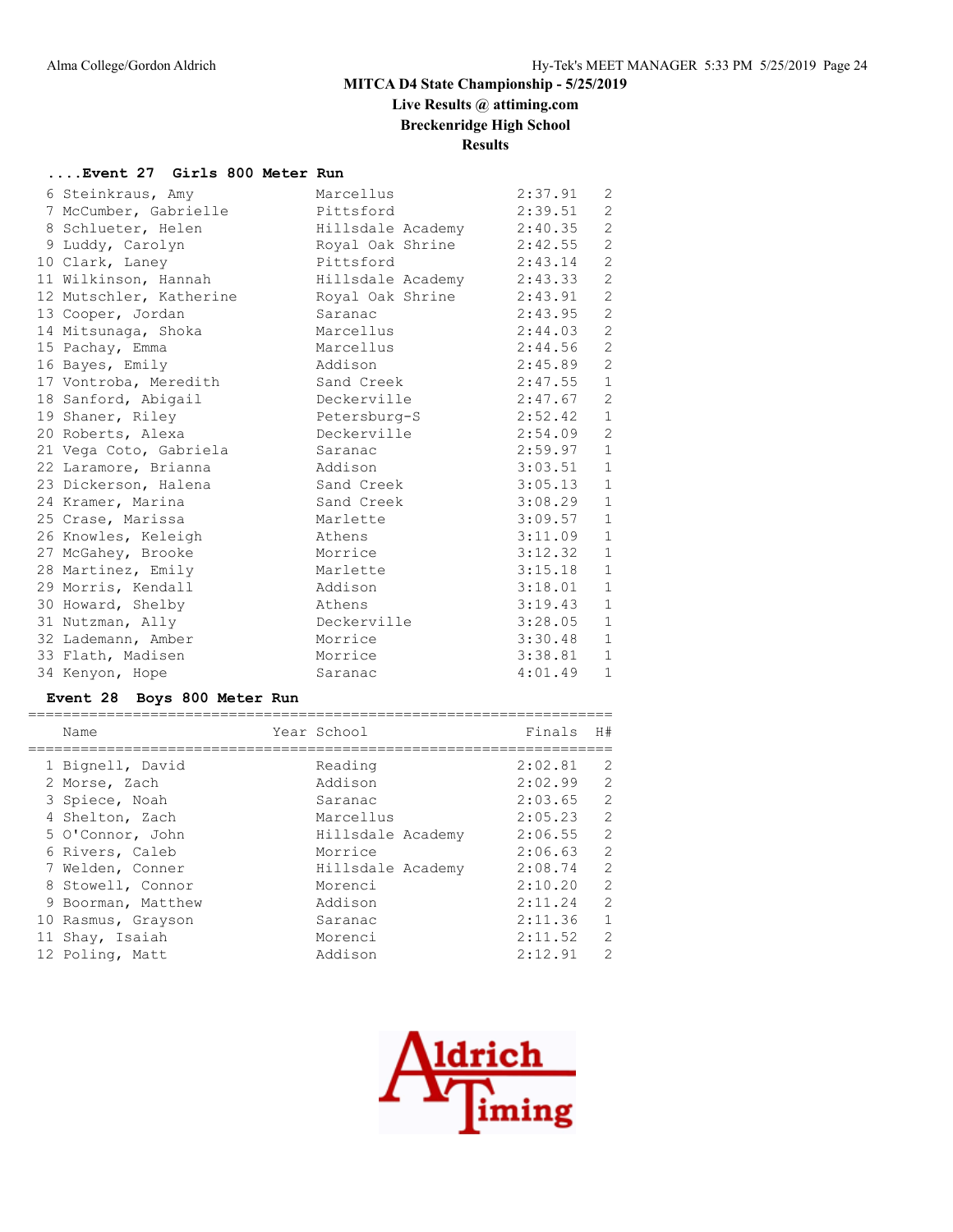# **Live Results @ attiming.com**

**Breckenridge High School**

**Results**

#### **....Event 28 Boys 800 Meter Run**

|  | 13 Carter, Trent      | Breckenridge      | 2:13.74 | 2            |
|--|-----------------------|-------------------|---------|--------------|
|  | 14 Perry, Quinten     | Sand Creek        | 2:13.84 | 2            |
|  | 15 Leggett, Gunnar    | Pittsford         | 2:14.49 | 2            |
|  | 16 Iler, Chandler     | Morrice           | 2:14.79 | 2            |
|  | 17 Fast, Bennett      | Hillsdale Academy | 2:14.94 | 2            |
|  | 18 Chafty, David      | Kalamazoo Hackett | 2:15.68 | 2            |
|  | 19 Maddocks, James    | Mayville          | 2:16.69 | $\mathbf{1}$ |
|  | 20 Thornburgh, Carter | Marcellus         | 2:17.05 | 2            |
|  | 21 Hall, Cade         | Petersburg-S      | 2:17.91 | $\mathbf{1}$ |
|  | 22 Gillis, Ashton     | Breckenridge      | 2:18.32 | $\mathbf{1}$ |
|  | 23 Crampton, Colton   | Mayville          | 2:19.45 | $\mathbf{1}$ |
|  | 24 Shay, Richard      | Morenci           | 2:22.74 | $\mathbf{1}$ |
|  | 25 Fietz, Gavin       | Petersburg-S      | 2:24.19 | $\mathbf{1}$ |
|  | 26 Pierucci, Jimmy    | Kalamazoo Hackett | 2:24.74 | $\mathbf{2}$ |
|  | 27 Dutcher, Luke      | Morrice           | 2:25.69 | $\mathbf{1}$ |
|  | 28 Wilson, Carter     | Sand Creek        | 2:25.98 | $\mathbf{1}$ |
|  | 29 Smith, Kody        | Pittsford         | 2:26.98 | $1\,$        |
|  | 30 Wise, Weston       | Breckenridge      | 2:29.07 | $\mathbf{1}$ |
|  | 31 Baker, Joe         | Sand Creek        | 2:31.08 | $\mathbf{1}$ |
|  | 32 Northrup, Darrel   | Marcellus         | 2:34.11 | $\mathbf{1}$ |
|  | 33 Strouse, Brad      | Saranac           | 2:34.60 | $\mathbf{1}$ |
|  | 34 Caldwell, Mitchell | Reading           | 2:34.74 | $\mathbf{1}$ |
|  | 35 Hensley, Logan     | Pittsford         | 2:34.84 | $\mathbf{1}$ |
|  | 36 Bruman, Lucas      | Mayville          | 2:40.91 | $\mathbf{1}$ |
|  | 37 Shipe, Mason       | Petersburg-S      | 2:58.64 | $\mathbf{1}$ |
|  |                       |                   |         |              |

#### **Event 29 Girls 200 Meter Dash**

| Name                       | Year School       | Finals | H#             |
|----------------------------|-------------------|--------|----------------|
| 1 Kilgore, Kennedy         | Royal Oak Shrine  | 26.30  | 5              |
| 2 Roberts, Megan           | Hillsdale Academy | 26.98  | 5              |
| 3 Watson, Ella             | Deckerville       | 27.62  | 5              |
| 4 Richards, Anna           | Hillsdale Academy | 27.64  | $\overline{4}$ |
| 5 Fresno Velazquez, Andrea | Saranac           | 27.73  | 5              |
| 6 Cole, Jordyn             | Pittsford         | 27.93  | $\overline{4}$ |
| 7 McDaniel, Makayla        | Pittsford         | 27.99  | 5              |
| 8 Richards, Gabby          | Pittsford         | 28.19  | 5              |
| 9 Vanhavel, Katie          | Hillsdale Academy | 28.23  | $\overline{4}$ |
| 10 Gregg, Leah             | Sand Creek        | 28.36  | $\overline{4}$ |
| 11 Gumbs, D'Laiya          | Athens            | 28.39  | $\overline{4}$ |
| 12 Chapman, Alexis         | Addison           | 28.40  | 5              |
| 13 Serin, Madison          | Sand Creek        | 29.00  | 3              |
| 14 Beougher, Ally          | Addison           | 29.37  | 4              |
| 15 Magnus, Alivia          | Addison           | 29.38  | 3              |
| 16 Ike, Ugochi             | Royal Oak Shrine  | 29.71  | 1              |

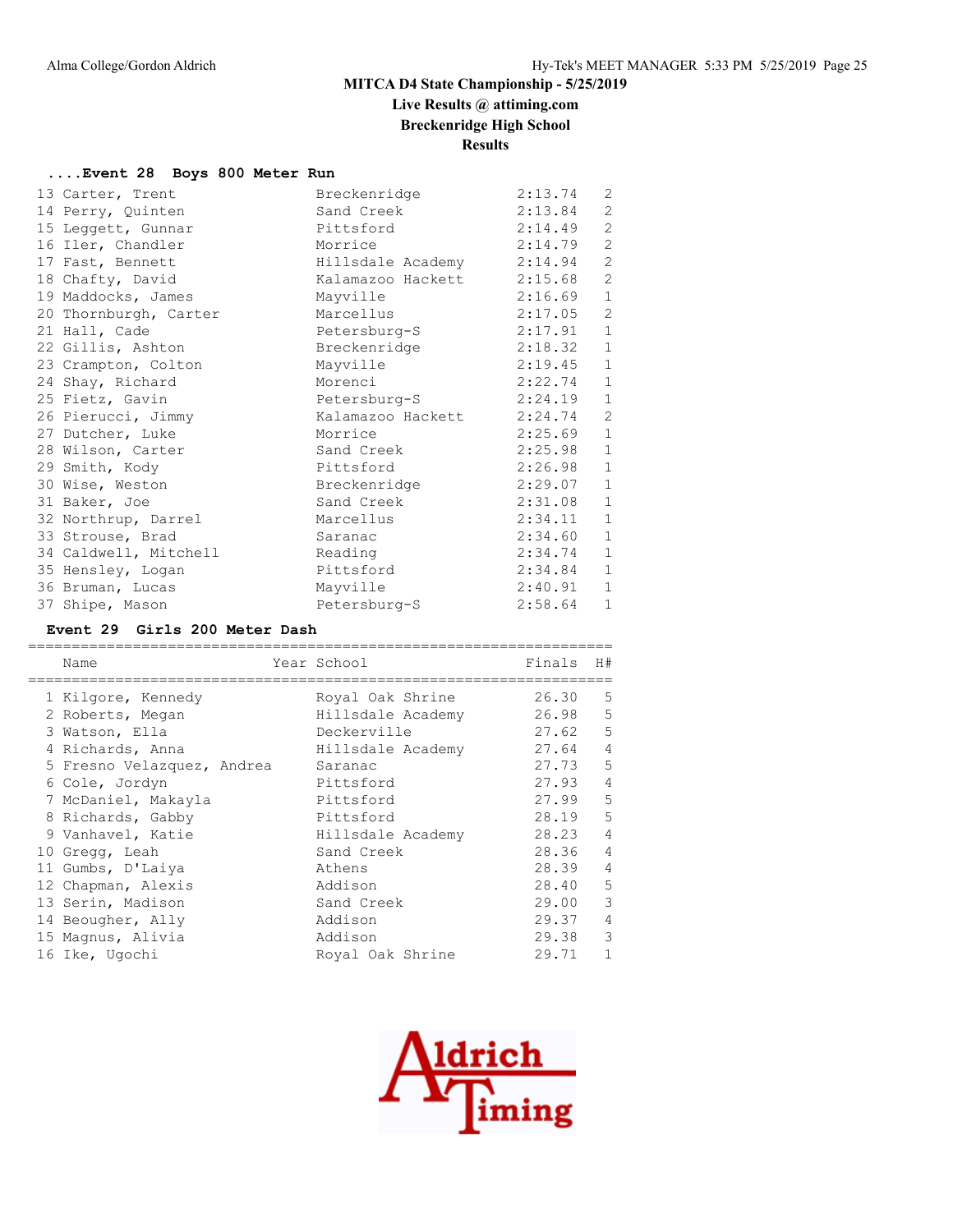# **Live Results @ attiming.com**

**Breckenridge High School**

**Results**

#### **....Event 29 Girls 200 Meter Dash**

| 17 Watson, Claire      | Deckerville  | 29.93 | 4              |
|------------------------|--------------|-------|----------------|
| 18 Latunski, Zena      | Morrice      | 29.95 | 3              |
| 19 Clapp, Michele      | Marcellus    | 30.08 | 3              |
| 20 Schimdtfranz, Kylie | Morrice      | 30.13 | 2              |
| 21 McIntee, Patricia   | Marlette     | 30.22 | 3              |
| 22 Fritze, Adyson      | Athens       | 30.38 | $\overline{c}$ |
| 23 Mehlig, Maike       | Marcellus    | 30.44 | 3              |
| 24 Kiefer, Madison     | Athens       | 31.03 | 2              |
| 25 Disbrow, Madelynn   | Sand Creek   | 31.10 | 3              |
| 26 Queen, Erin         | Marlette     | 31.55 | $\overline{2}$ |
| 27 Snyder, Isabella    | Saranac      | 31.72 | 2              |
| 28 Crane, Brianna      | Marlette     | 31.76 | 2              |
| 29 Miles, Savannah     | Morrice      | 33.80 | $\mathbf{1}$   |
| 30 Valadez, Heaven     | Deckerville  | 33.87 | $\overline{4}$ |
| 31 Hansen, Jonna       | Marcellus    | 33.90 | $\overline{2}$ |
| 32 Saenz, Michell      | Saranac      | 34.13 | $\mathbf{1}$   |
| -- Cay, Keslyn         | Petersburg-S | NΤ    | 3              |

## **Event 30 Boys 200 Meter Dash**

| Name                      | Year School             | Finals | H#             |
|---------------------------|-------------------------|--------|----------------|
|                           |                         |        |                |
| 1 Calvert, Ian            | Hillsdale Academy 22.65 |        | 5              |
| 2 Whitehouse, Walker      | Morenci                 | 22.71  | 5              |
| 3 Muck, Alec              | Sand Creek              | 22.86  | 5              |
| 4 Zimmerman, Rodney       | Morenci                 | 22.88  | 5              |
| 5 Brown, Josh             | Addison                 | 22.91  | 5              |
| 6 Collins, Hunter         | Breckenridge            | 23.20  | 5              |
| 7 Sprunger, Ben           | Pittsford               | 23.53  | 5              |
| 8 Whitaker, Travis        | Addison                 | 23.55  | 5              |
| 9 Valliere, Cameren       | Breckenridge            | 23.78  | $\overline{4}$ |
| 10 Miller, Jacob          | Mayville                | 23.84  | $\overline{4}$ |
| 11 Bartholomew, Christian | Kalamazoo Hackett       | 23.86  | 3              |
| 12 Wood, Jarett           | Morrice                 | 23.97  | $\overline{4}$ |
| 13 Jorgensen, Derek       | Saranac                 | 24.00  | 3              |
| 14 Conn, Kyle             | Breckenridge            | 24.07  | 3              |
| 15 King, Samuel           | Marcellus               | 24.22  | $\overline{4}$ |
| 16 Miller, Alex           | Sand Creek              | 24.26  | $\overline{4}$ |
| 17 McAndrews, Gavin       | Addison                 | 24.48  | $\overline{4}$ |
| 18 Sprunger, Cody         | Pittsford               | 24.55  | 4              |
| 19 Smith, Peyton          | Morrice                 | 24.58  | $\mathcal{S}$  |
| 20 Van Havel, Ryan        | Hillsdale Academy       | 24.75  | 3              |
| 21 Rosin, Chris           | Morrice                 | 24.77  | 3              |
| 22 Puig, Oriol            | Sand Creek              | 24.84  | $\overline{4}$ |
| 23 Schmitz, Gavin         | Morenci                 | 25.12  | $\overline{2}$ |
| 24 Bucher, Andrew         | Petersburg-S            | 25.23  | 3              |

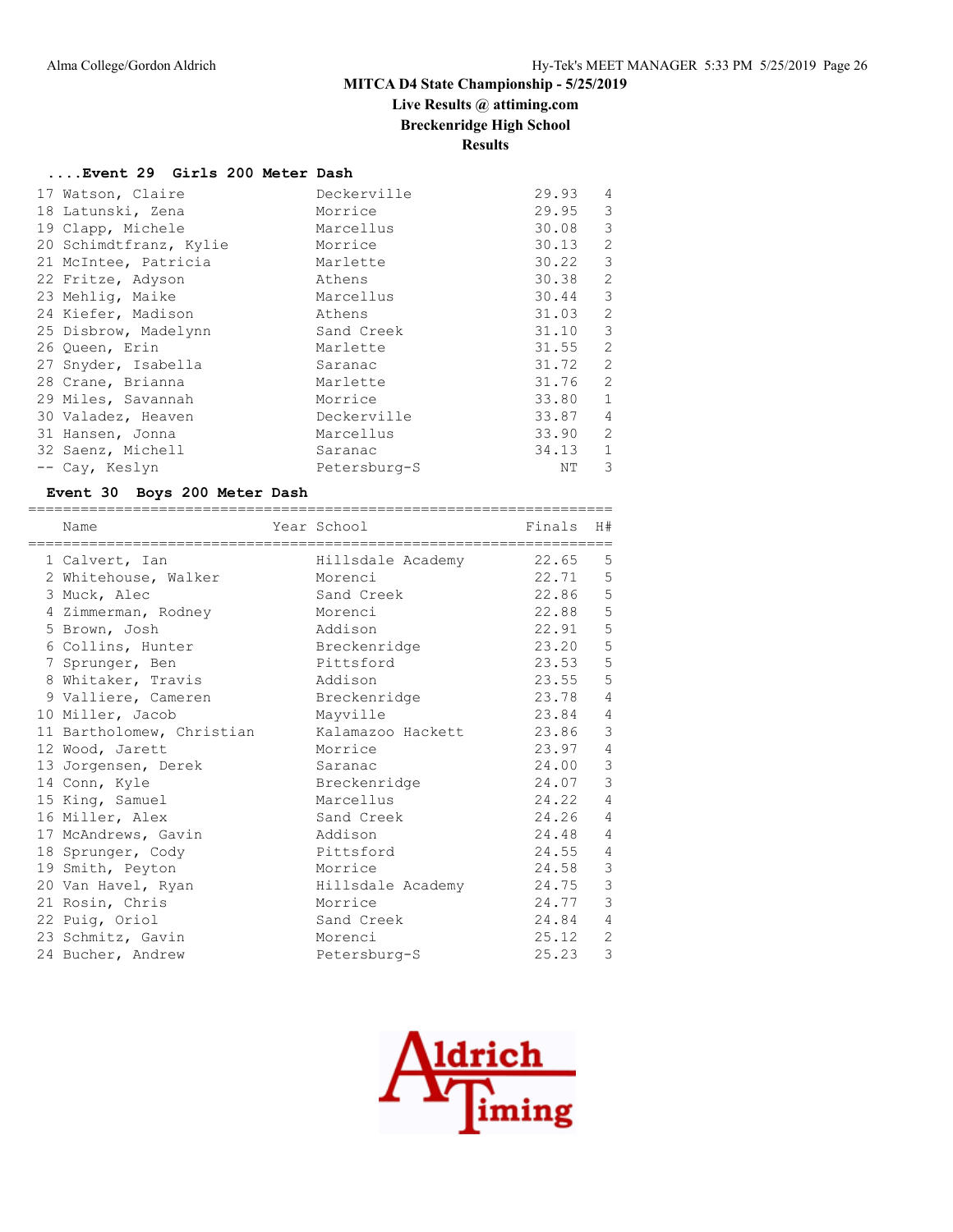# **Live Results @ attiming.com**

**Breckenridge High School**

# **Results**

#### **....Event 30 Boys 200 Meter Dash**

| 25 Lugar, Matt       | Kalamazoo Hackett | 25.30 | 2              |
|----------------------|-------------------|-------|----------------|
| 26 Herrmann, Nathan  | Petersburg-S      | 25.58 | 2              |
| 27 Bignell, Aaron    | Reading           | 25.63 | 2              |
| 28 Clark, Alex       | Saranac           | 25.78 | 2              |
| 29 Karlovich, Jacob  | Hillsdale Academy | 26.20 | 2              |
| 30 Stockford, Trevor | Pittsford         | 26.23 | 2              |
| 31 Hurley, Logan     | Marcellus         | 26.31 | 1              |
| 32 Dafoe, Drew       | Petersburg-S      | 26.48 | 1              |
| 33 Kaspers, Nick     | Mayville          | 26.86 | $\mathbf{1}$   |
| 34 Smith, Zach       | Mayville          | 26.87 | -1             |
| 35 Bresnahan, Gabe   | Kalamazoo Hackett | 26.98 | $\overline{2}$ |
| 36 Wigfield, Dylan   | Saranac           | 27.06 | $\mathbf{1}$   |
| 37 Myers, Tracy      | Marcellus         | 27.30 |                |

#### **Event 31 Girls 3200 Meter Run**

| Name                     | Year School       | Finals   |
|--------------------------|-------------------|----------|
| 1 Kendell, Ellie         | Royal Oak Shrine  | 11:38.42 |
| 2 Osborne, Renee         | Pittsford         | 12:27.84 |
| 3 Ford, Riley            | Marlette          | 13:05.77 |
| 4 Tone, Ellie            | Marcellus         | 13:19.57 |
| 5 Matsukova-Kratt, Sofia | Hillsdale Academy | 13:29.59 |
| 6 Klynstra, Sidney       | Saranac           | 13:38.10 |
| 7 Lademann, Hayley       | Morrice           | 13:38.79 |
| 8 Armstead, Morgan       | Deckerville       | 13:41.00 |
| 9 McCumber, Gabrielle    | Pittsford         | 13:45.96 |
| 10 Birzer, Gretchen      | Hillsdale Academy | 13:49.44 |
| 11 Losey, Clara          | Royal Oak Shrine  | 13:54.87 |
| 12 Miller, Mckenzie      | Athens            | 14:12.84 |
| 13 Walton, Claire        | Hillsdale Academy | 14:19.42 |
| 14 Kinsley, Ashley       | Pittsford         | 14:35.55 |
| 15 Wagester, Kaylee      | Deckerville       | 14:55.96 |
| 16 Price, Abigail        | Saranac           | 14:57.15 |
| 17 Dillon, Madison       | Addison           | 15:07.99 |
| 18 Waid, Jamie           | Addison           | 15:11.94 |
| 19 Haskins, Katelynn     | Saranac           | 15:34.41 |
| 20 Daniels, Korah        | Sand Creek        | 15:40.06 |
| 21 Morlock, Sienna       | Sand Creek        | 15:48.89 |
| 22 Waahlen, Sophia       | Marcellus         | 15:51.55 |
| 23 Street, Alyssa        | Marcellus         | 16:31.15 |
| 24 Vernier, Devon        | Sand Creek        | 16:45.25 |
| 25 Bruske, Krystal       | Addison           | 17:32.67 |
| 26 Kowalski, Ana         | Deckerville       | 19:47.29 |

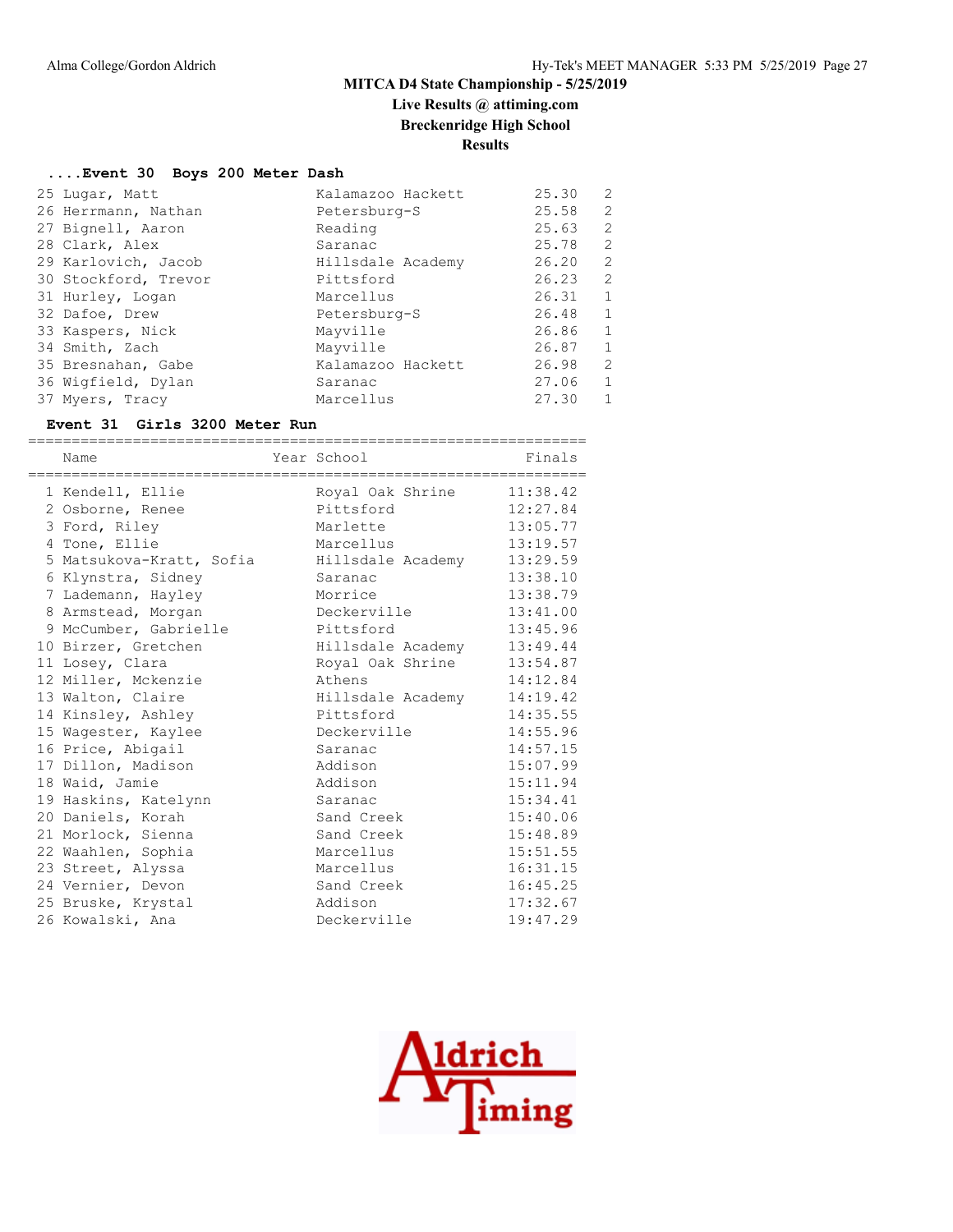# **Live Results @ attiming.com Breckenridge High School**

**Results**

#### **Event 32 Boys 3200 Meter Run**

| Name                  | Year School<br>======================== | Finals   |
|-----------------------|-----------------------------------------|----------|
| 1 Sumner, Mason       | Breckenridge                            | 10:38.45 |
| 2 Vine, Colttion      | Breckenridge                            | 10:42.05 |
| 3 Emmons, Wyatt       | Mayville                                | 10:43.23 |
| 4 Donihue, Dillon     | Hillsdale Academy                       | 11:09.61 |
| 5 Hopkins, Derek      | Saranac                                 | 11:13.43 |
| 6 Glick, Dakota       | Morenci                                 | 11:16.90 |
| 7 Chovanec, Colton    | Breckenridge                            | 11:17.82 |
| 8 Skinner, Ben        | Addison                                 | 11:40.50 |
| 9 Perry, Quinten      | Sand Creek                              | 11:43.19 |
| 10 Westfall, Braeden  | Reading                                 | 11:46.24 |
| 11 Scribner, Zu       | Morrice                                 | 11:52.67 |
| 12 Sirotti, Michael   | Kalamazoo Hackett                       | 11:54.43 |
| 13 Smith, Kody        | Pittsford                               | 11:58.98 |
| 14 Campbell, Aiden    | Morrice                                 | 12:03.66 |
| 15 Scott, KJ          | Addison                                 | 12:05.03 |
| 16 Alvarez, Anson     | Hillsdale Academy                       | 12:05.73 |
| 17 Haas, Wyatt        | Marcellus                               | 12:16.09 |
| 18 Treloar, Nick      | Hillsdale Academy                       | 12:18.59 |
| 19 Osborn, Brennan    | Morenci                                 | 12:27.01 |
| 20 Nash, Kohlton      | Saranac                                 | 12:27.73 |
| 21 McKenzie, Kyle     | Marcellus                               | 12:47.92 |
| 22 Goodfellow, Greg   | Mayville                                | 12:54.00 |
| 23 Jensen, Ben        | Petersburg-S                            | 12:58.00 |
| 24 Skinner, Shane     | Sand Creek                              | 13:08.29 |
| 25 Spiece, Isaac      | Saranac                                 | 13:11.42 |
| 26 Wilson, Carter     | Sand Creek                              | 13:12.61 |
| 27 Gramm, Cameron     | Addison                                 | 13:14.01 |
| 28 Hensley, Logan     | Pittsford                               | 13:36.03 |
| 29 Shelton, Caleb     | Morrice                                 | 13:55.07 |
| 30 Dusseau, Noah      | Petersburg-S                            | 14:01.56 |
| 31 Barnett, Lucas     | Reading                                 | 14:34.80 |
| 32 Jonas, Michael     | Pittsford                               | 14:39.18 |
| 33 Otero-Rivero, Saul | Morenci                                 | 14:42.67 |
| 34 Shipe, Mason       | Petersburg-S                            | 14:43.38 |

## **Event 33 Girls 4x400 Meter Relay**

| School                  | Finals H#         |
|-------------------------|-------------------|
| 1 Hillsdale Academy 'A' | $4:15.67$ 2       |
| 1) Roberts, Anna        | 2) Roberts, Megan |
| 3) Banbury, Makenna     | 4) Richards, Anna |
| 2 Pittsford 'A'         | $4:23.98$ 2       |
| 1) Patterson, Rachael   | 2) Pann, Alexis   |

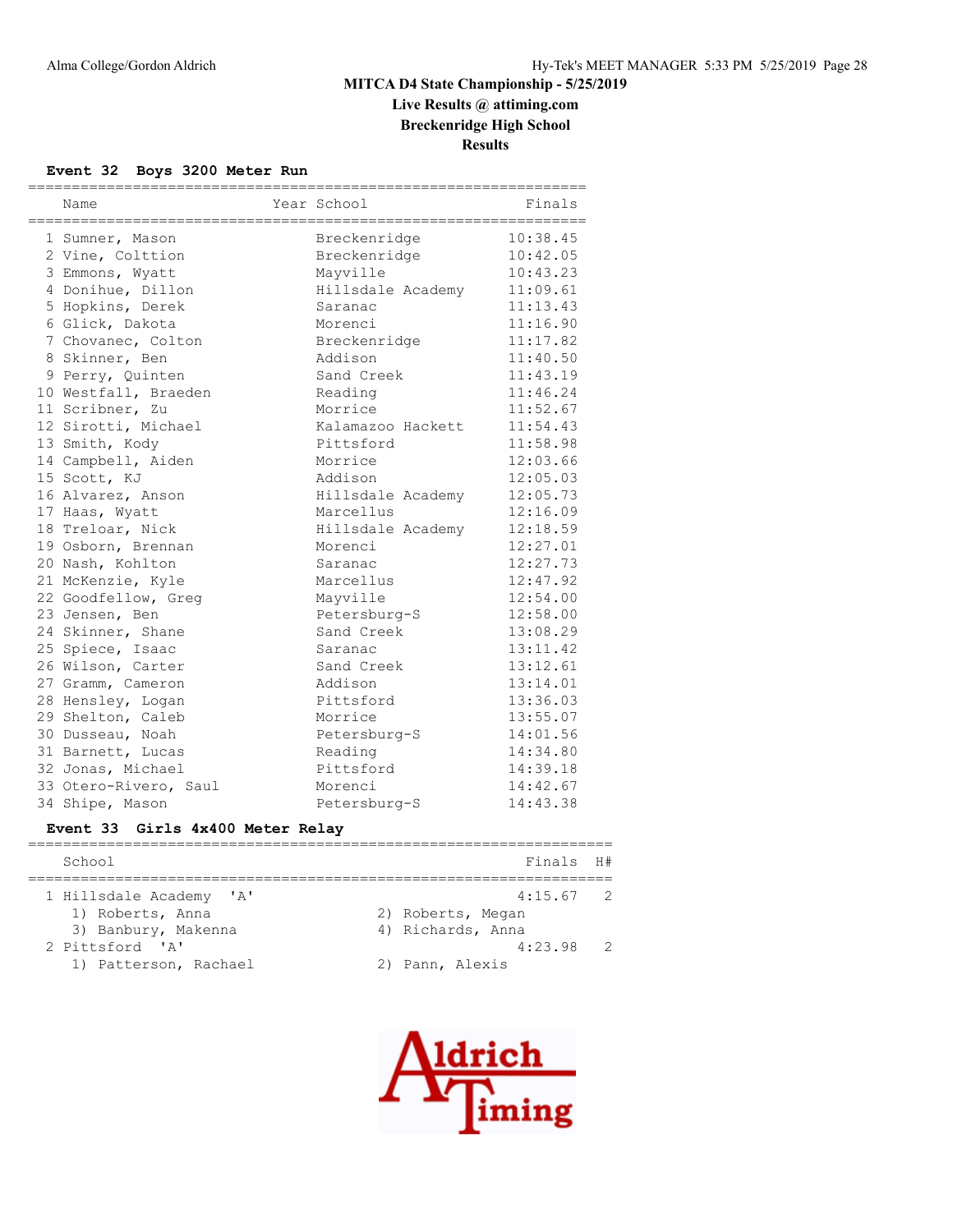# **Live Results @ attiming.com**

**Breckenridge High School**

#### **Results**

#### **....Event 33 Girls 4x400 Meter Relay**

| 3) Clark, Laney               |    | 4) Toner, Alison       |              |
|-------------------------------|----|------------------------|--------------|
| 3 Addison 'A'                 |    | 4:25.72                | 2            |
| 1) Flaws, Courtney            |    | 2) Knight, Emily       |              |
| 3) Bayes, Emily               |    | 4) McLouth, Ally       |              |
| 4 Marcellus 'A'               |    | 4:32.96                | 2            |
| 1) Buck, Mackenzie            |    | 2) Steinkraus, Amy     |              |
| 3) Mitsunaga, Shoka           |    | 4) Pachay, Emma        |              |
| 5 Athens 'A'                  |    | 4:36.82                | 2            |
| 1) Hurst, Jaiden              |    | 2) Nobach, Sara        |              |
| 3) Dominguez, Alicia          |    | 4) Cromwell, Kenneddi  |              |
| 6 Marlette 'A'                |    | 4:37.37                | 2            |
| 1) Albertson, Emma            |    | 2) Crane, Brianna      |              |
| 3) Lentz, Emma                |    | 4) Rohling, Elizabeth  |              |
| 7 Royal Oak Shrine 'A'        |    | 4:45.54                | 1            |
| 1) Mutschler, Katherine       |    | 2) Flood, Briege       |              |
| 3) Carpenter, Carmen          |    | 4) Kilgore, Sydney     |              |
| 8 Saranac 'A'                 |    | 4:48.94                | $\mathbf{1}$ |
| 1) Cooper, Jordan             |    | 2) Chadwick, Jasmine   |              |
| 3) Talcott, Erin              |    | 4) Miller, Abigail     |              |
| 9 Sand Creek 'A'              |    | 4:49.51                | 2            |
| 1) Salenbien, Audrey          |    | 2) Vontroba, Meredith  |              |
| 3) Adams, Jenna               |    | 4) Pape, Deltann       |              |
| 10 Morrice 'A'                |    | 4:50.55                | 1            |
| 1) Latunski, Zena             |    | 2) Allen, Cortney      |              |
| 3) Lademann, Hayley           |    | 4) Howard, Josie       |              |
| 11 Petersburg-Summerfield 'A' |    | 5:08.48                | $\mathbf{1}$ |
| 1) Stanley, Marie             |    | 2) Abrams, Amber       |              |
| 3) Shaner, Rylee              |    | 4) Burkheiser, Natalie |              |
| 12 Deckerville 'A'            |    | 5:22.62                | 2            |
| 1) Beaver, Emma               |    | 2) Roberts, Alexa      |              |
| 3) Shutz, Riley               | 4) | Snyder, Nya            |              |

#### **Event 34 Boys 4x400 Meter Relay**

| School                  | Finals              | H# |
|-------------------------|---------------------|----|
| 1 Addison 'A'           | $3:35.02$ 2         |    |
| 1) Gramm, Caleb         | 2) Mullin, Jesse    |    |
| 3) Morse, Zach          | 4) Steiner, Zac     |    |
| 2 Hillsdale Academy 'A' | $3:38.00$ 2         |    |
| 1) Brady, Joel          | 2) Calvert, Ian     |    |
| 3) O'Connor, John       | 4) Welden, Conner   |    |
| 3 Marcellus 'A'         | $3:42.63$ 2         |    |
| 1) Shelton, Zach        | 2) Marsh, Travis    |    |
| 3) Thornburgh, Carter   | 4) Hartline, Connor |    |
| 4 Morrice 'A'           | 3:42.71             |    |
|                         |                     |    |

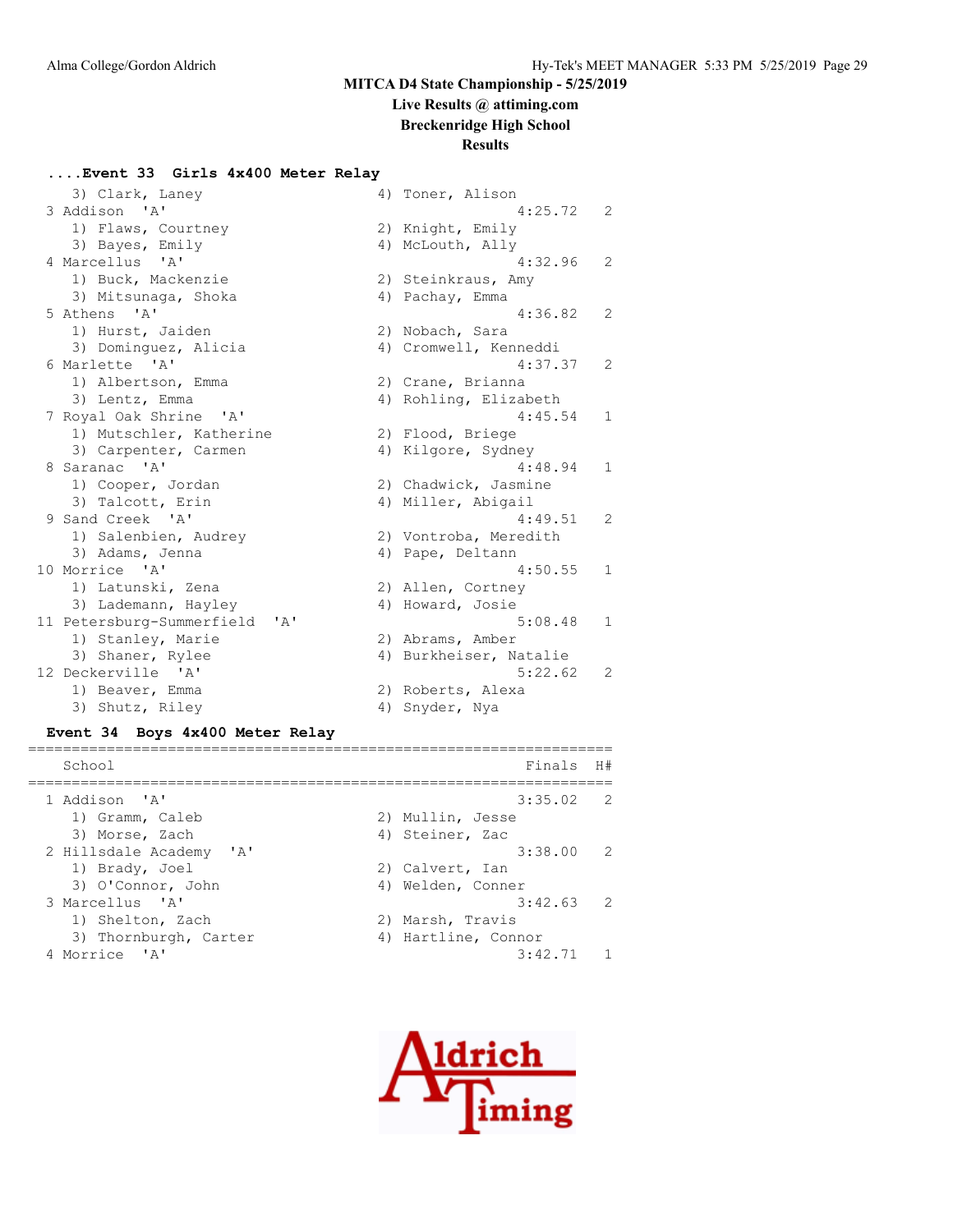# **Live Results @ attiming.com**

**Breckenridge High School**

# **Results**

#### **....Event 34 Boys 4x400 Meter Relay**

| 1) Smith, Peyton                       |         | 2) Rivers, Caleb                         |        |  |  |  |  |
|----------------------------------------|---------|------------------------------------------|--------|--|--|--|--|
| 3) Iler, Chandler                      |         | 4) Lucas, Connor                         |        |  |  |  |  |
| 5 Reading 'A'                          |         | 3:46.74<br>2                             |        |  |  |  |  |
| 1) Hill, Roger                         |         | 2) Willoughby, Anthony                   |        |  |  |  |  |
| 3) Price, Alex                         |         | 4) Bignell, David                        |        |  |  |  |  |
| 6 Breckenridge 'A'                     |         | 3:48.85<br>1                             |        |  |  |  |  |
| 1) Story, Tyler                        |         | 2) Markley, Jonathon                     |        |  |  |  |  |
| 3) Conn, George                        |         | 4) Horman, Jace                          |        |  |  |  |  |
| 7 Saranac 'A'                          |         | 3:50.45<br>2                             |        |  |  |  |  |
| 1) Cadwallader, Ryan                   |         | 2) Spiece, Noah                          |        |  |  |  |  |
| 3) Powell, Jonah                       |         | 4) Harder, Bryce                         |        |  |  |  |  |
| 8 Mayville 'A'                         |         | 3:52.13<br>2                             |        |  |  |  |  |
| 1) Gilbert, Jerry                      |         | 2) Crampton, Colton                      |        |  |  |  |  |
| 3) Middleton, Austin                   |         | 4) Miller, Jacob                         |        |  |  |  |  |
| 9 Sand Creek 'A'                       |         | 3:52.54<br>1                             |        |  |  |  |  |
| 1) Alston, Jacob                       |         | 2) Puig, Oriol                           |        |  |  |  |  |
| 3) Forche, Nick                        |         | 4) Carr, Xavier                          |        |  |  |  |  |
| 10 Pittsford 'A'                       |         | 3:54.18<br>2                             |        |  |  |  |  |
| 1) Bastien, Alexander                  |         | 2) Stockford, Trevor                     |        |  |  |  |  |
| 3) Spahr, Ethan                        |         | 4) Leggett, Gunnar                       |        |  |  |  |  |
| 11 Petersburg-Summerfield<br>A'        |         | 3:57.05<br>$\mathbf{1}$                  |        |  |  |  |  |
| 1) Worful, Brodi                       |         | 2) Couch, Levi                           |        |  |  |  |  |
| 3) Hall, Cade                          |         | 4) Slinker, Morgan                       |        |  |  |  |  |
| 12 Kalamazoo Hackett<br>$\mathsf{A}$   |         | 4:00.35<br>1                             |        |  |  |  |  |
| 1) Kuhn, Noah                          |         | 2) Bresnahan, Gabe                       |        |  |  |  |  |
| 3) Hough, Stephen                      |         | 4) Backman, Isaac                        |        |  |  |  |  |
| 13 Morenci 'A'                         |         | 4:03.47<br>2                             |        |  |  |  |  |
| 1) Zimmerman, Rodney                   |         | 2) Shay, Isaiah                          |        |  |  |  |  |
| 3) Stowell, Connor                     |         | 4) Whitehouse, Walker                    |        |  |  |  |  |
|                                        |         |                                          |        |  |  |  |  |
|                                        |         | Women - Team Rankings - 17 Events Scored |        |  |  |  |  |
| 1) Pittsford                           | 1328.50 | 2) Hillsdale Academy                     | 1205   |  |  |  |  |
| 3) Addison                             | 925     | 4) Sand Creek                            | 911    |  |  |  |  |
| 5) Marcellus                           | 890     | 6) Royal Oak Shrine                      | 874    |  |  |  |  |
| 7) Deckerville                         | 832     | 8) Saranac                               | 805    |  |  |  |  |
| 9) Athens                              | 795.50  | 10) Marlette                             | 741.50 |  |  |  |  |
| 11) Morrice                            | 607.50  | 12) Petersburg-Summerfield               | 369    |  |  |  |  |
|                                        |         |                                          |        |  |  |  |  |
| Men - Team Rankings - 17 Events Scored |         |                                          |        |  |  |  |  |

|  | 1) Addison      | 1448.50 | 2) Morrice                 | 1206.50 |
|--|-----------------|---------|----------------------------|---------|
|  | 3) Breckenridge | 1181    | 4) Pittsford               | 981.50  |
|  | 5) Sand Creek   | 957     | 6) Hillsdale Academy       | 952     |
|  | 7) Mayville     | 909.50  | 8) Saranac                 | 873     |
|  | 9) Morenci      | 849     | 10) Petersburg-Summerfield | 771.50  |
|  |                 |         |                            |         |